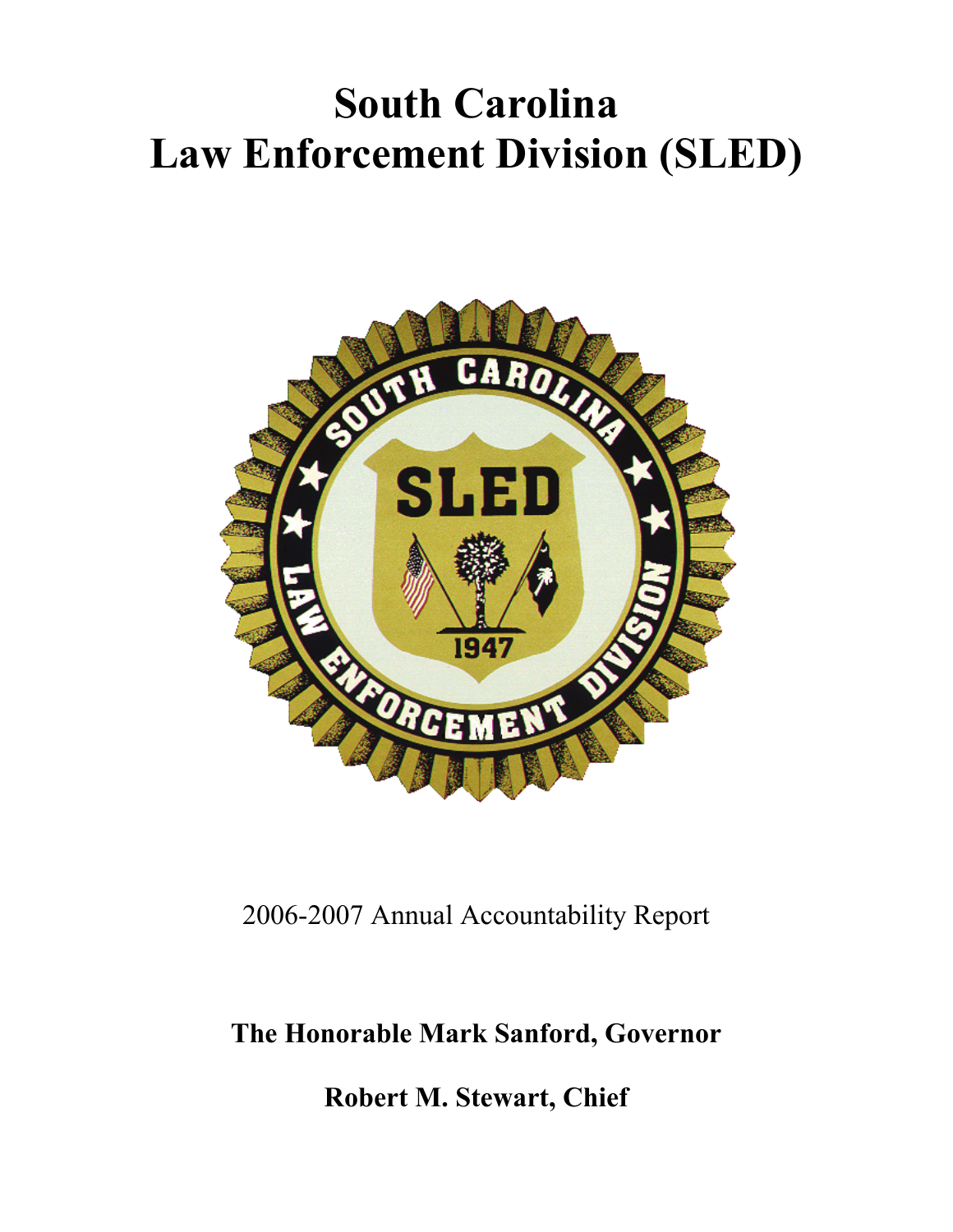#### **Section I - Executive Summary**

#### *Description of the Agency*

The South Carolina Law Enforcement Division (SLED) is an enforcement agency of South Carolina State government. SLED was established in 1947 by Executive Order of then Governor Strom Thurmond at the request of the South Carolina Sheriffs.

# *1. Mission:*

*The primary mission of SLED is to provide quality manpower and technical assistance to all law enforcement agencies and to conduct professional investigations on behalf of the State, as directed by the Governor or Attorney General, for the purpose of solving crime and promoting public order in South Carolina.* 

In 1974, enabling legislation was enacted granting SLED specific and exclusive jurisdiction and authority statewide, on behalf of the State, in matters including but not limited to the following functions and activities:

- Investigations of criminal activity, arson investigations, and explosive device emergency event management;
- Operation of a statewide forensic laboratory;
- Covert investigations and interdiction of narcotics;
- Operation of a central, statewide criminal justice information system;
- Operation of tactical law enforcement units;
- Operation and regulation of state polygraph examination services;
- Alcohol law enforcement, regulation enforcement, and inspections;
- Coordination of state counter-terrorism efforts; and,
- All other activities consistent with the SLED mission.

In an effort to ensure that SLED fulfills its mission, the agency sought and received accreditation for both the forensic laboratory and the agency as a whole and became a Commission on Accreditation of Law Enforcement Agencies (CALEA) "Flagship" agency in 2005. Maintenance of accredited status is proof that Chief Stewart and his leadership team ensure SLED personnel are informed and educated regarding SLED policies, procedures, and practices.

# *2. The agency's major achievements by functional area and program are as follows:*

The *Forensic Services Laboratory's* mission is to provide the criminal justice system in South Carolina with a full-service forensic laboratory, to employ persons of the highest possible ethical and educational standards and furnish necessary training to them, and to perform work with a high degree of accuracy, quality, and efficiency.

- *Forensic Scientist Positions –* SLED increased the overall staffing level and implemented organizational changes in response to the growing demands for laboratory services.
- *National standards compliance results in improved operations.* The Forensic Services Laboratory has maintained continuous national accreditation since 1994 by the American Society of Crime Laboratory Directors/Laboratory Accreditation Board (ASCLD/LAB). In FY05-06, SLED was the first state criminal investigative agency in the nation to be designated as a CALEA Flagship Agency.
- *E-Government Initiatives* Breath Alcohol Testing Digital Video Recordings SLED is now providing digital breath alcohol testing video recordings online from 123 breath testing sites statewide. This allows criminal justice system personnel (prosecutors, judges, law enforcement officers, defense attorneys, and others) as well as the person tested, to view digital video recordings of a given subject's breath alcohol test. The viewed video recording can then be digitally recorded by the viewer for later use. This initiative is an efficient and cost-saving measure for SLED and for external customers. The recordings were previously taped using analog equipment, hand-carried or mailed upon request, etc.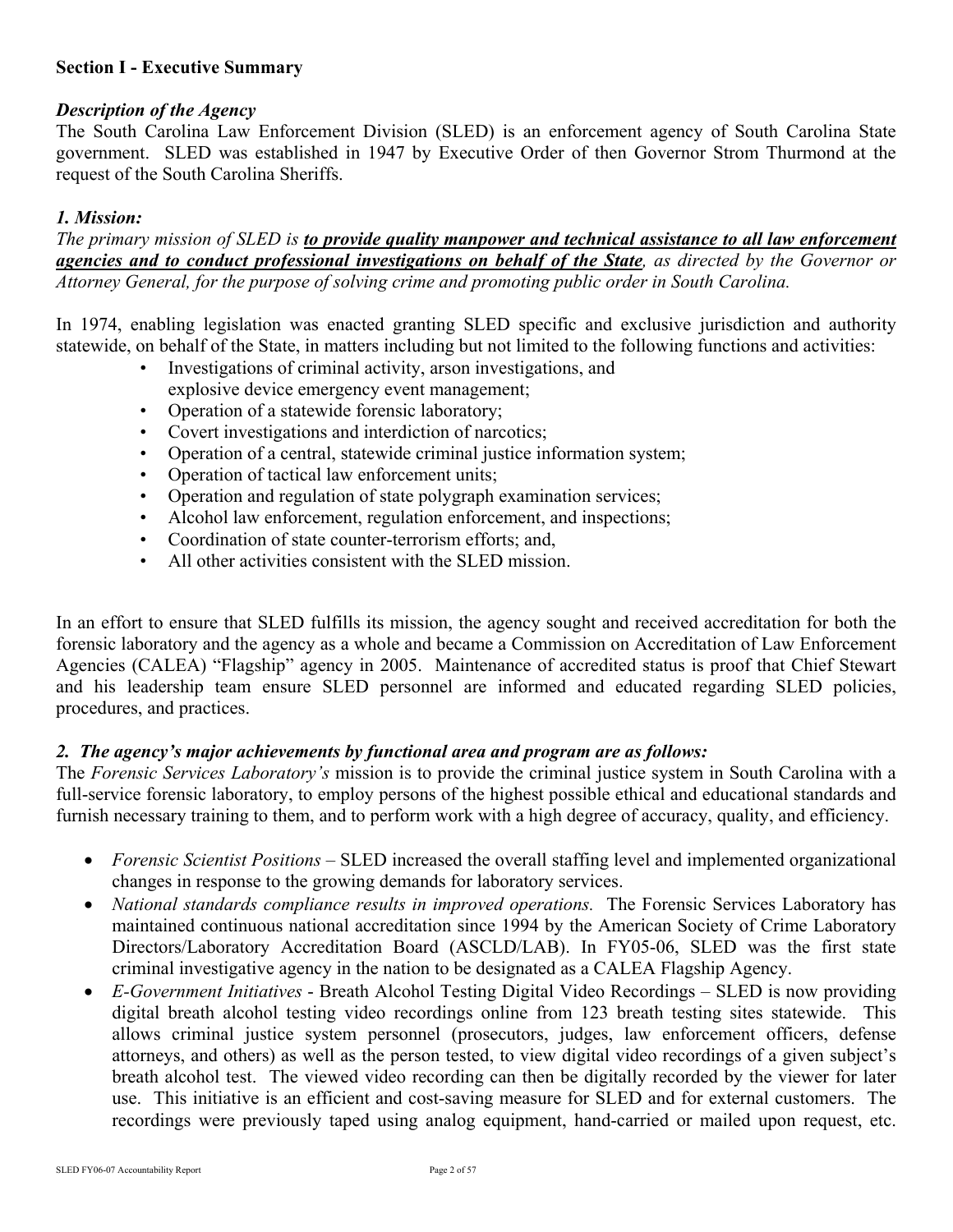Statewide implementation has been completed. The online video recordings are protected through a password protected mechanism, and are available at no charge via the SLED Web site. SLED is the first state in the nation to provide this service via an uplink to the Internet.

- *Training of local personnel increases efficiency.* A program initiated by the SLED Drug Analysis Department, in conjunction with solicitors and law enforcement agencies, has led to a significant reduction in drug identification case backlog. The department trained and certified 125 local law enforcement officers in marijuana analysis and re-certified 83 analysts during FY06-07.
- *Databases being used to solve cases.* The South Carolina Combined DNA Indexing System (CODIS) database contained approximately 87,230 profiles at the end of FY06-07. For this calendar year, there were 409 offender hits (cold hits) and 159 forensic hits which solved crimes that may never have been resolved without this program. The Firearms Department has increased entries into the Integrated Ballistic Identification System (IBIS) to approximately 5,650 items. During FY06-07, digital images of individually marked areas on approximately 1,284 fired cartridge cases and bullets were entered into the Integrated Ballistic Identification System (IBIS). The South Carolina Automated Fingerprint Identification System (AFIS) contained approximately 1,376,880 subjects at the end of FY06-07. During FY06-07 Latent Prints AFIS hits were approximately 164.

 The mission of the *Criminal Justice Information System (CJIS)/Community Services* is to assist in law enforcement, crime prevention, and the administration of criminal justice by providing accurate and timely criminal justice information to local, state, and federal criminal justice agencies, other governmental agencies, and to the public, as authorized by law.

- *E-government Initiatives* South Carolina became a participant with the Department of Justice and other states in providing sex offender information through the National Sex Offender Registry. Using this Web site, interested members of the public have access to and may search public information from participating states' Web sites regarding the presence or location of sex offenders. Online SLED Publication – SLED now publishes "Crime in South Carolina" as a fully searchable online document. This information was formerly provided in printed form. Online publication is a cost-savings measure for the agency, and an efficiency measure for the customer. State Criminal History Background Checks are available for purchase by credit card over the Internet via the SLED Web site. Concealed Weapon Permit (CWP) Renewal applicants will soon be able to reapply via the Internet**.** Through the end of FY06-07, there were approximately 54,753 Concealable Weapons Permit (CWP) holders in South Carolina.
- *New technology results in improved turnaround time of information.* SLED CJIS completed the final phase of the Motorola/Printrak Omnitrak System upgrade project. This system provides a faster and more accurate search of the SLED fingerprint database housing over 1.317 million record subjects. This system was purchased to store over 4.5 million ten print cards. This capability leads to the storage of additional arrest fingerprint cards for better quality prints and identification. With the Omnitrak System, SLED can now store National Institute of Standards and Technology (NIST) Standard digital signatures, digital mug shots, and palm prints. SLED can store up to 700,000 mug shots and 500,000 palm prints within its databases. These features greatly improve the capacity and performance to meet the emerging homeland security requirements for readily processing non-criminal justice fingerprint submissions by livescans and fingerprint cards submitted. SLED is now returning electronic responses within fifteen (15) minutes to submitting agencies with livescans. Fingerprint cards that are submitted to SLED are scanned and electronically sent to the FBI CJIS Division. SLED and local agencies are then notified on average within forty-five (45) minutes with the results of the fingerprint search. During FY06-07, "livescan" capability was implemented at a total of 124 sheriff and police agencies statewide representing 70% of law enforcement agencies statewide.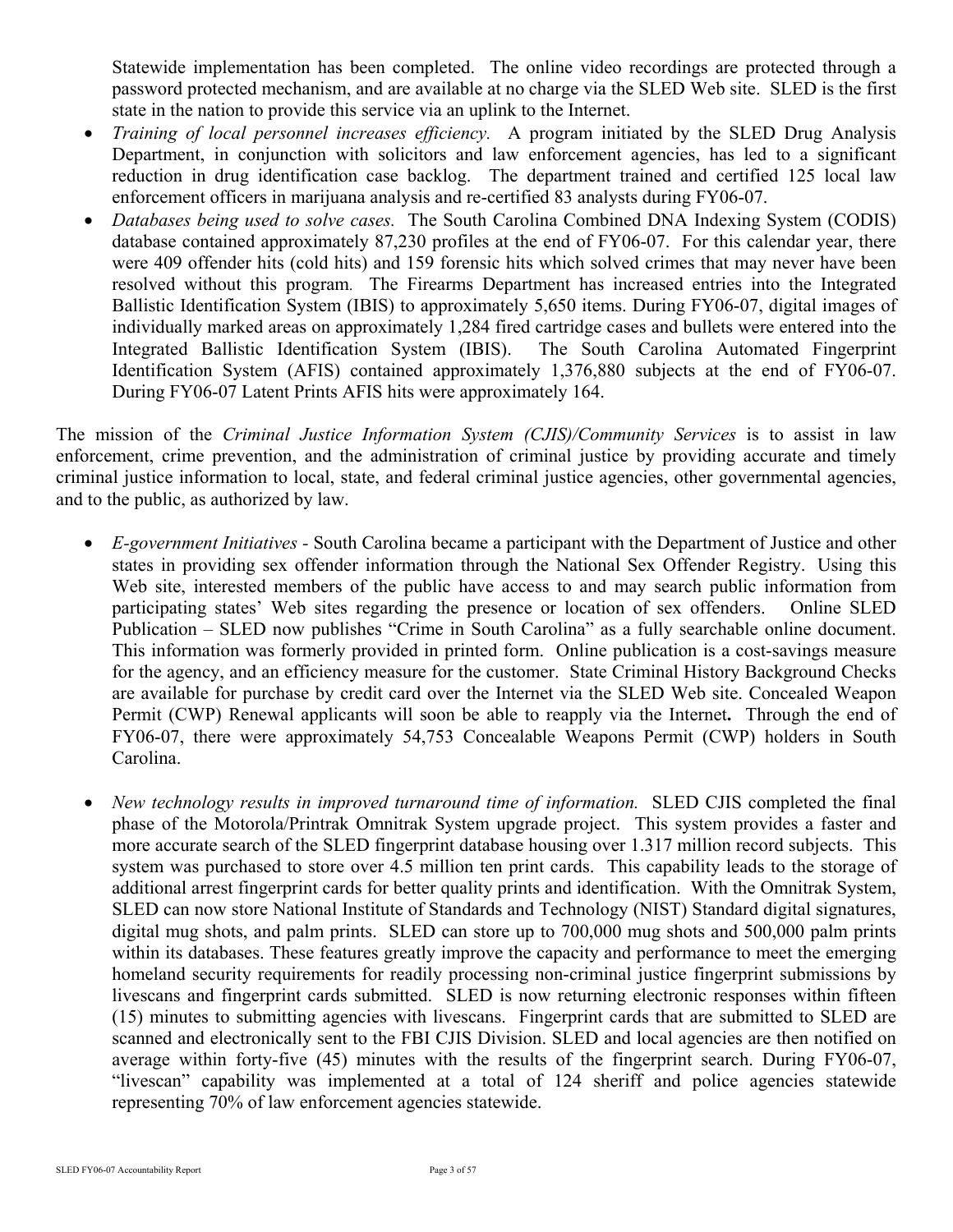- *Automation and uniform coding results in significant efficiencies.* The Uniform Crime Reporting (UCR) section of CJIS implemented a policy requiring local law enforcement agencies to automate their record reporting systems or code their own reports before sending them to SLED. Through FY 06-07, SLED UCR continued to test, certify, and automate the submission of South Carolina Incident Based Reporting System (SCIBRS) by municipal, county, and state law enforcement agencies. The current automated workload is at 95% of all submissions. Additional agencies will be encouraged to implement automated reporting for FY07-08.
- *Collaboration results in elimination of duplication.* The Judicial Department and SLED continue to collaborate in an initiative to eliminate redundant data entry and ensure timely access to arrest warrants and orders of protection. Information from the court case management system will be automatically forwarded to SLED for National Crime Information Center (NCIC) entry and to the State Identification Bureau (SIB) for Computerized Criminal History (CCH) use. In addition, sentencing information will be made available to the Department of Corrections. SLED is now working with the Judicial Department in the submission of Probate Court mental commitment orders to be available to FBI/NICs in the upcoming FY 2008-2009.
- • *Volunteerism and collaboration*. The South Carolina Law Enforcement Assistance Program (SCLEAP) was developed as a partnership between SLED, the South Carolina Department of Natural Resources (SCDNR), the South Carolina Department of Public Safety (SCDPS), and the South Carolina Department of Probation, Parole, and Pardon Services (SCDPPPS). However, the most powerful ingredient to the success of the program is the participation of the many volunteer clergymen. The purpose of SCLEAP is to respond to and provide counseling services to all requesting law enforcement agencies and departments in the state that have experienced deaths or other tragedies involving law enforcement officers or other employees.

The mission of *Investigative Services* is to provide quality manpower and technical assistance to all law enforcement agencies and to conduct professional investigations on behalf of the state, as directed by the Governor or Attorney General, for the purpose of solving crime and promoting public order in South Carolina. Each department and unit within Investigative Services continues to experience major accomplishments in addition to achieving success in their primary missions and goals for the year. Administratively, Investigative Services continues to examine management issues in an effort to provide customers with quality assistance.

- On January 30, 2007, the newly created Vulnerable Adult Investigations Unit began accepting cases, and as of June 30, 2007, had received 498 intakes. Of those, 188 were opened as SLED VAIU investigations. The SLED Child Fatality Unit received 252 intakes which were forwarded to the Regional Offices for investigation. The Computer Crime Center responded to approximately 700 requests for assistance this past fiscal year. The Computer Evidence Recovery Unit within the center has examined 733 pieces of evidence with a combined excess of 19 terabytes of data.
- • *Automation*  The acquisition of a computerized case management system through grant funding is scheduled to go on line in FY07-08. Additionally, the purchase of tablet computers for investigative agents will enhance agents' ability to track cases and facilitate the delivery of case material and management from the field. This process will result in savings as the agency moves toward a paperless system. Other benefits will include near real time ability to transmit case related material for review, thereby lessening the necessity for physical meetings and result in fuel and time savings.
- *Requests for investigative services met.* The four regional investigative units are tasked with investigating criminal complaints. The regions responded to 3,268 requests for criminal investigations assistance and events. Requests for assistance are received from local, state, and federal levels of law enforcement entities. The Statewide Grand Jury investigated 22 corruption and financial fraud cases. The Insurance Fraud Unit opened 357 new cases in fiscal year 2006-2007. Investigative Services conducted 1200 background investigations on bar applicants and 77 background investigations on judicial applicants. The Child Fatalities Department opened 252 cases during the fiscal year. The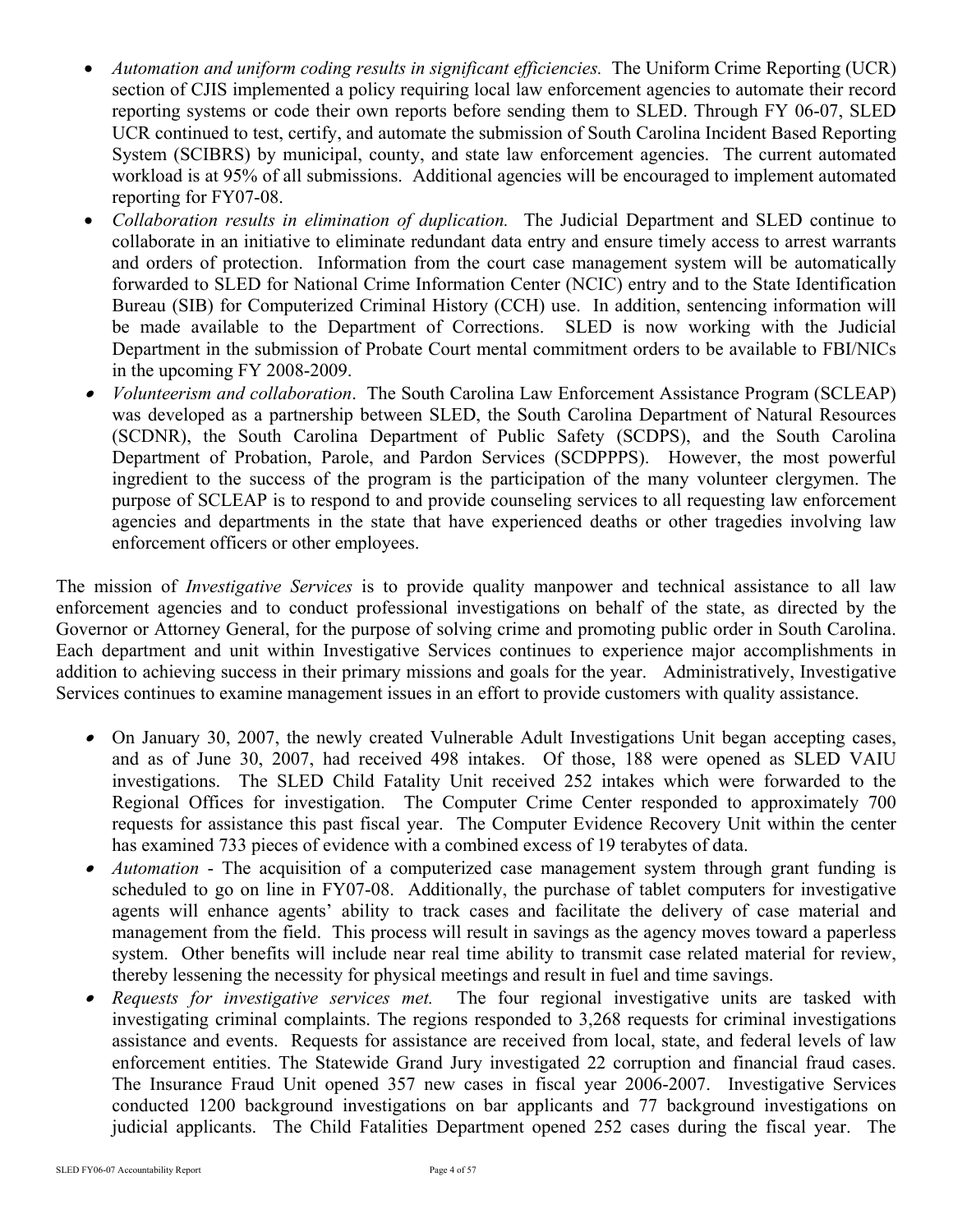Polygraph Department scheduled 1,007 tests during the fiscal year. The Forensic Art Department responded to calls resulting in 106 composite drawings. The Behavioral Sciences Department opened 84 cases with 46 of those being threat assessments.

The mission of *Special Operations* is to provide quality manpower and technical assistance to all law enforcement; provide a statewide response capability in the areas of tactical operations, aviation, and arson/bomb; oversee compliance with the alcoholic beverage control statutes; investigate applications for alcohol licenses and report findings to the SC Department of Revenue; conduct covert investigations involving illegal activities, such as interdiction of narcotics and other illicit substances and gambling; conduct investigations of criminal violations at the SC Division of Motor Vehicle; assist law enforcement agencies and NICB with vehicle examination/identification; and assess and monitor agency personnel training.

- *National averages exceeded.* During the fiscal year ending June 30, 2007, the Arson/bomb Unit conducted a total of 460 arson/bomb investigations, of which over 40% were cleared by arrests; this more than doubles the national average of 16%.
- • *Decentralization continues to result in improved response times.* Realizing the necessity for a rapid response, SLED regionalized the Bomb Squads. In addition to the presence of local bomb squad personnel, each region is equipped with a robot and bomb detecting K-9. During the past fiscal year the Bomb Squad responded to 283 calls for assistance. The SWAT Team and Bomb Squad have developed strategies and plans, and have implemented training to fulfill SLED's statutory obligation as the law enforcement agency for the state in tactical responses.
- • *Responses for assistance critical to success.* The Tactical Services Units provide a statewide response capability in the areas of Bloodhound Tracking, SWAT, and Aviation. The Bloodhound Tracking Team received 112 calls for assistance and a total of 59 persons were apprehended; thirty-six percent (36%) of these calls for assistance involved weapons. The SWAT Team responded to 29 calls for tactical assistance and the Aviation Unit received 655 Calls for Service The Fugitive Task Force opened 238 investigations resulting in the capture of 220 individuals.
- *Work increases in VICE.* For FY06-07 VICE seized 1,824 coin operated devices. According to the DEA, the approximate number of methamphetamine laboratories detected in South Carolina statewide during FY06-07 was 112.

The mission of the *Office of Counter-terrorism* is to support the South Carolina Counter-terrorism initiative through planning, research and development of strategy, and coordination of programs, resources, and operational functions essential to the counter-terrorism mission. The Protective Services/Emergency Management Unit is charged with coordinating law enforcement emergency planning and preparedness with the appropriate local, state, and federal agencies during emergency situations, and with providing dignitary protection and special event protective detail coordination. The primary goal is prevention which includes information sharing, intelligence analysis, and linking of data. This is accomplished by participation on the South Carolina FBI Joint Terrorism Task Force (JTTF), and use of intelligence received from the U.S. Department of Homeland Security and various other sources. SLED intelligence agents assigned to the South Carolina Information Exchange (SCIEx) analyze data and generate intelligence products, which are shared with our counter-terrorism partners. This information is used in an attempt to detect, prevent, prepare for, protect against, and respond to violence or threats of violence from terrorist activities.

• *Coordinated effort improves homeland security in South Carolina.* The South Carolina Information Exchange (SCIEx) Fusion Center was established in March of 2005. Its mission is to prevent and deter terrorist and criminal activity through intelligence fusion and information sharing with public and private sector partners from federal, regional, state, local, and international arenas. During FY06-07, 26,985 queries were performed by users from 162 agencies. The SCIEx Project has been studied by several states and is being used as a model for Fusion Centers in Kentucky, Tennessee, and North Carolina.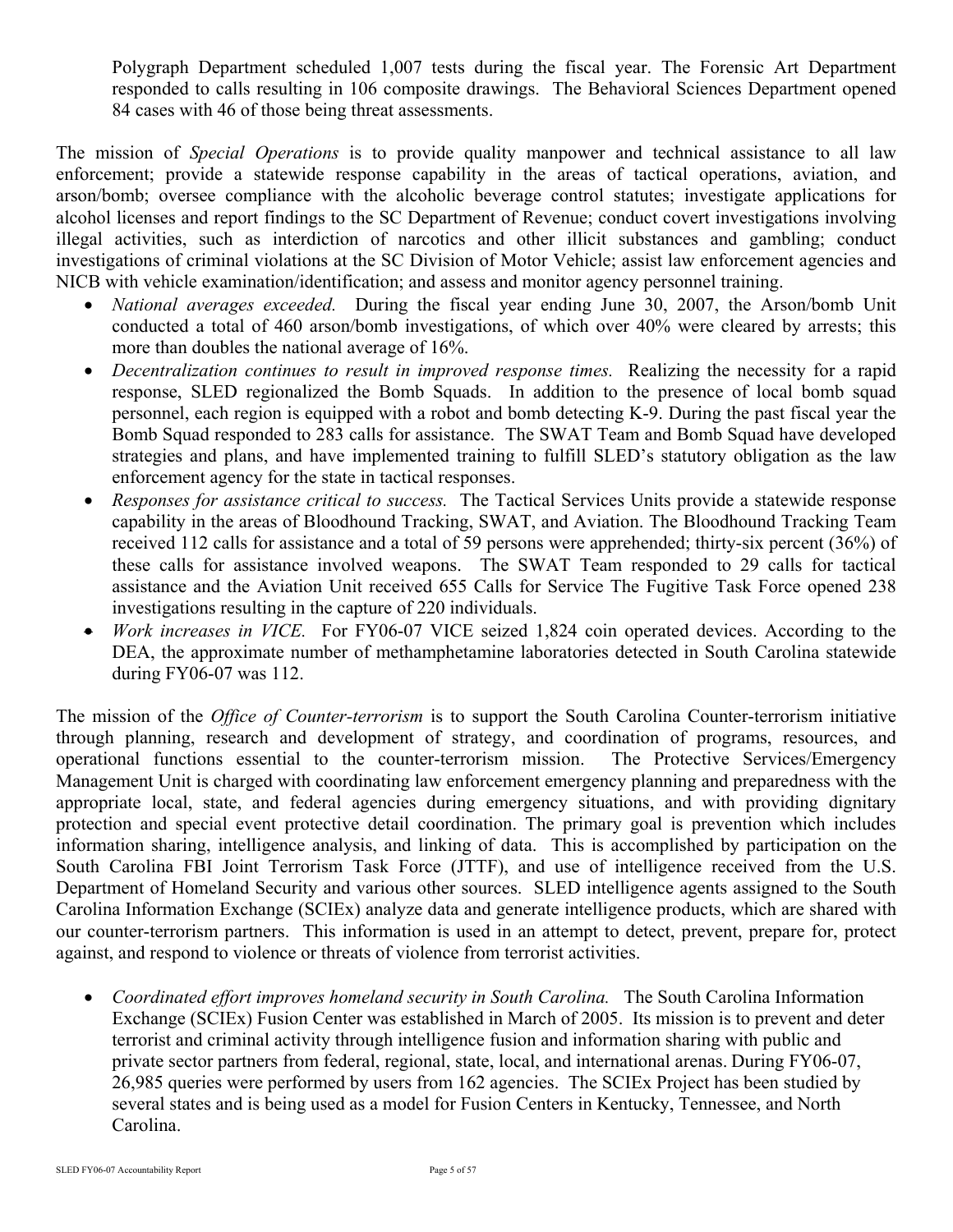- *SLED collaborates with federal partners.* SLED has joined with the Federal Bureau of Investigation (FBI) and the United States Attorney's Office as partners in the Joint Terrorism Task Force (JTTF). SLED agents serve as a conduit for information and investigate complaints or actions that relate to counter-terrorism in South Carolina. SLED agents also serve on Project SeaHawk, a seaport counterterrorism and protection initiative which began in 2003 by the United States Attorney's Office. SeaHawk is a pilot security program located in Charleston, coordinated by the U.S. Attorney's Office, which leverages expertise from many different local, state, and federal agencies.
- *Plans and strategies developed and exercised.* The Counter-terrorism/Protective Services/Emergency Management Unit, along with the SWAT Team and Bomb Squad, has developed strategies and plans, and has implemented training to fulfill SLED's statutory role as the lead state level law enforcement agency for emergency responses. From July 1, 2006 through June 30, 2007, this unit coordinated and/or staffed security arrangements for 86 special events requiring additional security by SLED agents. Additionally, during FY06-07, this unit participated in 82 administrative meetings, exercises, or plan reviews and revisions; participated in seven (7) Chemical, Biological, Radiological, Nuclear, and Explosive (CBRNE) exercises; conducted numerous critical infrastructure reviews; and responded to 15 CBRNE incidents. This unit also participated with two (2) Department of Homeland Security Comprehensive Reviews of Fixed Nuclear Facilities as requested by the Nuclear Sector Coordinating Council. This unit continues to administer the project for the Buffer Zone Protection Plan (BZPP) and the Statewide Assessment for the State Terrorism Strategy, and also continues to assist contract support staff with additional training workshops, site visits, and working sessions in support of the BZPP plan. The Counter-terrorism Unit planned, coordinated and implemented the security and transportation plans for the 2006 National Governors Association Annual Meeting held in Charleston in August of 2006 and was responsible for planning and implementing the security operations for two (2) Presidential debates held in our state during FY06-07. In addition, this unit continues to work with the SC Judicial Department and local jurisdictions regarding courthouse security issues.

The mission of the *Office of Homeland Security* is to coordinate policy, planning, and the distribution of federal grant funding received from the Department of Homeland Security.

- *Collaboration critical to success of homeland security initiative.* SLED is charged with coordination of South Carolina's counter-terrorism effort, coordination of homeland security grants, creation of counterterrorism councils, and service as the Governor's representative to the United States Department of Homeland Security. SLED acts as the official operational authority in the counter-terrorism effort to detect, prevent, prepare for, protect against, and respond to violence or threats of violence from terrorist activities. A State Counter-terrorism Coordinating Council, Committees of the Council, and Regional Counter-terrorism Councils and county needs assessment committees have been established and have been instrumental in the timely expenditure of federal homeland security funding.
- *Continued input from local agencies results in timely grants distribution.* By Executive Order, Governor Mark Sanford authorized SLED to be the operational authority and lead state agency in the counter-terrorism effort. As the State Administrative Agency (SAA) for Homeland Security Grants, SLED created a grants program which is responsible for distributing federal grant funds (\$116.8 million through FY06-07) to local and state first responders and law enforcement entities. South Carolina is recognized by the U.S. Department of Homeland Security (DHS) in its Report from the Task Force on State and Local Homeland Security Funding as one of five states nationally noted for use of innovative and "Best Practices" regarding implementing homeland security measures. Also, according to DHS officials, the submission from South Carolina for the FY06 Homeland Security Grant Program received a high rating compared to all state submissions. From December 2005 to February 2006, SLED comprehensively determined capability gaps using nationally approved metrics in all South Carolina counties. In conjunction with State agencies, SLED developed investment plans to address the gaps in accord with FY06 DHS program guidance. Approximately \$25.2 million is anticipated to be awarded to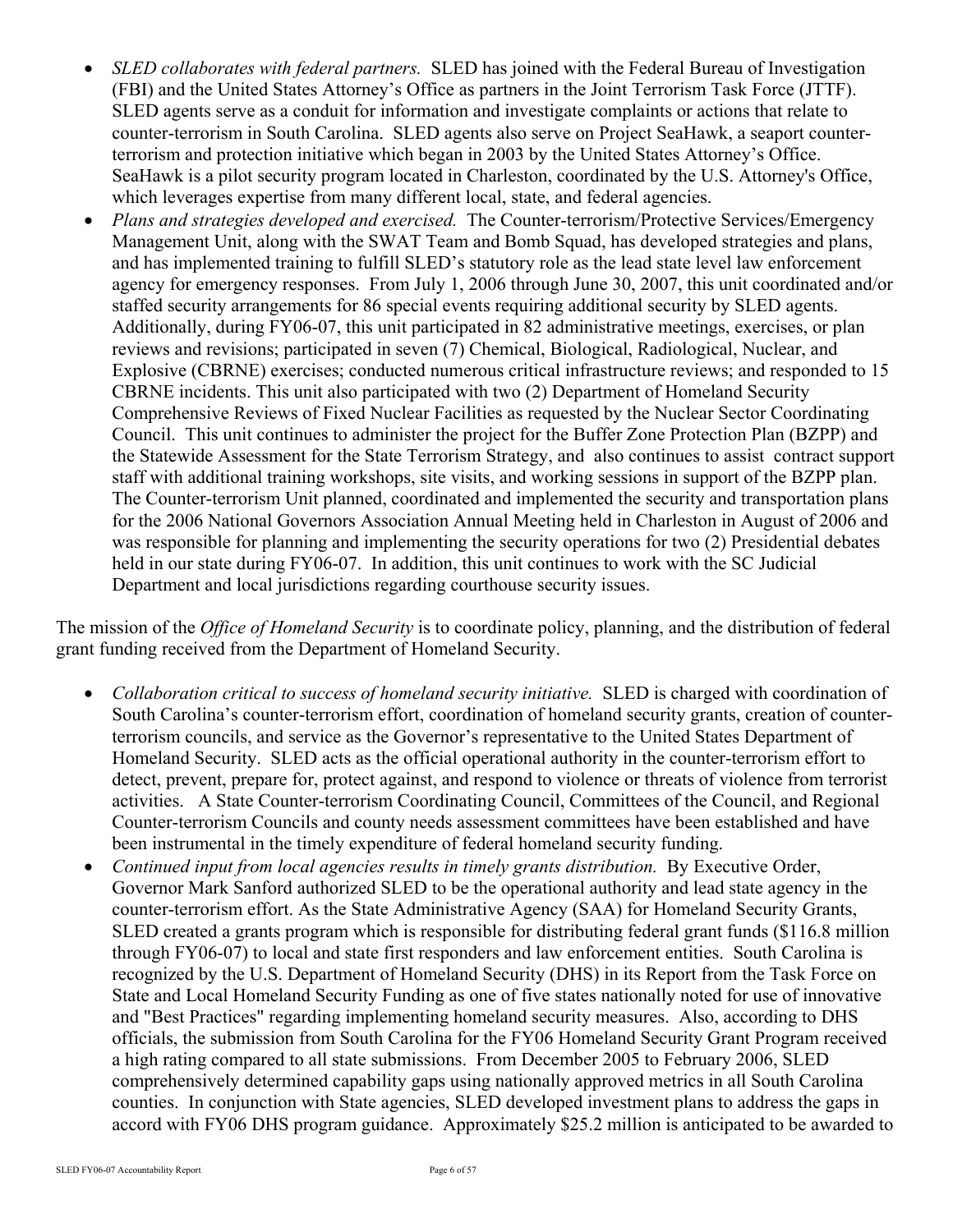the State of South Carolina in FY07-08.

The mission of *Administration* is to provide timely, efficient, and quality administrative support to internal and external customers.

- *Accreditation maintained.* SLED has maintained accreditation by CALEA and the American Society of Crime Laboratory Directors/Laboratory Accreditation Board (ASCLD/LAB) since 1994. CALEA and ASCLD/LAB dictate maintenance of and compliance with written directives and the required instruction of personnel regarding policy, procedures, and practices. The agency and the employees are required to establish, implement, and comply with approximately 330 written standards to achieve and retain CALEA accreditation and approximately 140 criteria to achieve and retain ASCLD/LAB accreditation. The agency was first accredited by CALEA in 1994 and has maintained certification since. SLED was the first state criminal investigative agency in the nation to be designated as a CALEA Flagship Agency.
- *Centralized review of expenditures*. Savings and cost avoidance have occurred as a result of 100% review of all purchase requests and agency expenditures.
- *Cost of Administration.* SLED continues to keep costs of administrative overhead to approximately eight percent (8%) primarily due to centralized approval and processing.

The mission of the SLED *Public Information* unit is to disseminate information regarding operation of the Division. The goal of the Public Information Office is to release accurate, timely, and useful information upon request, and when appropriate. The Division recognizes the need of the public to be informed on matters concerning public safety and the welfare of the citizenry and property of the State of South Carolina. The Division continuously aims to achieve this vision through close interaction with appropriate agency counterparts, members of the news media, and the public sector. The SLED Public Information Office facilitated numerous in person and telephonic press interviews, and disseminated 54 press releases during FY06-07.

The mission of *SLED Grants Administration Office* is to plan, develop, coordinate, and manage all grant-in-aid requests for the Division. This office also serves as liaison with state, federal, and other funding agencies regarding grant matters. The goal of the office is to identify and aggressively pursue potential sources of federal funding for the Division and ensure grant regulations, policies, procedures, and guidelines are followed once awarded. New grants awarded to SLED during the 2006 – 2007 Fiscal Year totaled \$6,725,923. Through the end of FY06-07, the SLED Grants Administration Office was managing 48 grants, totaling \$28,723,985.

# *3. The major challenges facing the State Law Enforcement Division in the future are related to the staffing and funding of critical services and decreases in federal funding.*

- *Maintain sufficient staffing and technology* in an effort to provide a basic level of law enforcement resources to all areas of South Carolina. SLED continues to offer technical services and manpower assistance to other law enforcement agencies throughout South Carolina when requested. These services are provided to local, state, and federal entities throughout the state at no cost, allowing the request for critical services to be first and foremost. An equal level of law enforcement resources must be provided on a statewide basis.
- *Uncertain future of federal funds for the Forensic Services Laboratory and the Computer Crime Center cause concern.* SLED continues to pursue federal funds to offset current equipment needs and upgrades*.* Federal funds currently make up approximately 13.5% of the agency's budget. During this period, SLED federal grants in the Criminal Justice Information Services and other areas within the Forensic Laboratory were reduced. However, the agency continues to receive anticipated amounts in the area of DNA initiatives. The agency will continue to pursue federal funds where possible.
- *Revenues are being closely monitored.* SLED continues to closely monitor revenues. Other funds have become critical to the agency's operation and represent approximately 24.5% of the total. These funds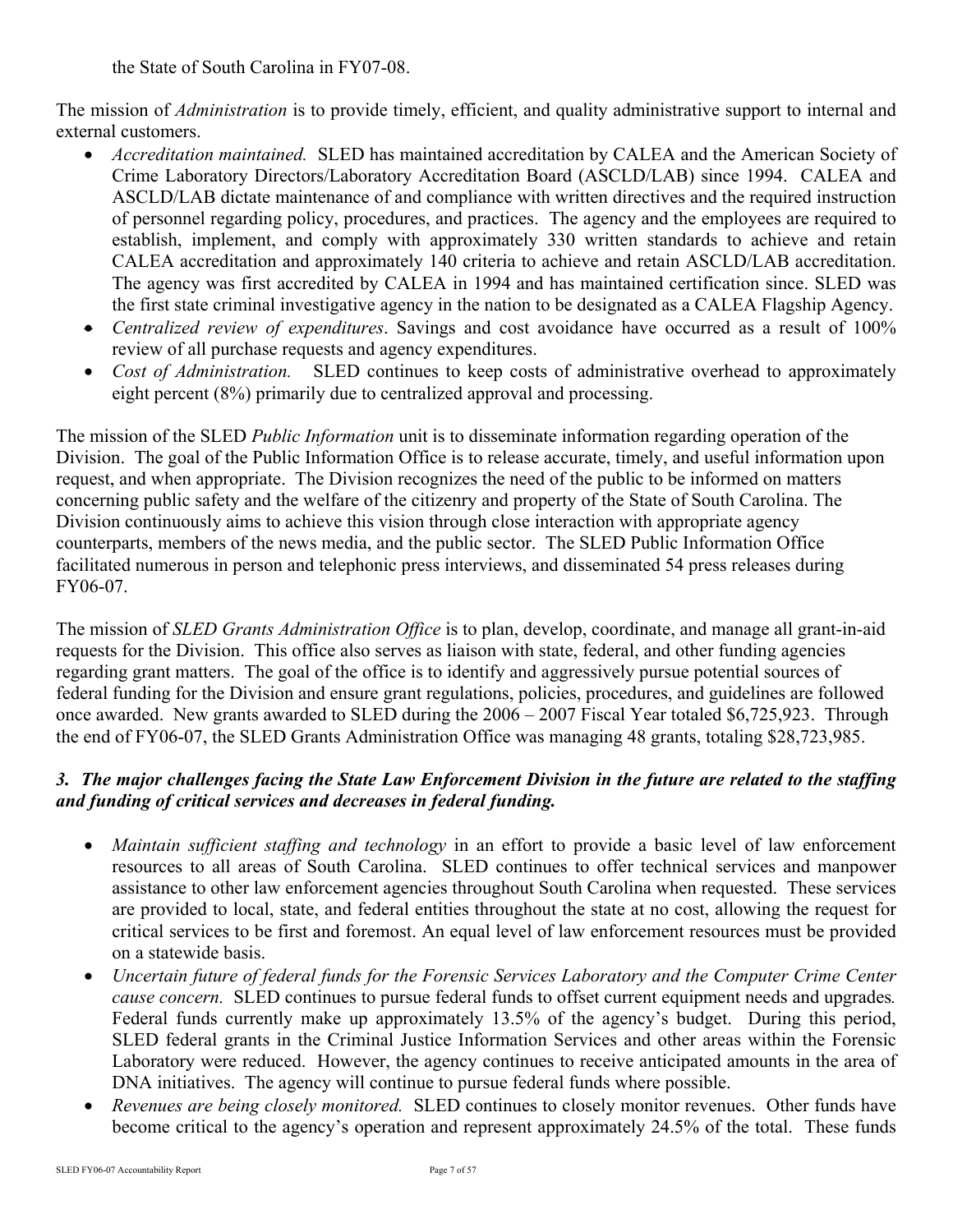are critical to maintaining a basic level of law enforcement services. SLED receives the majority of its other fund revenues in the last quarter of the year; therefore, careful monitoring of expenditures as well as revenues is critical to balancing the agency's budget annually.

• *Gasoline prices continue to impact the agency.* SLED continues to struggle with the rising gasoline prices. Over the last five years, SLED has experienced a 112% increase in agency costs for gasoline.

# *4. Key Strategic Goals*

- *The agency's primary goal* is to provide a basic level of law enforcement resources to all areas of South Carolina. SLED continues to offer technical services and manpower assistance to other law enforcement agencies throughout South Carolina when requested. These services are provided to local, state, and federal entities throughout the state at no cost, allowing the request for critical services to be first and foremost. An equal level of law enforcement resources must be provided on a statewide basis.
- *Continue to aggressively pursue federal funding.* The agency will continue to work with the South Carolina Delegation and the Federal Appropriations Committee in an effort to secure federal funding for the Forensic Laboratory, the Computer Crime Center, and the Criminal Justice Information System.
- *Continue 100% review of expenditures.* All requests for expenditure of agency funds are closely scrutinized for criticality and need.
- *Continue to search for innovations.* SLED will continue to pursue innovations and initiatives that enhance the safety of our citizens and improve the collective efforts of statewide law enforcement and criminal justice systems. SLED is working with sheriffs and chiefs of police to provide needed services, while other duplicative services are reduced or eliminated. Concealed Weapon Permit (CWP) holders will soon be able to make their renewal applications to SLED over the Internet. This renewal application will be fully implemented in FY07-08. Also, a Department of Revenue/SLED interface will create a paperless solution to make the alcohol licensing process more efficient for small-businesses. This effort was initiated in FY06-07.
- *Comply with statutory mandates.* SLED will continue to address all statutory requirements, regulatory requirements, and policies and procedures.
- *Continue to promote equal employment opportunities*. Ensuring our workforce is representative of the citizens we serve will continue to be a top priority. The agency will continue to evaluate and address these issues and, when appropriate, make the necessary proposals for legislative consideration.
- *Address growing technology needs.* During the next several years, SLED will be faced with a significant challenge to meet existing and growing information technology needs. Continuous effort must be placed on providing the state's criminal justice community appropriate and timely information relating to criminal records, wanted persons, and stolen property. Additional emphasis will be placed upon the use of advanced information technology to provide efficient and effective services to the citizens of the state. Plans and funding initiatives continue to evolve to meet these new technological challenges over the next several years.
- *5. Agency's Use of Accountability Report*

The Agency uses the Accountability Report to project resources needed to meet increasing needs of customers.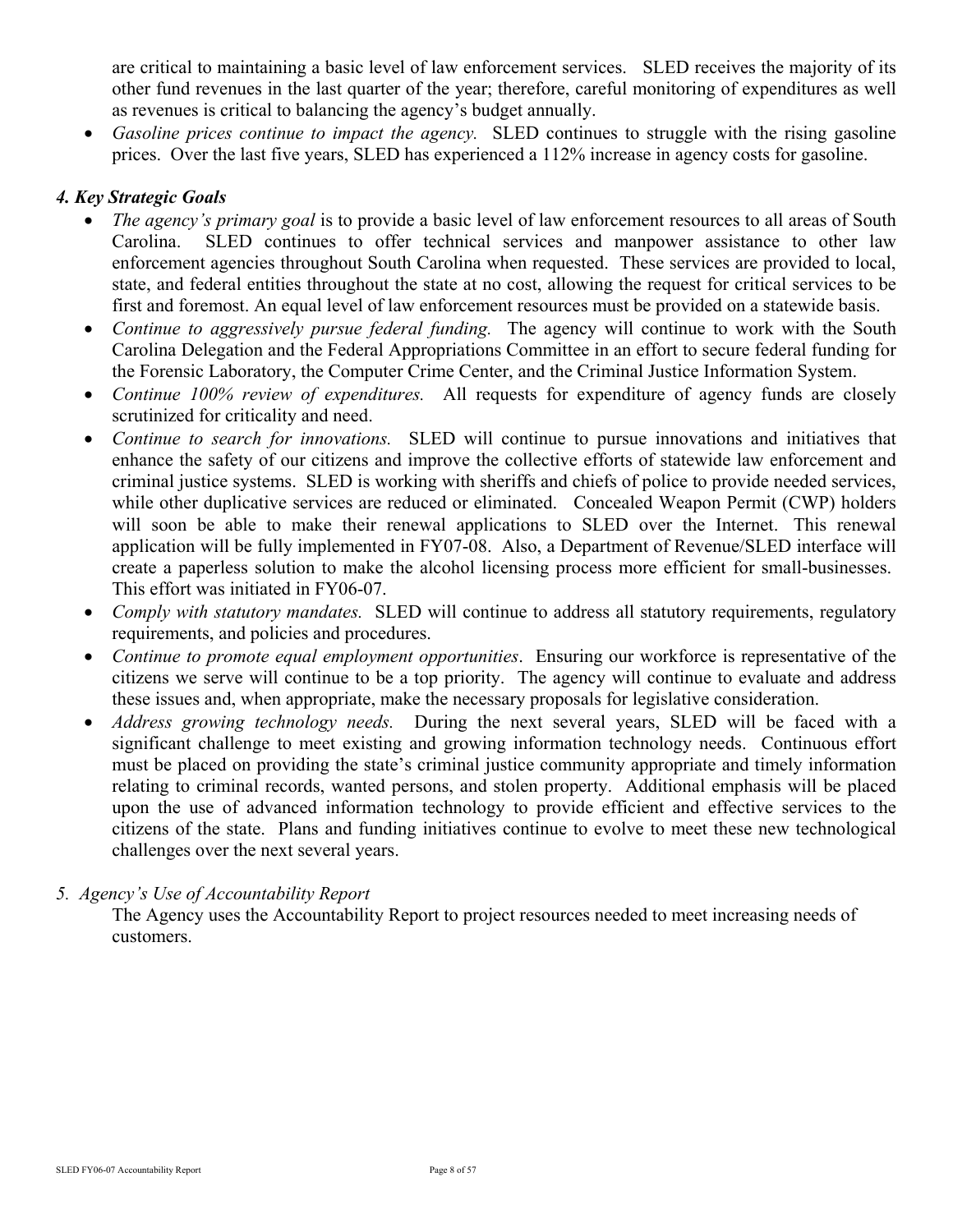**Section II – Organizational Profile**  Section II - Organizational Profile **1.** Number of Employees: SLED Organizational Chart.<br>Authorized Full Time Equivalents (FTE): 622.25 *1. Number of Employees: SLED Organizational Chart.* Authorized Full Time Equivalents (FTE): 622.25 Filled FTEs: 576 Filled FTEs: 576

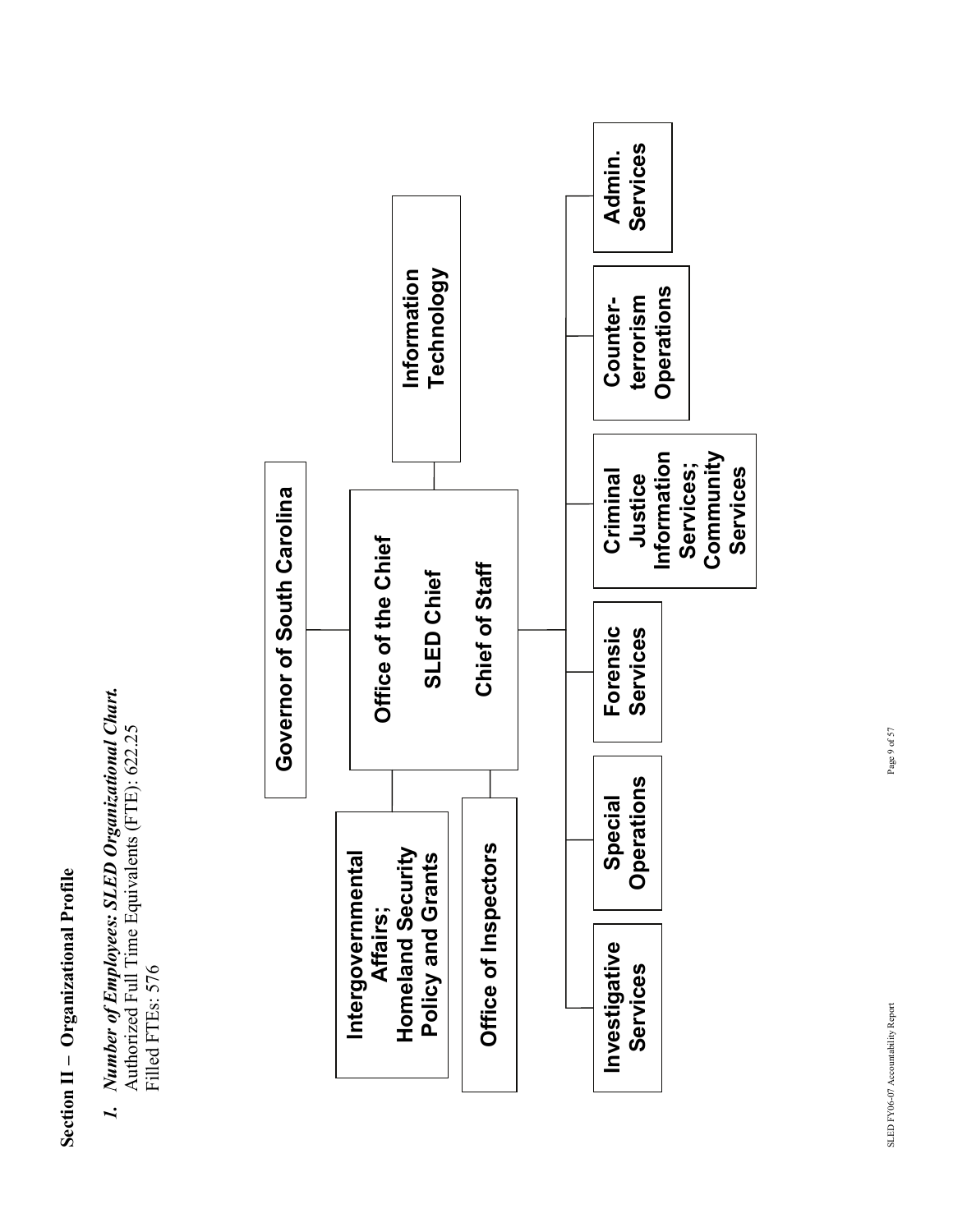#### *2. Operation Locations*

SLED Headquarters is located on Broad River Road with an Annex building located on Bush River Road, both in Columbia, S.C. SLED also maintains and operates four regional offices serving four areas of the state including the Piedmont, Low Country, Midlands, and Pee Dee regions. These offices are located in Greenville, Charleston, Columbia, and Florence, respectively.

#### *3. Appropriations/Expenditures Chart*

|                                          | 05-06 Actual Expenditures |                         |                    | 06-07 Actual Expenditures | 07-08 Appropriations Act |                                |
|------------------------------------------|---------------------------|-------------------------|--------------------|---------------------------|--------------------------|--------------------------------|
| <b>Major Budget</b><br><b>Categories</b> | <b>Total funds</b>        | General<br><b>Funds</b> | <b>Total Funds</b> | General<br><b>Funds</b>   | <b>Total Funds</b>       | <b>General</b><br><b>Funds</b> |
| Personal Service                         | \$24,462,339              | \$22,974,117            | \$26,457,333       | \$24,779,351              | \$27,931,806             | \$26,289,287                   |
| Other Operating                          | \$27,192,105              | \$3,456,698             | \$19,319,796       | \$3,647,143               | \$21,656,345             | \$2,114,240                    |
| Special Items                            | \$2,565,691               | \$541,075               | \$763,931          | \$150,719                 | \$854,407                | \$234,407                      |
| Permanent<br>Improvements                |                           |                         | \$295,500          | \$98,500                  |                          |                                |
| Case Services                            |                           |                         |                    |                           |                          |                                |
| Distributions<br>to Subdivisions         | \$31,582,192              |                         | \$22,007,812       |                           | \$23,056,000             |                                |
| <b>Fringe Benefits</b>                   | \$7,447,350               | \$7,021,066             | \$7,756,275        | \$7,300,533               | \$8,318,697              | \$7,871,141                    |
| Non-recurring                            |                           |                         |                    |                           |                          |                                |
| <b>Total</b>                             | \$93,249,677              | \$33,992,956            | \$76,600,647       | \$35,976,246              | \$81,817,254             | \$36,509,075                   |

## **Accountability Report Appropriations/Expenditures Chart Base Budget Expenditures and Appropriations**

# **Other Expenditures**

| <b>Sources of Funds</b> | 05-06 Actual Expenditures | 06-07 Actual Expenditures |
|-------------------------|---------------------------|---------------------------|
|                         |                           |                           |
|                         |                           |                           |
| Supplemental Bills      | \$309,000                 | \$957,600                 |
|                         |                           |                           |
|                         |                           |                           |
| Capital Reserve Funds   | \$2,503,914               | \$1,920,000               |
|                         |                           |                           |
|                         |                           |                           |
| <b>Bonds</b>            |                           |                           |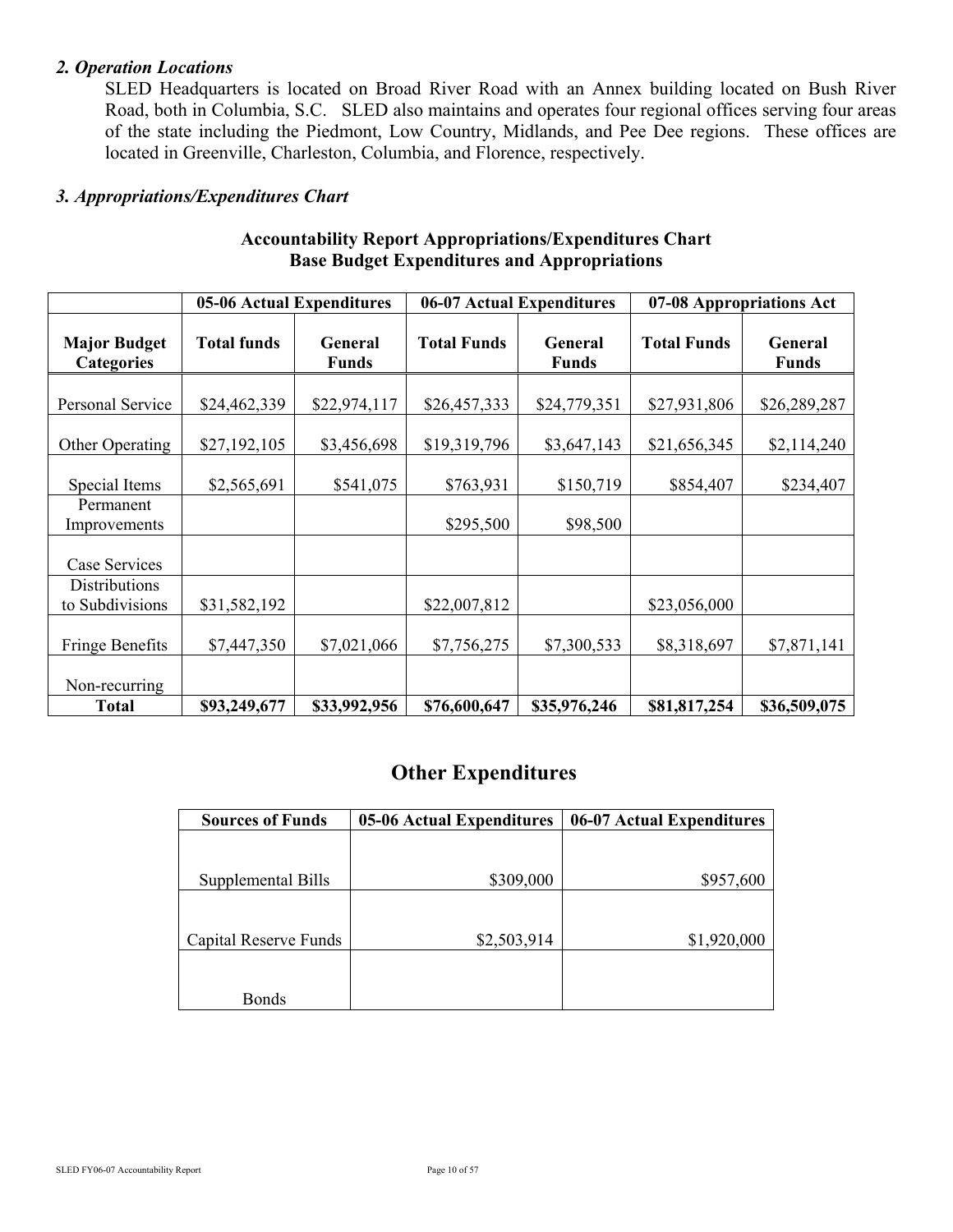4. Major Program Areas (see chart below) *4. Major Program Areas (see chart below)*

Major Program Areas **Major Program Areas** 

| Program                     | Major Program Area                                                    |                    | $YY05-06$                  |       |                    | $\rm FY~06-07$             |       | Key Cross                   |
|-----------------------------|-----------------------------------------------------------------------|--------------------|----------------------------|-------|--------------------|----------------------------|-------|-----------------------------|
| Number                      | Purpose                                                               |                    | <b>Budget Expenditures</b> |       |                    | <b>Budget Expenditures</b> |       | References for<br>Financial |
| and Title                   | (Brief)                                                               |                    |                            |       |                    |                            |       | Results*                    |
|                             |                                                                       | State:             | \$2,683,996                |       | State:             | \$2,913,986                |       | See Category 7              |
|                             | Provide timely, efficient, and                                        | Federal:           | \$1,787,693                |       | Federal:           | \$1,145,031                |       |                             |
| Administration              | quality administrative support to                                     | Other:             | \$365,230                  |       | Other:             | \$393,877                  |       |                             |
|                             | internal and external customers.                                      | Total:             | \$4,836,919                |       | <b>Total:</b>      | \$4,452,894                |       |                             |
|                             |                                                                       | % of Total Budget: |                            | 7.84% | % of Total Budget: |                            | 8.16% |                             |
|                             | Conduct field investigations of                                       | State:             | \$3,535,888                |       | State:             | \$3,618,699                |       | See Category 7              |
|                             | major felonious crimes and child                                      | Federal:           |                            |       | Federal:           |                            |       |                             |
| Regions<br>II A. 1.         | fatalities, fugitive investigations,                                  | Other:             | \$81,369                   |       | Other:             | \$35,630                   |       |                             |
|                             | special event assistance and                                          | Total              | \$3,617,257                |       | Total:             | \$3,654,329                |       |                             |
|                             | sequestered jury security details.                                    | % of Total Budget: |                            | 5.87% | % of Total Budget: |                            | 6.69% |                             |
|                             | Maintain technical equipment and                                      | State:             | \$1,383,536                |       | State:             | \$1,175,753                |       | See Category 7              |
|                             | specialized K-9's to detect                                           | Federal:           |                            |       | Federal:           |                            |       |                             |
| Arson/Bomb<br>$\prod$ A. 2. | accelerants and explosives.                                           | Other:             | \$157,064                  |       | Other:             | \$75,091                   |       |                             |
|                             | Provides bomb and explosive                                           | Total:             | \$1,540,600                |       | Total:             | \$1,250,844                |       |                             |
|                             | disposal services.                                                    | % of Total Budget: |                            | 2.50% | % of Total Budget: |                            | 2.30% |                             |
|                             | Improve the safety of people and                                      | State:             | \$872,338                  |       | State:             | \$944,629                  |       |                             |
|                             | property. Conducts investigations                                     | Federal:           |                            |       | Federal:           |                            |       |                             |
| II A. 3.                    | fraudulent drivers licenses and<br>pertaining to vehicle thefts,      | Other:             | \$8,178                    |       | Other:             | \$782                      |       |                             |
| Vehicle Theft               | counterfeit titles, licensed vehicle                                  | Total:             | \$880,516                  |       | Total:             | \$945,411                  |       |                             |
|                             | criminal violations at the Division<br>dealers, and investigations of |                    |                            |       |                    |                            |       |                             |
|                             | of Motor Vehicles (DMV).                                              | % of Total Budget: |                            | 1.43% | % of Total Budget: |                            | 1.73% |                             |
|                             |                                                                       |                    |                            |       |                    |                            |       |                             |

SLED FY06-07 Accountability Report  $\frac{1}{2}$ SLED FY06-07 Accountability Report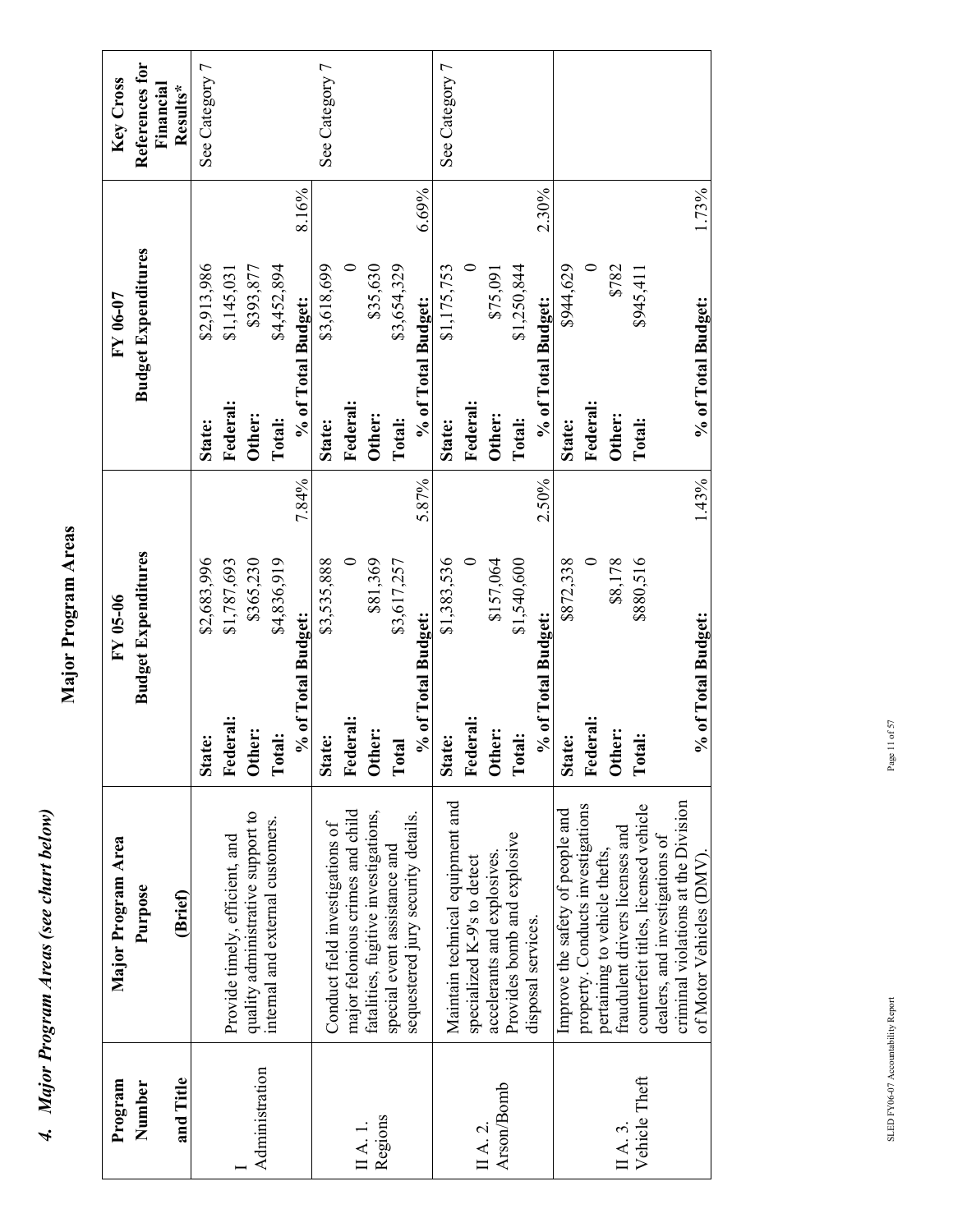| Program                    | Major Program Area                                                                 |          | FY 05-06                   |        |          | <b>FY06-07</b>             |       | Key Cross                   |
|----------------------------|------------------------------------------------------------------------------------|----------|----------------------------|--------|----------|----------------------------|-------|-----------------------------|
| Number                     | Purpose                                                                            |          | <b>Budget Expenditures</b> |        |          | <b>Budget Expenditures</b> |       | References for<br>Financial |
| and Title                  | (Brief)                                                                            |          |                            |        |          |                            |       | Results*                    |
|                            | Provide multi-jurisdictional                                                       | State:   | \$473,009                  |        | State:   | \$497,758                  |       | See Category 7              |
| II A 4.                    | investigations into narcotics and                                                  | Federal: |                            |        | Federal: |                            |       |                             |
| <b>State Grand</b>         | dangerous drug violations, public                                                  | Other:   | \$116,452                  |        | Other:   | \$105,603                  |       |                             |
| Jury                       | corruption, securities fraud,                                                      | Total:   | \$589,461                  |        | Total:   | \$603,361                  |       |                             |
|                            | pornography and computer crimes.                                                   |          | % of Total Budget:         | 96%    |          | % of Total Budget:         | 1.11% |                             |
|                            |                                                                                    | State:   | \$200,377                  |        | State:   | \$161,207                  |       | See Category 7              |
|                            | Provide extensive investigative and                                                | Federal: |                            |        | Federal: |                            |       |                             |
| Child Fatality<br>II A. 5. | technical assistance of child fatalities<br>and felony crimes to local, state, and | Other:   | \$3,059                    |        | Other:   | \$4,298                    |       |                             |
|                            | federal law enforcement.                                                           | Total:   | \$203,436                  |        | Total:   | \$165,505                  |       |                             |
|                            |                                                                                    |          | % of Total Budget:         | 0.33%  |          | % of Total Budget:         | 0.30% |                             |
|                            | Provide manpower and technical                                                     | State:   | \$507,652                  |        | State:   | \$515,492                  |       | See Category 7              |
|                            | assistance to local, state and federal                                             | Federal: | \$2,526,815                |        | Federal: | \$688,621                  |       |                             |
| II A. 6.                   | agencies protective assignments for                                                | Other:   | \$7,130                    |        | Other:   | \$26,231                   |       |                             |
| Protective<br>Services     | special events which include natural                                               | Total:   | \$3,041,597                |        | Total:   | \$1,230,344                |       |                             |
|                            | disasters, emergency situations,<br>terrorist events, and homeland                 |          |                            |        |          |                            |       |                             |
|                            | security operational initiatives.                                                  |          | % of Total Budget:         | 4.93 % |          | % of Total Budget:         | 2.25% |                             |
|                            | igence<br>Provide counter-terrorism intell                                         | State:   | \$849,055                  |        | State:   | \$908,100                  |       | See Category 7              |
|                            | fusion to local, state, and federal law                                            | Federal: |                            |        | Federal: |                            |       |                             |
|                            | preparedness and homeland security<br>enforcement agencies, emergency              | Other:   | \$10,767                   |        | Other:   | \$15,481                   |       |                             |
| II A 7.                    | stakeholders; and provide missing                                                  | Total:   | \$859,822                  |        | Total:   | \$923,581                  |       |                             |
| Fusion Center/             | persons/Amber Alert information and                                                |          |                            |        |          |                            |       |                             |
| Missing<br>Persons         | services to law enforcement,                                                       |          |                            |        |          |                            |       |                             |
|                            | transportation agencies, broadcasters,                                             |          |                            |        |          |                            |       |                             |
|                            | the emergency alert system, etc. to                                                |          |                            |        |          |                            |       |                             |
|                            | recover missing and abducted                                                       |          |                            |        |          |                            |       |                             |
|                            | children and vulnerable adults.                                                    |          | % of Total Budget:         | 1.39%  |          | % of Total Budget:         | 1.69% |                             |

Major Program Areas **Major Program Areas** 

> SLED FY06-07 Accountability Report  $\frac{1}{2}$ SLED FY06-07 Accountability Report

Page 12 of 57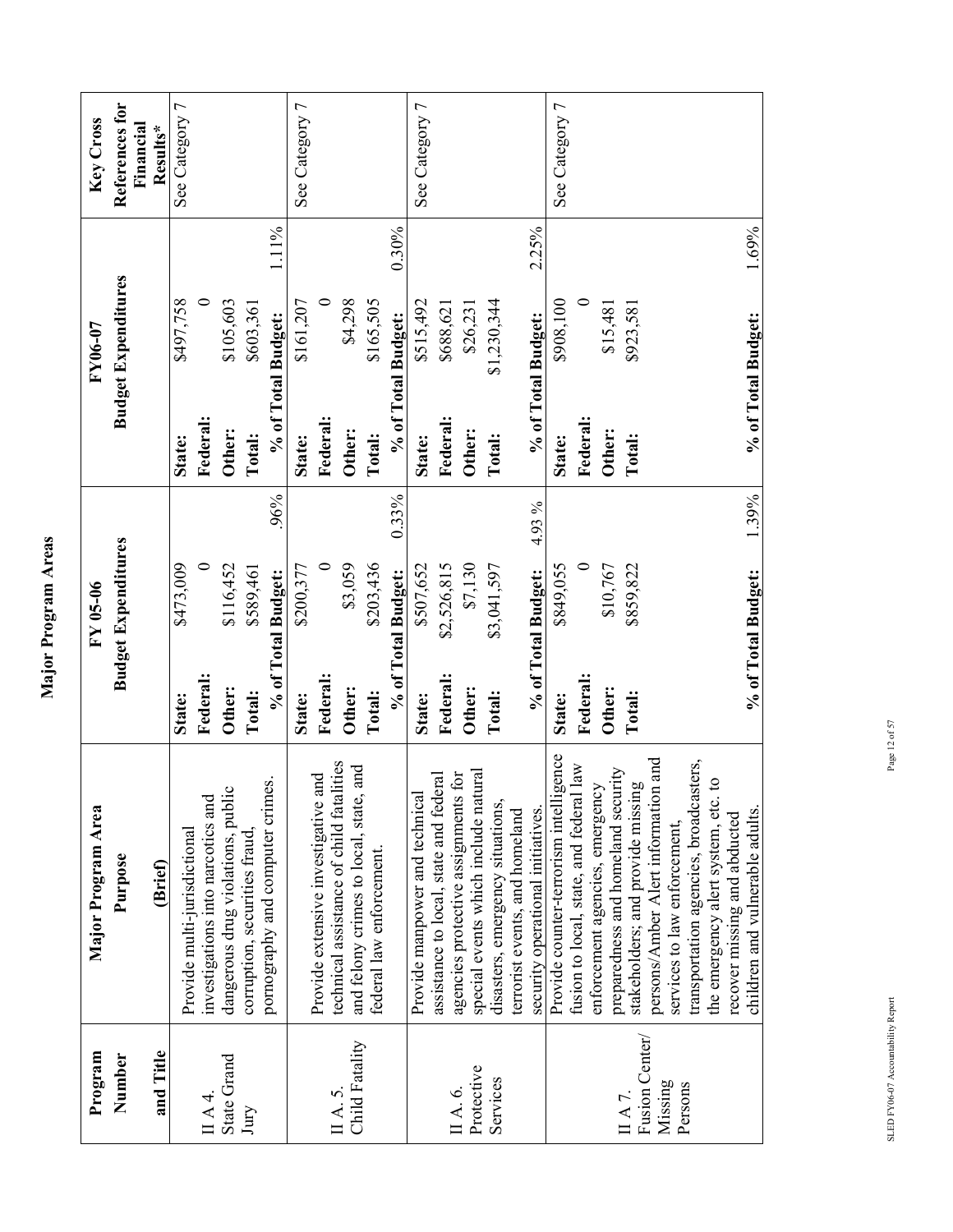| Program                  | Major Program Area                                                                   |                    | FY 05-06                   |        |          | FY06-07                    |        | References<br>Key Cross       |
|--------------------------|--------------------------------------------------------------------------------------|--------------------|----------------------------|--------|----------|----------------------------|--------|-------------------------------|
| Number                   | Purpose                                                                              |                    | <b>Budget Expenditures</b> |        |          | <b>Budget Expenditures</b> |        | Financial<br>for              |
| and Title                | (Brief)                                                                              |                    |                            |        |          |                            |        | Results*                      |
|                          | Provide psychological profiling services,<br>prepare court exhibits, computer aging  | State:             | \$5,377,608                |        | State:   | \$5,611,639                |        | See Category                  |
| $\prod$ A. 8.            | and skull reconstruction, conduct                                                    | Federal:           | \$1,137,481                |        | Federal: |                            |        |                               |
| Special                  | polygraph examinations for criminal                                                  | Other:             | \$6,185,089                |        | Other:   | \$3,030,837                |        |                               |
| Operations               | matters statewide, and provide tactical                                              | Total:             | \$12,700,178               |        | Total:   | \$8,642,476                |        |                               |
|                          | operations, insurance fraud investigations<br>and other related services             | % of Total Budget: |                            | 20.59% |          | % of Total Budget:         | 15.83% |                               |
|                          | This unit is responsible for the                                                     |                    |                            |        |          |                            |        |                               |
|                          | enforcement of narcotics, alcohol-related,                                           |                    |                            |        |          |                            |        | Narcotics &<br><b>Alcohol</b> |
| $\prod$ A. 9.            | dog fighting, video poker, and lottery<br>laws, and provides background              | State:             | \$1,453,873                |        | State:   | \$1,872,597                |        | Enforcement                   |
| <b>VICE</b>              | investigations for alcohol licenses.                                                 | Federal:           | \$223,824                  |        | Federal: | \$184,324                  |        | were                          |
|                          | Provides timely, efficient assistance for                                            | Other:             | \$825,024                  |        | Other:   | \$432,219                  |        | Combined as                   |
|                          | local, state, and federal law enforcement.                                           | Total:             | \$2,502,721                | 4.06%  | Total:   | \$2,489,140                | 4.56%  | VICE                          |
|                          |                                                                                      |                    |                            |        |          |                            |        | See Category                  |
|                          | Provide timely, efficient, and quality                                               | State:             | \$5,370,397                |        | State:   | \$5,049,334                |        |                               |
| $\vec{p}$                | technical forensic examination and expert                                            | Federal:           | \$2,703,935                |        | Federal: | \$1,070,599                |        |                               |
| Forensic<br>Services     | federal law enforcement and prosecutorial<br>witness testimony for local, state, and | Other:             | \$3,747,055                |        | Other:   | \$2,583,150                |        |                               |
|                          | entities.                                                                            | Total:             | \$11,821,387               |        | Total:   | \$8,703,083                |        |                               |
|                          |                                                                                      | % of Total Budget: |                            | 19.17% |          | % of Total Budget:         | 15.94% |                               |
|                          |                                                                                      |                    |                            |        |          |                            |        | See Category                  |
|                          | Provide computer crime analysis and                                                  | State:             | \$2,899,935                |        | State:   | \$3,135,119                |        |                               |
| Crime                    | criminal justice information needed to                                               | Federal:           | \$1,490,989                |        | Federal: | \$1,799,108                |        |                               |
| Information<br>Community | property, and identify and apprehend<br>prevent crime, solve cases, recover          | Other:             | \$2,844,689                |        | Other:   | \$3,035,641                |        |                               |
| Services                 | criminals.                                                                           | Total:             | \$7,235,613                |        | Total:   | \$7,969,868                |        |                               |
|                          |                                                                                      | % of Total Budget: |                            | 11.73% |          | % of Total Budget:         | 14.60% |                               |
|                          | Responsible for the control and regulation                                           | State:             | \$1,055,226                |        | State:   | \$1,313,800                |        | See Category                  |
|                          |                                                                                      |                    |                            |        |          |                            |        |                               |
|                          | licensing, licenses and regulates retail<br>of security and private detective        | Federal:           | \$13,501                   |        | Federal: | \$11,363                   |        |                               |
| Regulatory               | firearms dealers, issues weapons permits,                                            | Other:             | \$508,987                  |        | Other:   | \$602,961                  |        |                               |
|                          | and state constable commissions.                                                     | Total:             | \$1,577,714                |        | Total:   | \$1,928,124                |        |                               |
|                          |                                                                                      | % of Total Budget: |                            | 2.56%  |          | % of Total Budget:         | 3.53%  |                               |

Major Program Areas **Major Program Areas** 

> SLED FY06-07 Accountability Report  $\frac{1}{2}$ SLED FY06-07 Accountability Report

Page 13 of 57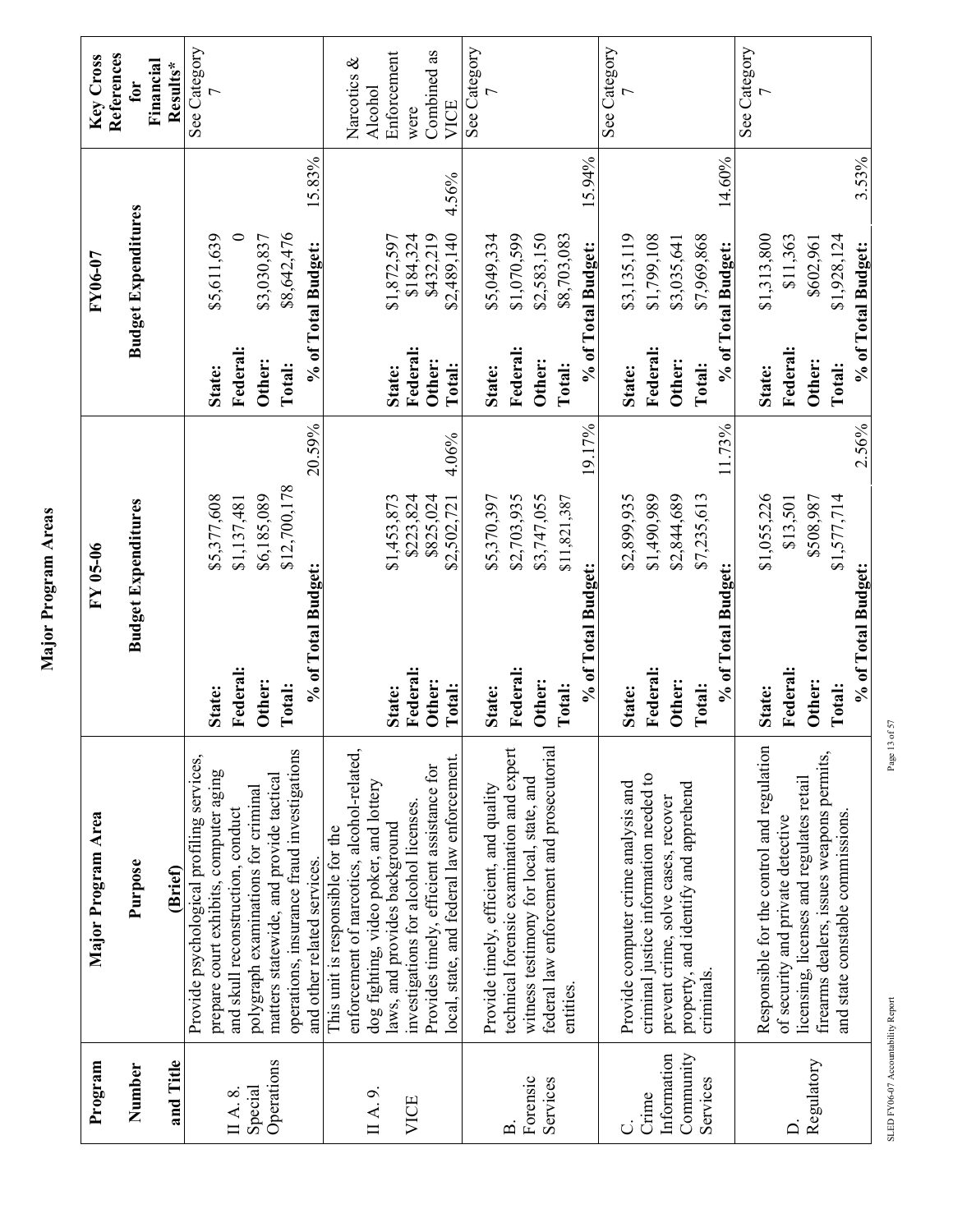| <b>SLED</b> Total                                                                                                                                                 | % of Total Budget:<br>Federal:<br>Other:<br>State:<br>Total | 83.36%<br>\$26,662,890<br>\$9,884,238<br>\$14,860,093<br>\$51,407,221 | Federal:<br>Other:<br>State:<br>Total | \$4,899,046<br>\$27,718,113<br>\$42,958,960<br>\$10,341,801 | 78.69% |               |
|-------------------------------------------------------------------------------------------------------------------------------------------------------------------|-------------------------------------------------------------|-----------------------------------------------------------------------|---------------------------------------|-------------------------------------------------------------|--------|---------------|
|                                                                                                                                                                   |                                                             |                                                                       |                                       |                                                             |        |               |
| Remainder of Expenditures:                                                                                                                                        | State:                                                      | \$7,021,066                                                           | State:                                | \$7,300,533                                                 |        | CRF & Supple. |
| Employer Contribution                                                                                                                                             | Federal:                                                    | \$163,901                                                             | Federal:                              | \$172,092                                                   |        |               |
|                                                                                                                                                                   | Other:                                                      | \$262,383                                                             | Other:                                | \$283,650                                                   |        | \$3,877,600   |
|                                                                                                                                                                   | Total:                                                      | \$7,447,350                                                           | Total:                                | \$7,756,275                                                 |        |               |
|                                                                                                                                                                   |                                                             | 12.08                                                                 |                                       |                                                             |        |               |
|                                                                                                                                                                   |                                                             | $\delta_{\rm o}$<br>% of Total Budget:                                |                                       | % of Total Budget:                                          | 14.21% | 7.10%         |
| * Key Cross-References are a link to the Category 7 - Business Results. These references indicate a chart number in the $7^{\text{th}}$ section of this document. |                                                             |                                                                       |                                       |                                                             |        |               |

Below: List any programs not included above and show the remainder of expenditures by source of funds. **Below: List any programs not included above and show the remainder of expenditures by source of funds.** 

SLED received \$22,007,811.94 pass through money from the Federal Homeland Security Program to distribute to other agencies in FY06-07.<br>These monies are not a part of SLED's operating budget. SLED received **\$22,007,811.94** pass through money from the Federal Homeland Security Program to distribute to other agencies in FY06-07. These monies are not a part of SLED's operating budget.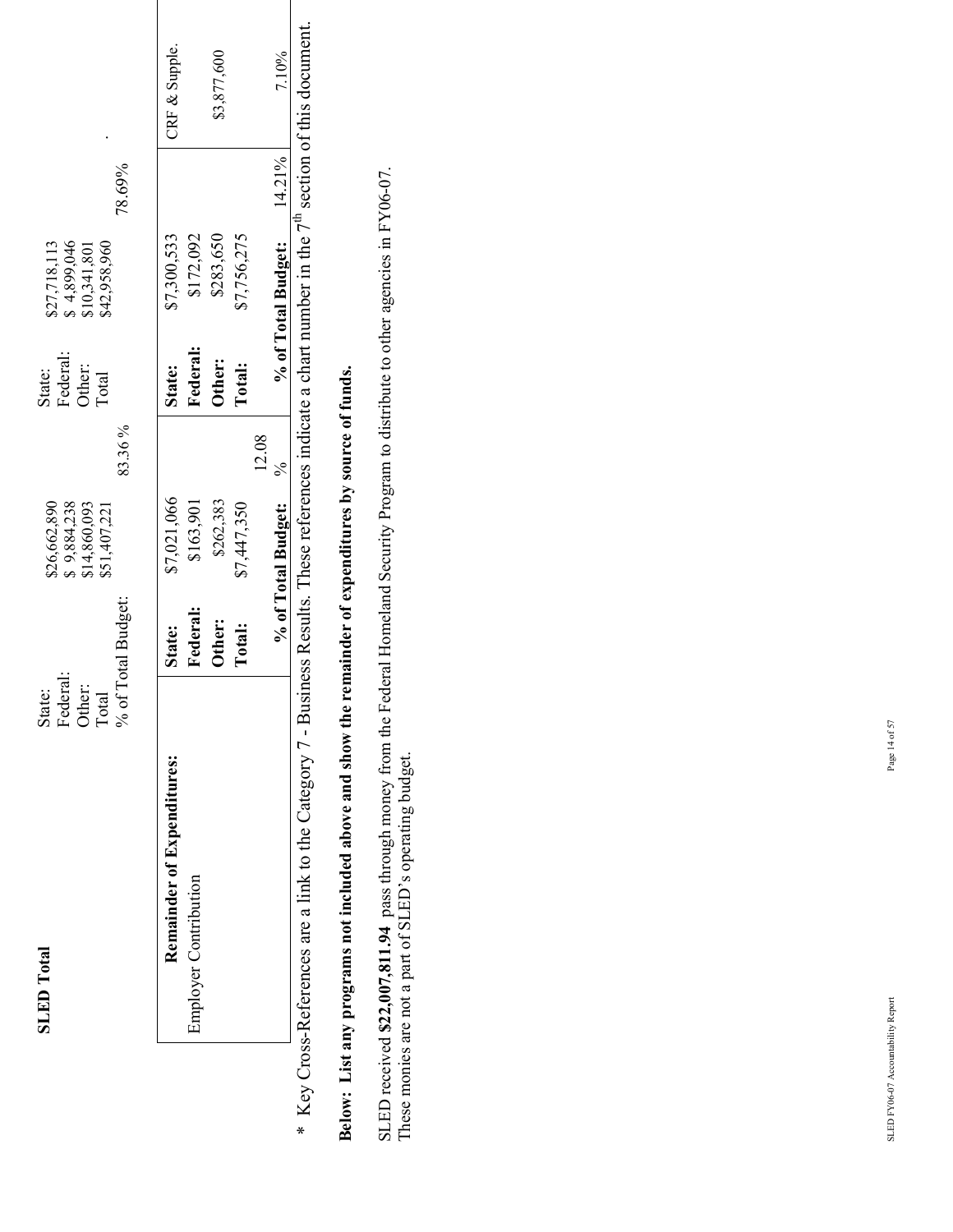#### *5. Key Customers*

Key customers of the South Carolina Law Enforcement Division are the Governor, Attorney General, local, state, federal law enforcement, prosecutorial, and judicial agencies, other state and federal agencies, citizens of South Carolina, elected officials, and our employees.

Additional specific customers of the various SLED program areas include: corrections and probation agencies; military and civilian agencies involved with national defense or security, academic, regulatory, and licensing agencies; first responder agencies and entities; emergency managers; entities critical to the success of counterterrorism initiatives and homeland security; the South Carolina Department of Health and Environmental Control; state and regional counter-terrorism coordinating councils; the U.S. Department of Energy; the South Carolina Department of Alcohol and Other Drug Abuse Services (DAODAS); businesses applying for new and renewal commissions, licenses, permits, and registrations; SLED employees; and private citizens.

#### *6. Key Suppliers*

Key suppliers of the State Law Enforcement Division are the Governor, the Attorney General, local, state, and federal law enforcement and judicial agencies, other state and federal agencies, citizens of South Carolina, elected officials, and our employees.

Additional specific suppliers of the various SLED program areas include: corrections and probation agencies; military and civilian agencies involved with national defense or security, academic, regulatory, and licensing agencies; first responder agencies and entities; emergency managers; entities critical to the success of counterterrorism initiatives and homeland security; the South Carolina Department of Health and Environmental Control; state and regional counter-terrorism coordinating councils; the U.S. Department of Energy; the South Carolina Department of Alcohol and Other Drug Abuse Services (DAODAS); businesses applying for new and renewal commissions, licenses, permits, and registrations; SLED employees; and private citizens.

# *7. Description of Major Products and Services*

*Forensic Services Laboratory* is composed of ten departments that assist criminal justice agencies, maintain equipment, process evidence, provide laboratory reports, and/or furnish court testimony in matters related to laboratory work. Services are provided only for criminal and not civil matters.

The DNA Casework department processes evidence and performs DNA analysis of biological evidence.

The DNA Database department maintains Combined DNA Indexing System (CODIS) Database.

The Drug Analysis department analyzes non-biological evidence for controlled substances.

The Evidence Control department receives/returns evidence for the laboratory.

The Firearms department examines firearms, tools, and related evidence, and maintains Integrated Ballistic Identification System (IBIS).

The Implied Consent department maintains breath alcohol testing devices and videotaping systems.

The Latent Prints department develops and identifies latent fingerprints and processes crime scenes, and contributes to the Automated Fingerprint Identification System (AFIS) database.

The Questioned Documents/Photography department examines authenticity of documents in question and provides photographic services to SLED and other agencies.

The Toxicology department analyzes biological fluids/tissues for alcohol, drugs, and poisons.

The Trace department analyzes glass, fibers, paints, gunpowder/gunshot residue, and explosives; analyzes fire debris for the presence of petroleum accelerants.

*Criminal Justice Information System (CJIS)/Community Services* – Major processes and services produced by CJIS include: fingerprints, both rolled and flat, and personal identifying data taken from subjects following arrest, correctional commitment, or supervision; corresponding records of offenses and dispositions; records of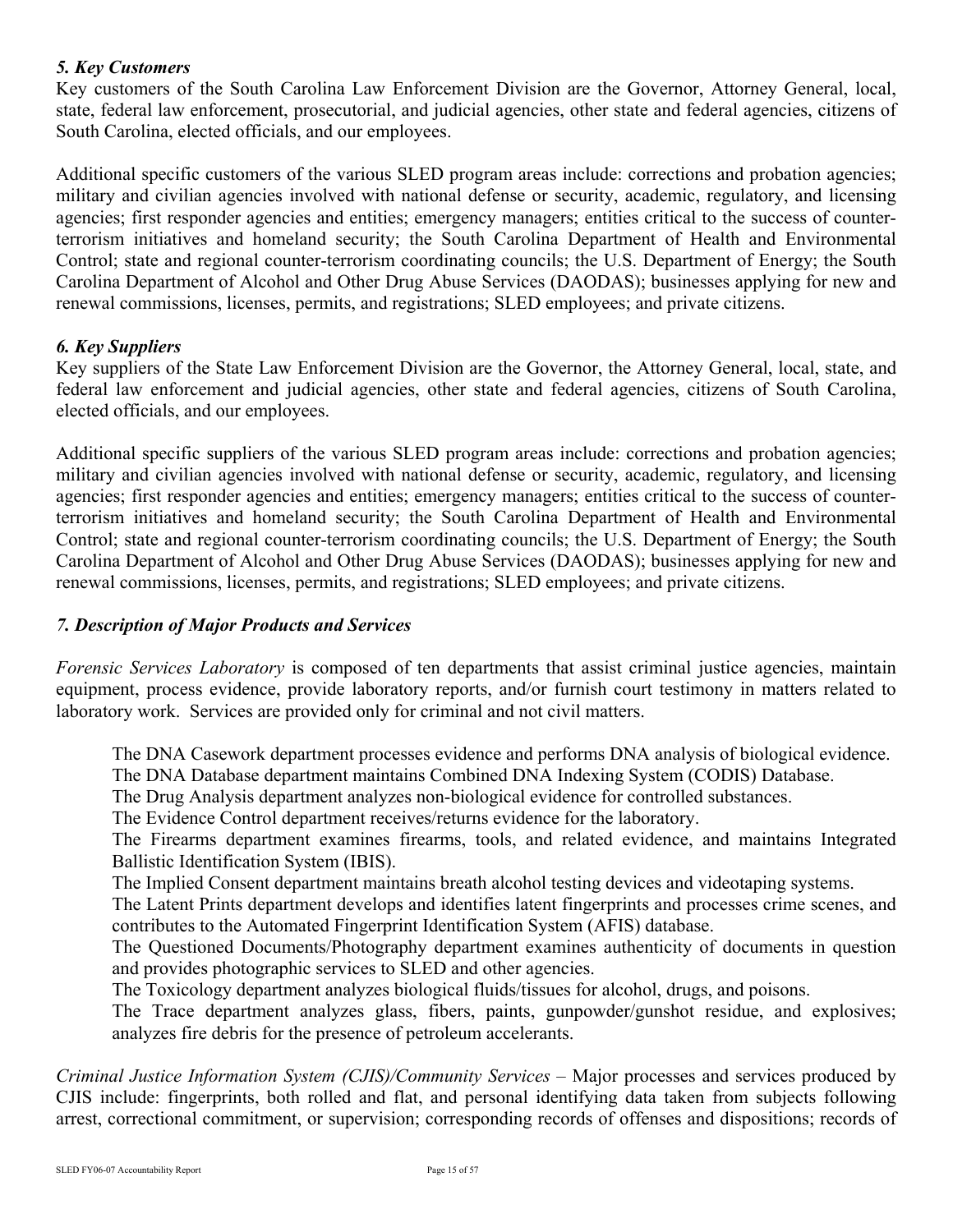persons who are convicted sex offenders or violent predators, including photographs; records of persons wanted for criminal offenses; records of stolen property; records of orders of protection from domestic abuse; and records of criminal organizations and domestic gangs. Community services is also responsible for issuing, and maintaining records of, and regulating activities of firearms dealers; providing licenses to security guards, security companies, private detectives, private detective companies and pistol dealers; issuing concealed weapons permits; and coordinating community relations activities and the South Carolina Law Enforcement Assistance Program (SCLEAP).

*Investigative Services* - The departments and units that comprise Investigative Services are separated into functional areas in order to provide specialized services. The general capabilities of each unit are as follows:

The Forensic Art Unit prepares court exhibits and sketches composites, conducts computer aging, and provides skull reconstruction.

The Polygraph Section conducts polygraph examinations for criminal matters statewide.

The Behavioral Science Unit provides psychological profiling and threat assessments.

The four Regional Investigative Units conduct field investigations of major felonious crimes and child fatalities, fugitive investigations, special event assistance, and sequestered jury security details.

The Special Victims Unit investigates deaths of children where the death is suspicious, unexpected or unexplained. The unit also investigates vulnerable adult abuse, neglect, exploitation and fatalities. The State Grand Jury investigates public corruption and securities fraud.

The Insurance Fraud Unit investigates fraudulent insurance claims.

Computer Crimes investigates cases involving internet child pornography, telecommunications fraud, identify theft, credit card fraud, internet auction fraud, wired communications intercepts and cellular tracking.

The Department of Corrections Liaisons are responsible for criminal investigations and law enforcement activities concerning Department of Corrections employees and inmates pursuant to South Carolina Code of Laws 23-3-15.

Case Files is responsible for housing and maintaining all SLED's closed cases and evidence.

*Special Operations* consists of several units which provide services in various areas as requested. The general capabilities of each unit are as follows:

The Tactical Units provide tactical support upon request. The Tactical Unit includes the SWAT Team, Fugitive Operations, Aviation Support, Search and Rescue, and Bloodhound Tracking.

The Arson/Bomb Unit maintains technical equipment and specialized K-9's to detect accelerants and explosives and provides bomb and explosive disposal services as well as investigating suspicious fires and bomb related events.

The VICE unit is responsible for investigating applications for alcohol sales licenses and permits as requested by the South Carolina Department of Revenue; and conducting covert investigation of illegal activities pertaining to the interdiction of narcotics and other illicit substances.

The Vehicle Crime Unit is responsible for investigating vehicle thefts, fraudulent driver's licenses, counterfeit titles, licensed vehicle dealers, and criminal violations at the Division of Motor Vehicles (DMV).

The Training Unit facilitates the training of SLED personnel on various subject matters and provides training for various law enforcement qualifications and certifications.

*Office of Counter-terrorism* – The Office of Counter-terrorism is charged with the responsibility for planning and making law enforcement specific preparations relating to natural disasters, coordinating security for transportation of hazardous materials shipments, and coordinating security for special events. This unit is the responsible authority to ensure the Division's compliance operationally with Homeland Security Presidential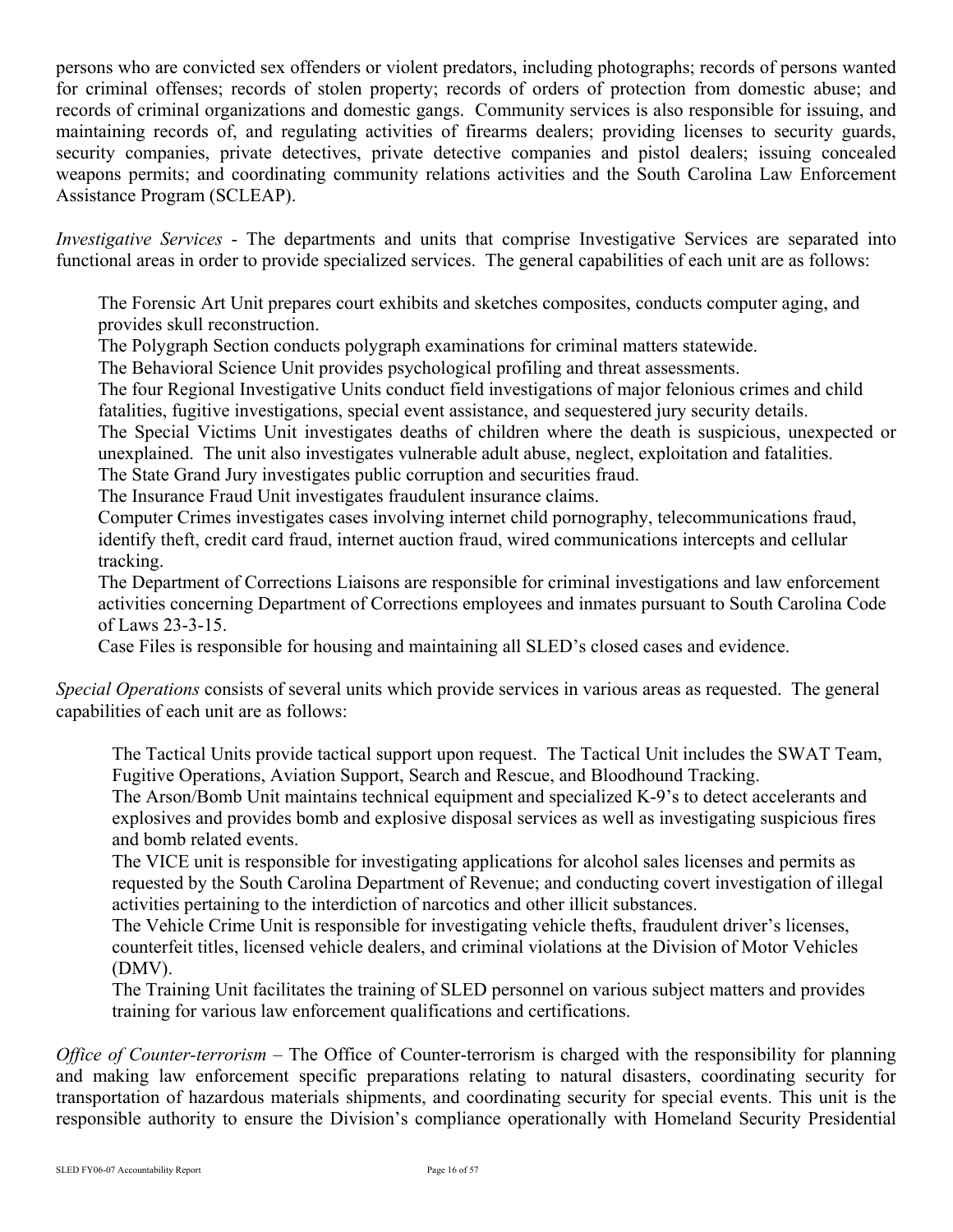Directive-5 (HSPD-5) and HSPD-8 as they relate to the Incident Command System/National Incident Management System. It further provides representation to both the State Counter-terrorism Coordinating Council and the four (4) Regional Counter-terrorism Coordinating Councils for operations purposes. It also coordinates the Division's information sharing through the fusion center. This office also coordinates intelligence gathering and analysis with state and federal agencies. The Intelligence Fusion Center/Missing Persons Unit provides the means to gather, analyze, disseminate, and use terrorism information, homeland security information, and law enforcement information relating to terrorism in support of the *Information Sharing Environment Implementation Plan,* Information Sharing Environment (ISE November 2006), to support the National Infrastructure Protection Plan (NIPP) consistent with HSPD-7 as it relates to Critical Infrastructure Identification, Prioritization, and Protection, and to provide timely support and information regarding missing persons and AMBER Alerts to local, state, and federal law enforcement agencies, transportation agencies, broadcasters, the emergency alert systems, etc. in an effort to recover missing and abducted children and vulnerable adults.

*Office of Homeland Security – This section coordinates policy, planning and distribution of federal grants from* the Department of Homeland Security. As the State Administrative Agency (SAA) for Homeland Security Grants, SLED created a grants program which is responsible for distributing federal grant funds (\$116.8 million through FY06-07) to local and state first responders and law enforcement entities. South Carolina is recognized by the US Department of Homeland Security (DHS) in its Report from the Task Force on State and Local Homeland Security Funding as one of five states nationally noted for use of innovative and "Best Practices" regarding implementing homeland security measures. Also, according to DHS officials, the submission from South Carolina for the FY06 Homeland Security Grant Program received a high rating compared to all state submissions.

## *8. Organizational Structure (see Section II)*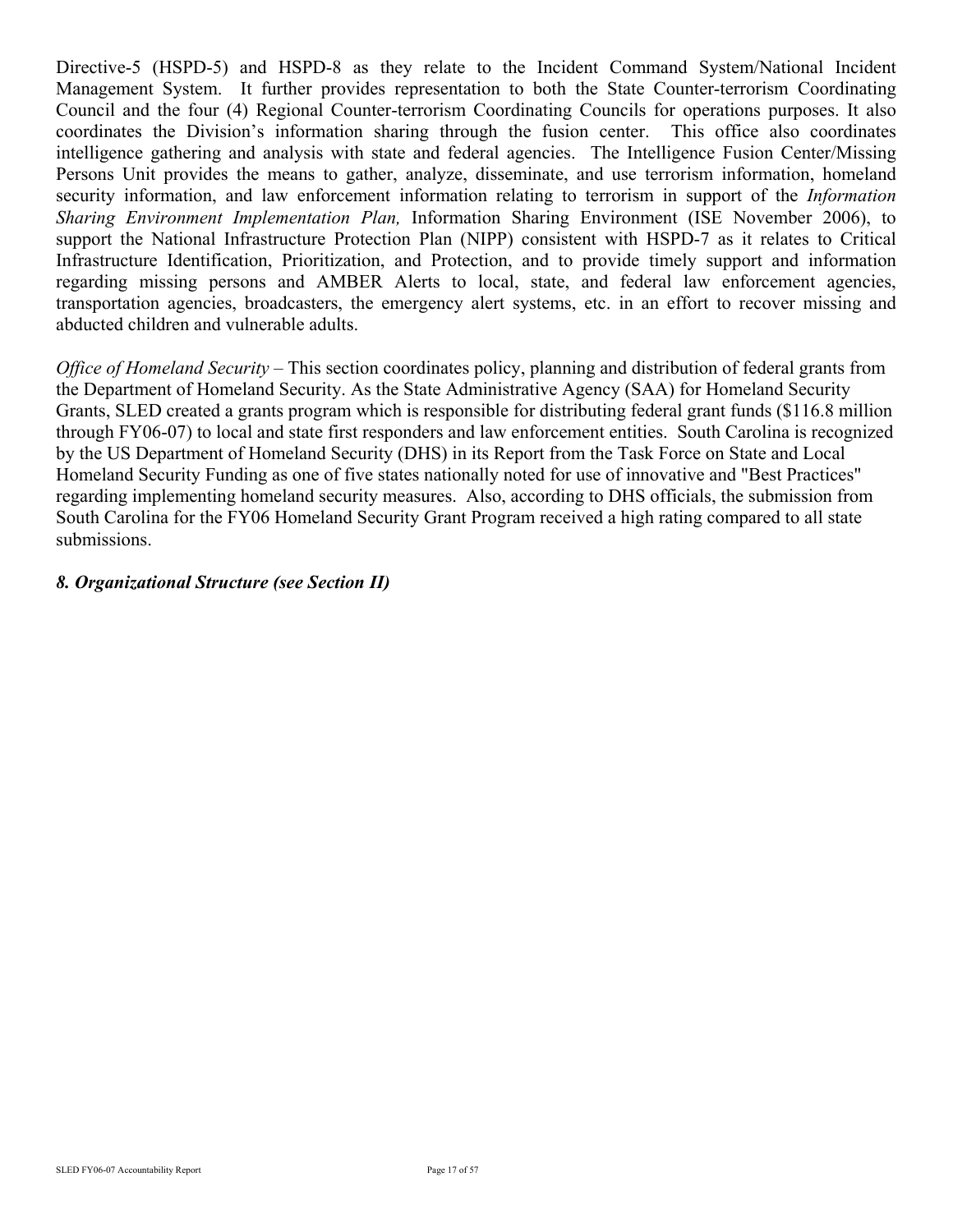#### **Section III - Elements of Malcolm Baldridge Award**

# **Category 1 – Leadership**

The South Carolina Law Enforcement Division requires its leaders to provide organizational vision to agency members and the people they serve through positive attitude and unparalleled desire to fulfill agency mission and goals, demonstrated by continuous commitment to improvement of the services they provide; hands-on, day-to-day leadership of the essential activities of the agency and to the people performing them; and professional dedication to reinforce and support those contributions to a work environment that reflects agency values.

The SLED leadership team fosters commitment within their fellow employees toward accomplishing the agency mission by promoting the desire in all department members to put forth their best effort through recognition of individual contributions, and that more is accomplished when individual actions are taken cooperatively rather than separately.

The senior leadership team at SLED maintains fiscal, legal, and regulatory accountability by:

- Reviewing agency policies regularly to ensure compliance;
- Holding routine meetings to share department progress and concerns;
- Reviewing financial reports internally and informally auditing to validate internal controls;
- Reviewing provisos annually to certify applicability;
- Meeting with Captains periodically to update agents on law enforcement matters and changes in policies;
- Conducting periodic internal inspections prior to formal review for re-certification to meet national CALEA and ASCLD/LAB standards;
- Seeking procurement re-certification annually to show compliance in procurement procedures;
- Performing personnel evaluations on all personnel as directed by State Human Resources standards;
- Encouraging continuing education training, as allowed by budgetary constraints;
- Use of electronic communication methods for efficient communications;
- Weekly review of case management to address current issues;
- Review of legal matters by Chief of Staff; and,
- Conducting one hundred percent review of all purchase requests.

The primary responsibility of the leadership team is to provide professional law enforcement and support services to the people they serve. This is accomplished by acknowledging the needs of those they serve by demonstrating a willingness to be of service and by ensuring that all members of the agency understand the importance of their individual roles towards the accomplishment of the agency's mission. The leadership team within the South Carolina Law Enforcement Division is very involved in guiding the organization in setting direction, seeking future opportunities, and monitoring performance excellence.

Chief Robert Stewart has been the director of SLED since 1988 and has been with the agency since 1975. Senior staff consists of Chief Robert Stewart; Executive Assistant for Intergovernmental Affairs, Cynthia Konduros; Executive Assistant for Homeland Security Policy and Grants, Stan McKinney; Chief of Staff /Legal Counsel Major Mark Keel; Majors Stacy Drakeford – Special Operations, Larry Gainey - Investigative Services, Carlotta Stackhouse - Criminal Justices Information Services, Regulatory and Community Services, Ben Thomas – Counter-terrorism, and Joseph Vaught - Forensic Services; Director of Administration, Rosetta Johnson; and Inspectors Russell Feaster and Richard Hunton. This group provides leadership and direction needed to carry out the mission, goals, objectives, strategic plan, and resource management initiatives for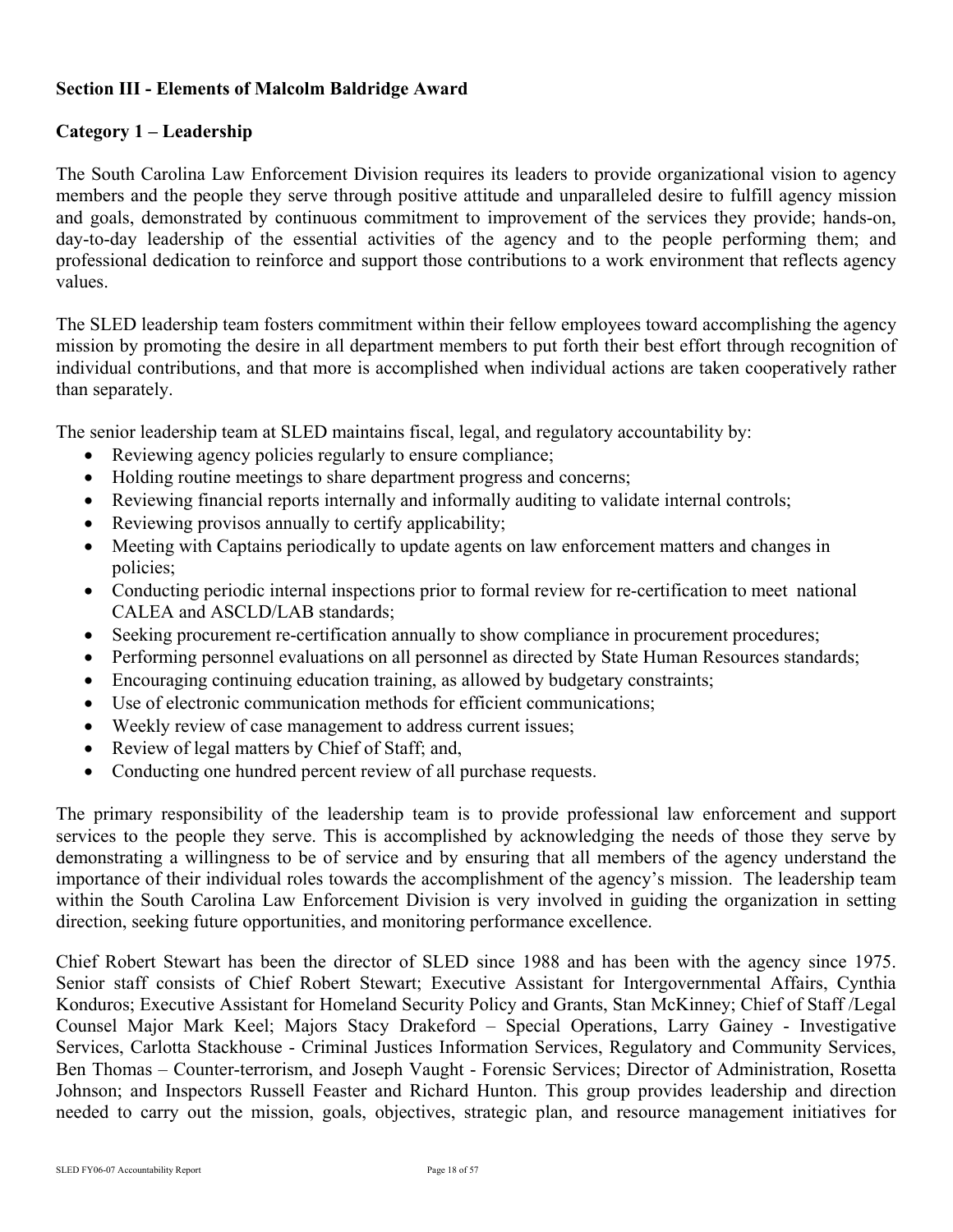SLED. Senior leadership within the South Carolina Law Enforcement Division is intimately involved in guiding the organization in setting direction, seeking future opportunities, and monitoring performance excellence.

Senior leadership is responsible for ensuring that SLED remains one of the nation's premier law enforcement agencies, receiving and maintaining the coveted accredited status for both the forensic laboratory and the agency as a whole. Maintenance of accredited status is proof that Chief Stewart and his leadership team ensure SLED personnel are informed and educated regarding SLED policies, procedures, and practices. SLED has maintained accreditation by the Commission on Accreditation of Law Enforcement Agencies (CALEA) and the American Society of Crime Laboratory Directors/Laboratory Accreditation Board (ASCLD/LAB) since 1994. CALEA and ASCLD/LAB dictate maintenance of and compliance with written directives and the required instruction of personnel regarding policy, procedures, and practices. The agency and the employees are required to establish, implement, and comply with approximately 330 written standards to achieve and retain CALEA accreditation and approximately 140 criteria to achieve and retain ASCLD/LAB accreditation. The agency was first accredited by CALEA in 1994 and has maintained certification since. SLED will again seek CALEA reaccreditation in 2008.

In 2005, SLED was the first state criminal investigative agency in the nation to be designated as a CALEA Flagship Agency. The Flagship Agency program acknowledges the achievement and expertise of some of the most successful CALEA Accredited public safety agencies, and also provides "flagship examples" to assist other agencies. In September 2004, in addition to achieving ASCLD/LAB reaccreditation of the Forensics Laboratory, the Latent Prints section sought and achieved for the first time accreditation by ASCLD/LAB. The DNA Department continues to maintain compliance with DNA Advisory Board (DAB) standards. SLED must undergo extensive scrutiny by outside inspection teams that audit agency maintenance, implementation, and compliance with all standards. If the agency fails to meet these standards, accredited status is lost. Reaccreditation by these organizations requires a complete review of the agency and laboratory, respectively, including on-site inspections by the inspection teams.

Accreditation provides objective evidence from external peers of an agency's commitment to excellence in leadership, resource management, and service delivery resulting in governmental officials being more confident in the agency's ability to operate efficiently and meet community needs.

Senior leadership reviews written directives, policy, procedures, and practices with agency personnel on an ongoing basis. The process for ensuring agent understanding and knowledge of agency policies and procedures has been in place since 1994. In addition, continuous training is provided to ensure agents are updated with court rulings and statutory changes. Further training is required to maintain proficiency levels in the areas of tactical response, interpretation of law, vehicle operations, and forensic sciences. Empowering employees with critical information allows them to make informed decisions regarding agency mission, operations, principles, policies, practices, goals, and objectives.

SLED continues to work with other state law enforcement agencies to increase inter-agency coordination. This facilitates a team-oriented approach to statewide law enforcement initiatives, reduces duplication of services, and ensures maximum use of the state's limited resources. This combined cooperative effort creates a positive environment for increased efficiency.

Senior leadership at SLED supports the accreditation initiative statewide and nationally by providing staff assistance to other law enforcement agencies seeking accreditation. SLED has thirteen (13) trained accreditation experts on staff that are available to travel throughout South Carolina and the nation to provide accreditation evaluation. These individuals are trained to provide assistance to those agencies seeking CALEA and ASCLD/LAB accreditation.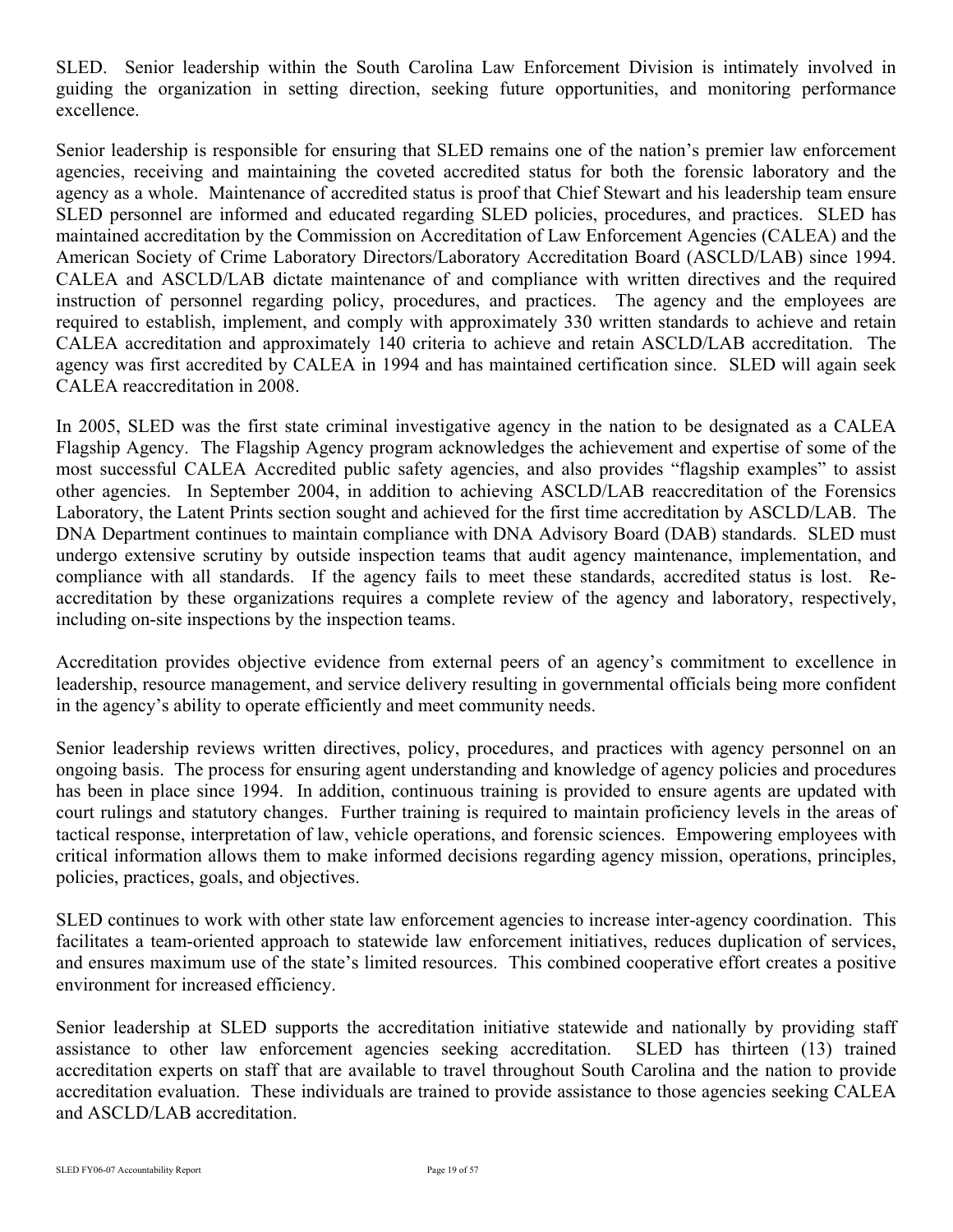• SLED also partners with law enforcement associations both statewide and nationally. Our collaboration with state partners includes the South Carolina Sheriffs' Association; South Carolina Police Chief's Association, and the South Carolina Law Enforcement Officer's Association. In addition, SLED continues to work with the South Carolina Victims Assistance Network (SCVAN) and Mothers Against Drunken Driving (MADD) to implement preventive measures. SLED works closely with other state governmental agencies which include, but are not limited to, the Budget and Control Board, Department of Revenue, Department of Alcohol and Other Drug Abuse Services, Department of Corrections, Department of Probation, Parole and Pardon Services, Department of Education, Department of Natural Resources, Attorney General, the Adjutant General, Department of Public Safety, Department of Social Services, Department of Health and Environmental Control, Department of Juvenile Justice, and Department of Transportation. Chief Stewart is a member of numerous state and federal law enforcement committees and commissions directed at increasing coordination, cooperation, and sharing of information and expertise.

# **Category 2 – Strategic Planning**

SLED developed a strategic plan which outlined major challenges and strategies, both short and long-term, for addressing these issues. Specifically, since September 11, 2001 complex demands for services and declining public resources have required that the South Carolina Law Enforcement Division carefully research operational alternatives and methodically assess the need for limited resources. Key action plans are outlined in the Strategic Planning chart which starts on page 21.

SLED has a current multi-year plan which includes long-term goals and operational objectives, anticipated workload and population trends, anticipated personnel levels, anticipated capital improvements and equipment needs, and provisions for review and revision as needed. The planning process and its end product are essential to effective agency management. The agency has a clear written articulation of goals and objectives and a plan for achieving them. A final copy of the goals and objectives is available for all members to examine. The strategic plan is updated yearly.

Development of the SLED strategic plan, action objectives, and performance measures includes bidirectional flow of information from both internal and external customers. Information received by senior leadership is incorporated into these items, as appropriate, and as economically feasible. Communication and deployment of these objectives, plans, and measures is accomplished through written policies and procedures, regular meetings with sworn and non-sworn personnel, formal and informal training activities, and with written memoranda, as appropriate.

CALEA directs that the agency must have a system for evaluating the progress made toward the attainment of goals and objectives. Further, a written directive requires the formulation and annual updating of written goals and objectives for the agency and for each organizational component within the agency. SLED requires the formulation, annual updating, and distribution of the written goals and objectives to members of SLED. The responsibility for the final preparation of goals and objectives rests with the Chief of Staff/Legal Counsel with input from all personnel levels.

In planning for the  $21<sup>st</sup>$  century, the leadership of SLED has developed a strategic plan covering fiscal years 2003-2004 through 2007-2008. The current public safety environment and the actions the agency plans to take in anticipation of future changes to this environment are included in our strategic plan. SLED's strategic direction includes the use of technology to give our customers the best possible crime information and evidence analysis, the targeting of investigative resources to solve and prevent crimes, and involvement of the criminal justice community, as well as the public, in developing quality training for SLED officers.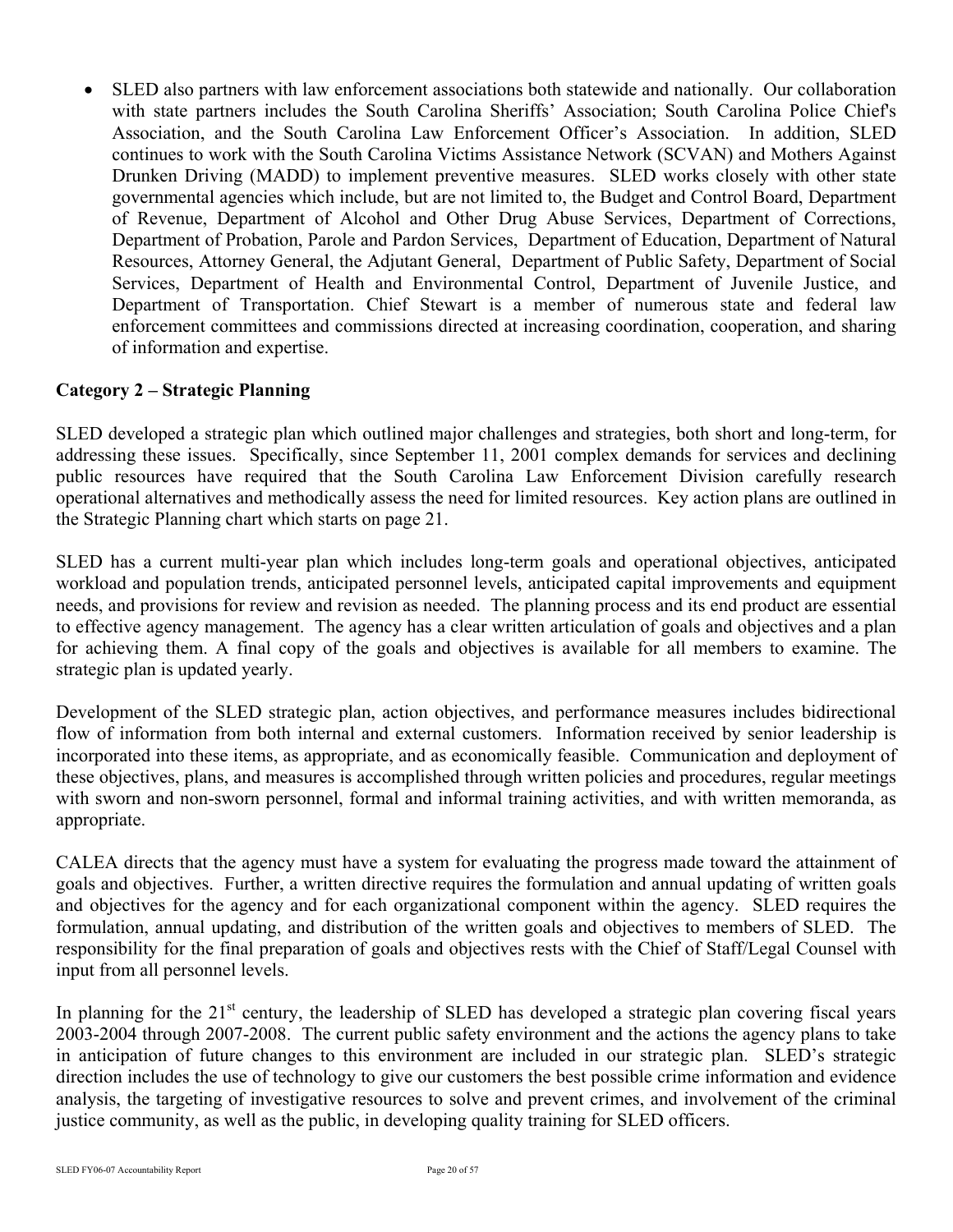# **SLED Strategic Planning**

| <b>Program Number</b><br>and Title    | <b>Supported Agency</b><br><b>Strategic Planning</b>                                                                                                                                                                                                                                                                              | <b>Related FY05-06 Key</b><br><b>Agency Action</b>                                                                                                                                                                                                                                             | <b>Key Cross References for</b><br><b>Performance Measures</b>                                                                                                                                                                                                                                                                                                                                                                                                                                                                                                                                                                                                                                                                                                                                                     |
|---------------------------------------|-----------------------------------------------------------------------------------------------------------------------------------------------------------------------------------------------------------------------------------------------------------------------------------------------------------------------------------|------------------------------------------------------------------------------------------------------------------------------------------------------------------------------------------------------------------------------------------------------------------------------------------------|--------------------------------------------------------------------------------------------------------------------------------------------------------------------------------------------------------------------------------------------------------------------------------------------------------------------------------------------------------------------------------------------------------------------------------------------------------------------------------------------------------------------------------------------------------------------------------------------------------------------------------------------------------------------------------------------------------------------------------------------------------------------------------------------------------------------|
|                                       | Goal/Objective                                                                                                                                                                                                                                                                                                                    | <b>Plan/Initiative(s)</b>                                                                                                                                                                                                                                                                      |                                                                                                                                                                                                                                                                                                                                                                                                                                                                                                                                                                                                                                                                                                                                                                                                                    |
| Counter-terrorism<br>II.A.(6); II.D   | Provide timely, efficient,<br>and quality coordination<br>and management of state<br>Counter-terrorism<br>resources; provide<br>manpower and technical<br>assistance to local, state<br>and federal agencies<br>during natural disasters,<br>emergency situations,<br>and terrorist events.                                       | Equip staff with<br>computer software and<br>related items; Acquire<br>Geographic<br><b>Information Systems</b><br>(GIS) capability and<br>training for staff and<br>other units critical to<br>Counter-terrorism<br>WMD response; equip<br>staff with computer<br>software and<br>technology. | Fully operational State-<br>level intelligence Fusion<br>Center with joint<br>participation of federal,<br>state and local LE, health,<br>EM and other HLS<br>stakeholders; State-wide<br>LE incident query system<br>with GIS functions; link<br>analysis applications;<br>robust analysts' training;<br>209 Memorandum of<br>Understandings (MOU's)<br>in place with local LE for<br>information sharing<br>participation; 1,213<br>requests for information<br>were completed; 400<br>Agents trained in Counter-<br>terrorism; 7 CBRNE<br>exercises and training, 15<br><b>CBRNE</b> Responses, 2<br>nuclear plant reviews;<br>coordinated security<br>arrangements for 2<br>Presidential debates; 82<br>administrative<br>meeting/exercises and plan<br>reviews/revisions;<br>coordinated 86 special<br>events |
| <b>Missing Persons</b><br>II.A.(5)(7) | Provide and distribute<br>timely and accurate<br>information regarding<br>missing persons to local,<br>state, and federal law<br>enforcement agencies;<br>transportation agencies;<br>broadcasters; the<br>emergency alert system,<br>etc., in an effort to<br>recover missing and<br>abducted children and<br>vulnerable adults. | Continue to provide<br>missing persons<br>information for<br>dissemination, and to<br>provide statewide<br><b>AMBER Alert</b><br>triggering mechanism.                                                                                                                                         | During FY06-07, five $(5)$<br>AMBER alerts have been<br>triggered. Thirteen (13)<br>training classes were<br>conducted whereby 207<br>law enforcement personnel<br>were trained on AMBER<br>Alert protocol and<br>procedures.                                                                                                                                                                                                                                                                                                                                                                                                                                                                                                                                                                                      |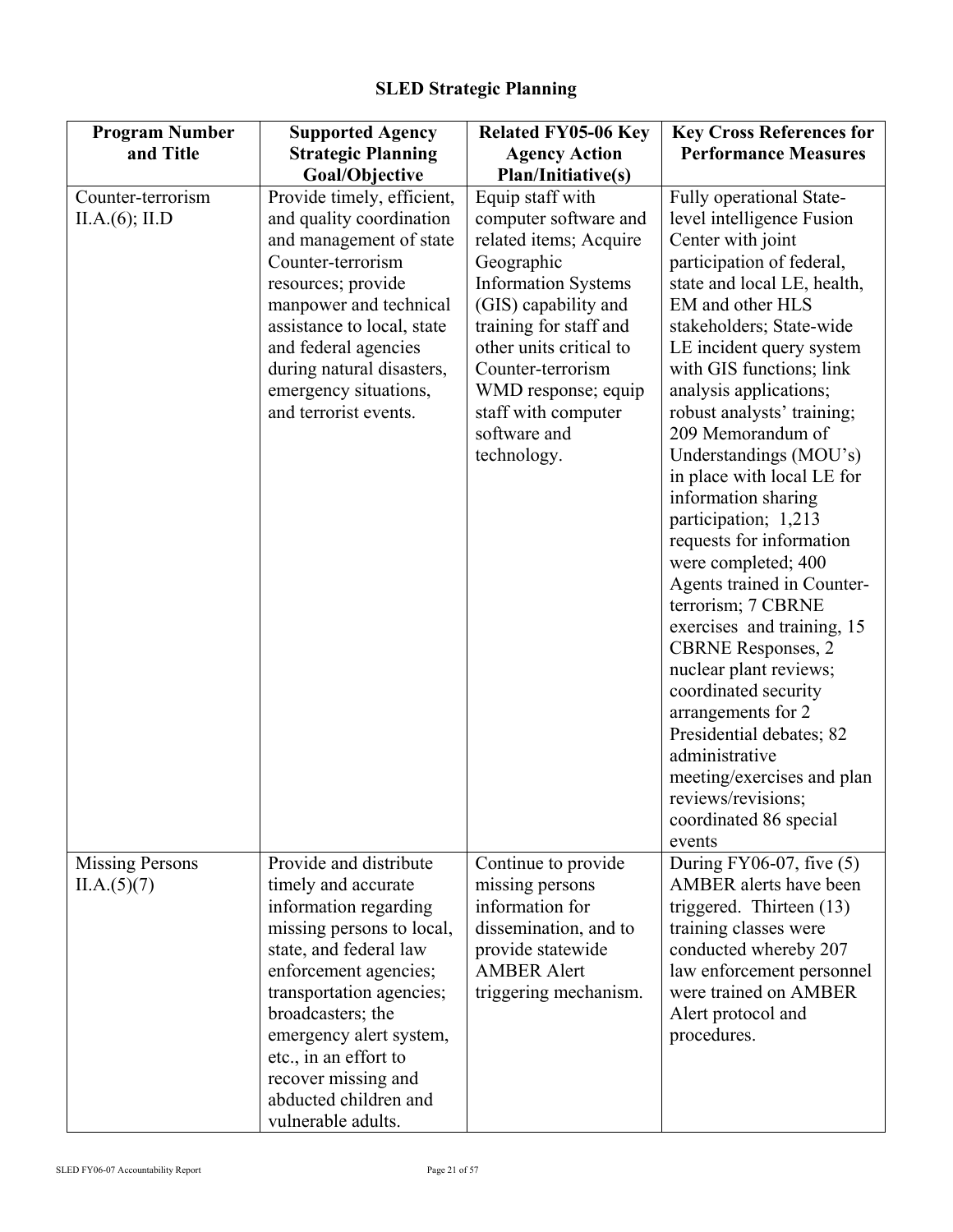| <b>Investigative Services</b> | Provide timely, efficient, | This unit seeks to                                | <b>SLED</b> Investigative                         |
|-------------------------------|----------------------------|---------------------------------------------------|---------------------------------------------------|
| II.A.(1)(5)(8)                | and quality manpower       | develop in-house                                  | Services - responded to                           |
|                               | and technical assistance   | training programs to                              | approximately 5,621                               |
|                               | for local, state, and      | meet critical needs and                           | requests for assistance or                        |
|                               | federal law enforcement,   | enhance job                                       | criminal investigations                           |
|                               | prosecutorial, and         | performance; explore                              | statewide, assisted in over                       |
|                               | judicial entities.         | no cost or low cost                               | 46 special events requiring                       |
|                               |                            | educational                                       | substantial numbers of                            |
|                               |                            | opportunities; explore                            | manpower.                                         |
|                               |                            | cost of professional                              |                                                   |
|                               |                            | organization                                      | The Computer Crime                                |
|                               |                            | membership in key                                 | Center responded to                               |
|                               |                            | specialty fields;                                 | approximately 700 requests                        |
|                               |                            | determine cost to                                 | for assistance, and                               |
|                               |                            | digitize existing case<br>files and investigative | examined approximately<br>733 pieces of evidence. |
|                               |                            | records for the                                   |                                                   |
|                               |                            | Division; provide                                 | The Child Fatality Unit                           |
|                               |                            | computers to every                                | received 252 intakes for                          |
|                               |                            | investigative agent;                              | investigation.                                    |
|                               |                            | utilize a state of the art                        |                                                   |
|                               |                            | computerized case                                 | The Vulnerable Adult                              |
|                               |                            | management system;                                | Investigations Unit                               |
|                               |                            | conduct an assessment                             | received 498 intakes for                          |
|                               |                            | in the component areas                            | investigation.                                    |
|                               |                            | of Investigative                                  |                                                   |
|                               |                            | Services; re-assign                               | <b>State Grand Jury and</b>                       |
|                               |                            | agents to identified                              | Insurance Fraud Unit-                             |
|                               |                            | areas of need, and                                | opened 379 state grand                            |
|                               |                            | pending funds, hire                               | jury or insurance fraud                           |
|                               |                            | into vacancies if                                 | investigations.                                   |
|                               |                            | necessary; conduct                                |                                                   |
|                               |                            | survey to determine                               | <b>Behavioral Sciences -</b>                      |
|                               |                            | customer needs and                                | conducted 803 polygraph                           |
|                               |                            | satisfaction.                                     | tests for criminal cases,<br>and 84 requests for  |
|                               |                            |                                                   | psychological profiling                           |
|                               |                            |                                                   | were received (of which 46                        |
|                               |                            |                                                   | were threat assessments).                         |
|                               |                            |                                                   | The Forensic Art unit                             |
|                               |                            |                                                   | prepared 106 composite                            |
|                               |                            |                                                   | sketches, 2 facial                                |
|                               |                            |                                                   | reconstructions, 2 age                            |
|                               |                            |                                                   | progressions and generated                        |
|                               |                            |                                                   | 41 graphics for criminal                          |
|                               |                            |                                                   | prosecution/courtroom                             |
|                               |                            |                                                   | presentation purposes.                            |
| Forensic Services II.B        | Provide timely, efficient, | Increase laboratory                               | The overall staffing level                        |
|                               | and quality technical      | staffing, implement                               | was increased in response                         |
|                               | forensic examination and   | new laboratory                                    | to growing demands for                            |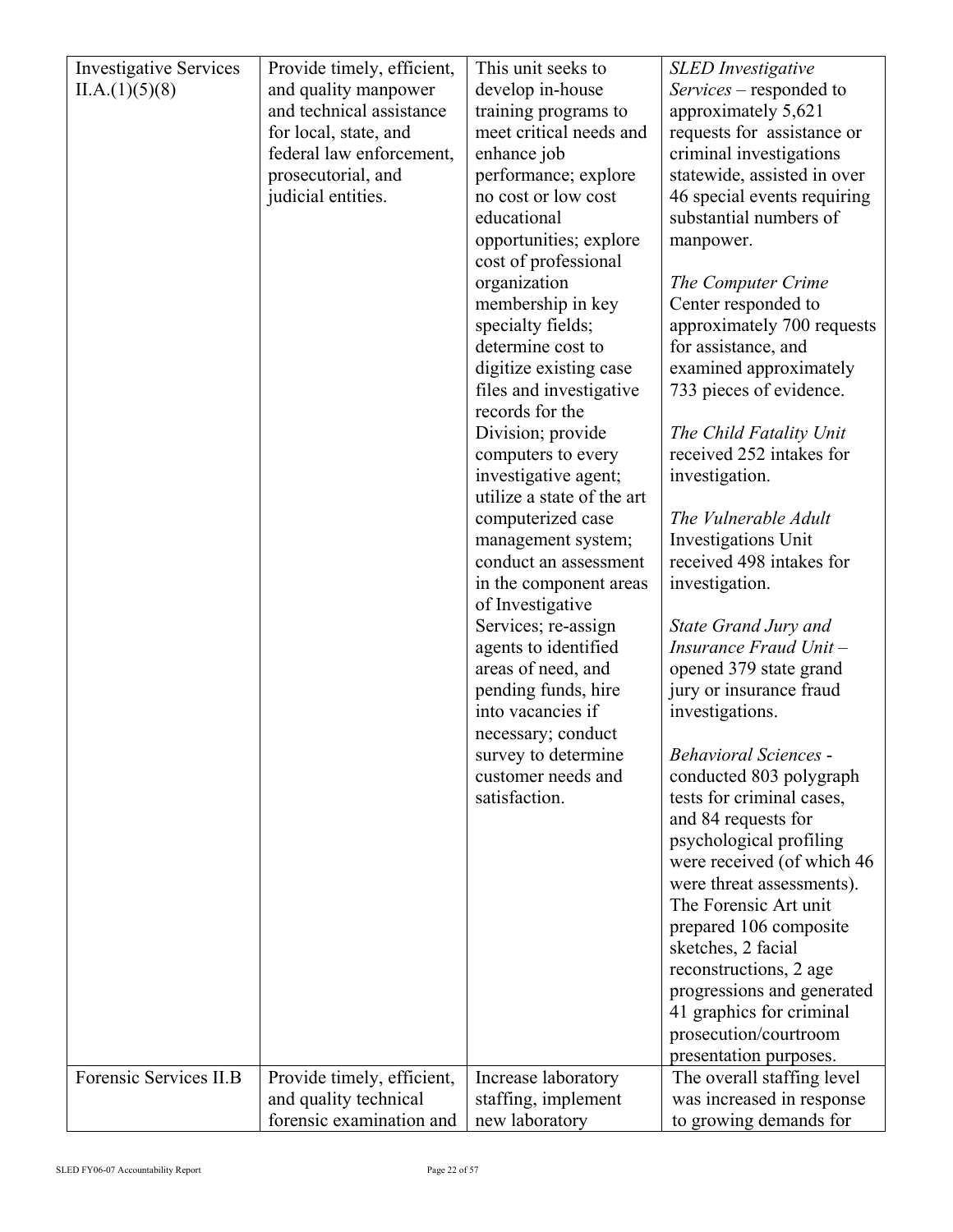| expert witness testimony | organizational                        | laboratory services.                              |
|--------------------------|---------------------------------------|---------------------------------------------------|
| for local, state, and    | structure, and continue               | Organizational changes in                         |
| federal law enforcement  | to optimize Laboratory                | the Forensic Services                             |
| and prosecutorial        | Information                           | Laboratory Administration                         |
| entities.                | Management System                     | and DNA Department                                |
|                          | (LIMS). Replace aging                 | were implemented. These                           |
|                          | instrumentation and<br>add additional | changes included: two $(2)$<br>additional Captain |
|                          | instrumentation.                      | positions, division of the                        |
|                          | Provide training to                   | DNA Department into the                           |
|                          | employees. Maintain                   | <b>DNA Casework</b>                               |
|                          | accreditation from the                | Department and the DNA                            |
|                          | American Society of                   | Database Department, and                          |
|                          | Crime Laboratory                      | incorporating the Evidence                        |
|                          | Directors/Laboratory                  | Processing Section into the                       |
|                          | <b>Accreditation Board</b>            | <b>DNA Casework</b>                               |
|                          | (ASCLD/LAB) Legacy                    | Department. New                                   |
|                          | program. Continue to                  | management and quality                            |
|                          | maintain compliance                   | assurance features were                           |
|                          | with the DNA                          | validated and incorporated in                     |
|                          | <b>Advisory Board (DAB)</b>           | the LIMS. Additional                              |
|                          | standards. Continue                   | instrumentation was                               |
|                          | preparation for                       | procured.                                         |
|                          | accreditation through                 | <b>DNA</b> Casework                               |
|                          | the American Society                  | Department- Five (5) new                          |
|                          | of Crime Laboratory                   | DNA analysts completed                            |
|                          | Directors/Laboratory                  | their training during this                        |
|                          | <b>Accreditation Board</b>            | period. Additional genetic                        |
|                          | (ASCLD/LAB)                           | analysis instrumentation                          |
|                          | International program.                | was purchased with federal                        |
|                          |                                       | grant funds. The analysis                         |
|                          |                                       | of 769 backlogged DNA                             |
|                          |                                       | cases was completed using                         |
|                          |                                       | overtime and consumable                           |
|                          |                                       | supplies paid for with                            |
|                          |                                       | federal grant funds. The                          |
|                          |                                       | <b>DNA</b> Department was                         |
|                          |                                       | again found to be in                              |
|                          |                                       | compliance with DNA                               |
|                          |                                       | Advisory Board (DAB)                              |
|                          |                                       | standards.                                        |
|                          |                                       | <b>DNA</b> Database                               |
|                          |                                       | Department - During                               |
|                          |                                       | FY06-07, the number of                            |
|                          |                                       | DNA profiles entered into                         |
|                          |                                       | the SC Combined DNA                               |
|                          |                                       | Indexing System (CODIS)                           |
|                          |                                       | was increased to 87,230.                          |
|                          |                                       | Through FY06-07, the                              |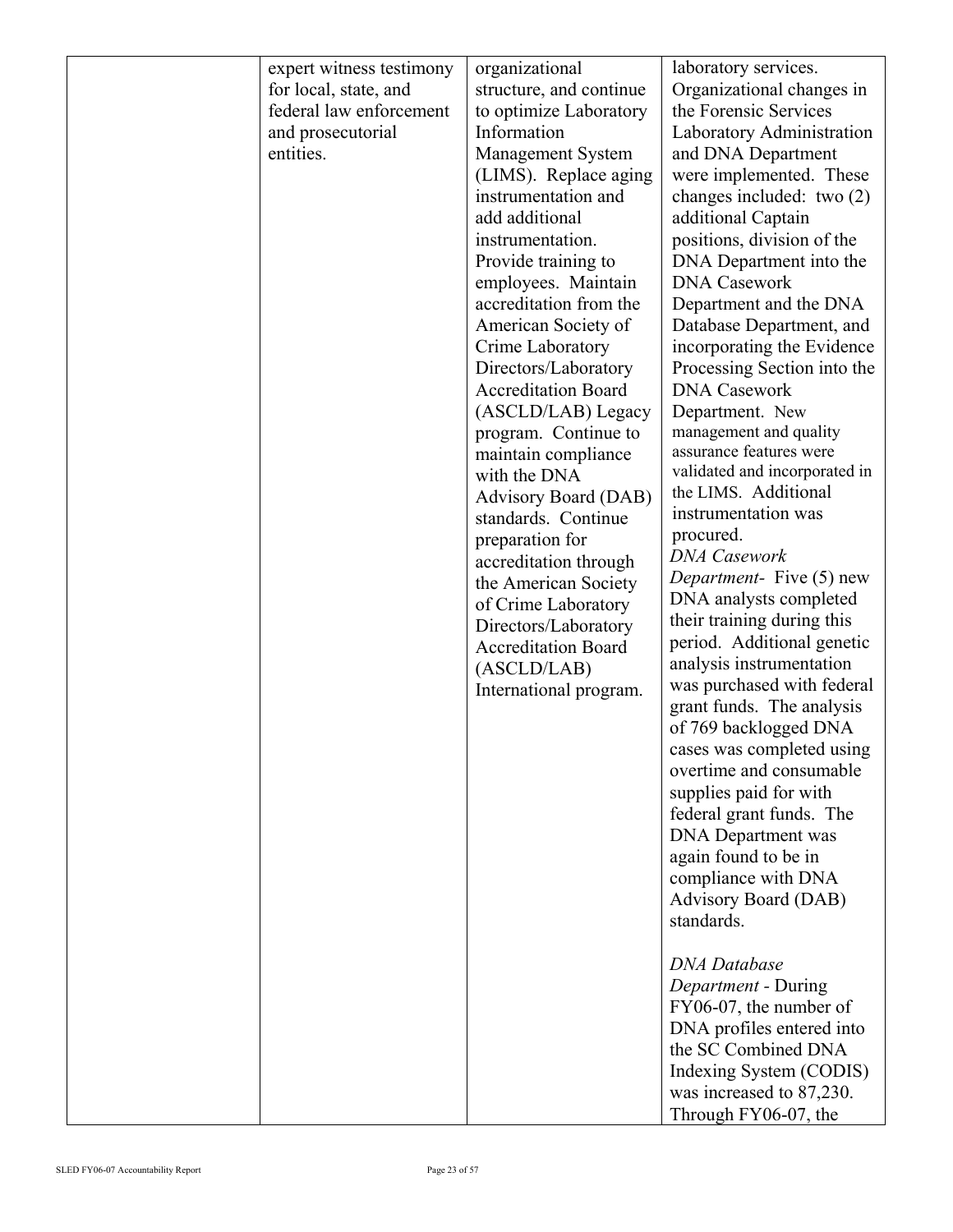| database has been used to    |
|------------------------------|
| link 327 previously          |
| unrelated cases, and to      |
| provide identification of    |
| 833 suspects.                |
|                              |
| Drug Analysis                |
| Department - The Drug        |
| Analysis Department          |
| received over 7000 cases     |
| during $FY$ 06-07. In        |
| addition to casework,        |
| departmental personnel       |
| trained and certified 125    |
| local law enforcement        |
| officers in marijuana        |
| analysis and recertified 83  |
| marijuana analysts.          |
|                              |
| <b>Evidence Control</b>      |
| Department - During FY       |
| 06-07, SLED Evidence         |
| Control personnel            |
| received, assigned           |
| evidence control identifiers |
| to, and distributed 18,164   |
| new cases and returned       |
| 48,683 items to agencies.    |

*Firearms Department –*  During FY 06-07, 971 cases were completed, and digital images of individually marked areas on approximately 1,284 fired cartridge cases and bullets were entered into the Integrated Ballistic Identification System (IBIS).

*Implied Consent Department -*  The Implied Consent Department maintains 163 breath alcohol testing devices (BAC DataMaster) and videotaping systems (VDS-2) at 123 certified breath testing sites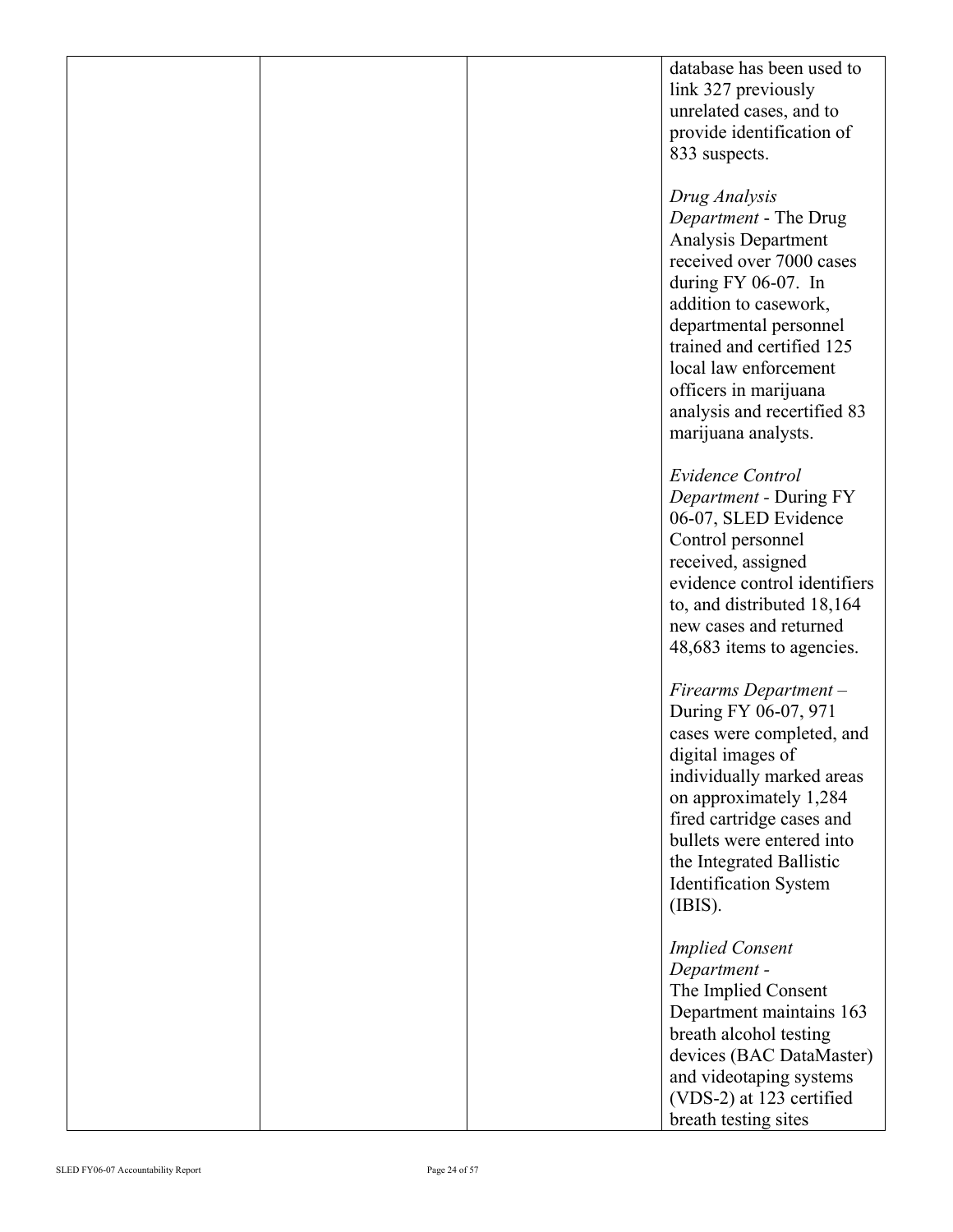|  | throughout the state. In<br>FY06-07, this Department<br>performed 1,009 on-site<br>DataMaster inspection/<br>maintenance visits, 697 on-<br>site video-recording system<br>inspection/maintenance<br>visits, and completed<br>upgrading the video-<br>recording systems to a<br>digital server. These<br>videos are used as evidence<br>in any legal proceeding,<br>pursuant to S.C. Code of<br>Laws, Section 56-5-2953.                                                                                                       |
|--|--------------------------------------------------------------------------------------------------------------------------------------------------------------------------------------------------------------------------------------------------------------------------------------------------------------------------------------------------------------------------------------------------------------------------------------------------------------------------------------------------------------------------------|
|  | Latent Prints Department-<br>During the recent fiscal<br>year, this Department<br>continued to utilize the<br><b>Automated Fingerprint</b><br><b>Identification System</b><br>(AFIS) to search latent<br>prints from criminal cases<br>against state and federal<br>databases, provide crime<br>scene processing<br>assistance, and examine<br>fingerprint, footwear/tire<br>tread and bloodstain<br>pattern evidence.<br>Departmental personnel<br>completed 1,721 cases and<br>processed 232 crime scenes<br>during FY06-07. |
|  | Questioned<br>Documents/Photography<br>Department - This<br>Department continued to<br>provide photography<br>assistance and assistance<br>for investigations of<br>fraudulent or altered<br>documents during the<br>recent fiscal year. The<br>Photography section<br>completed 3,155 cases and<br>prepared over 2,500<br>photographic lineups for                                                                                                                                                                            |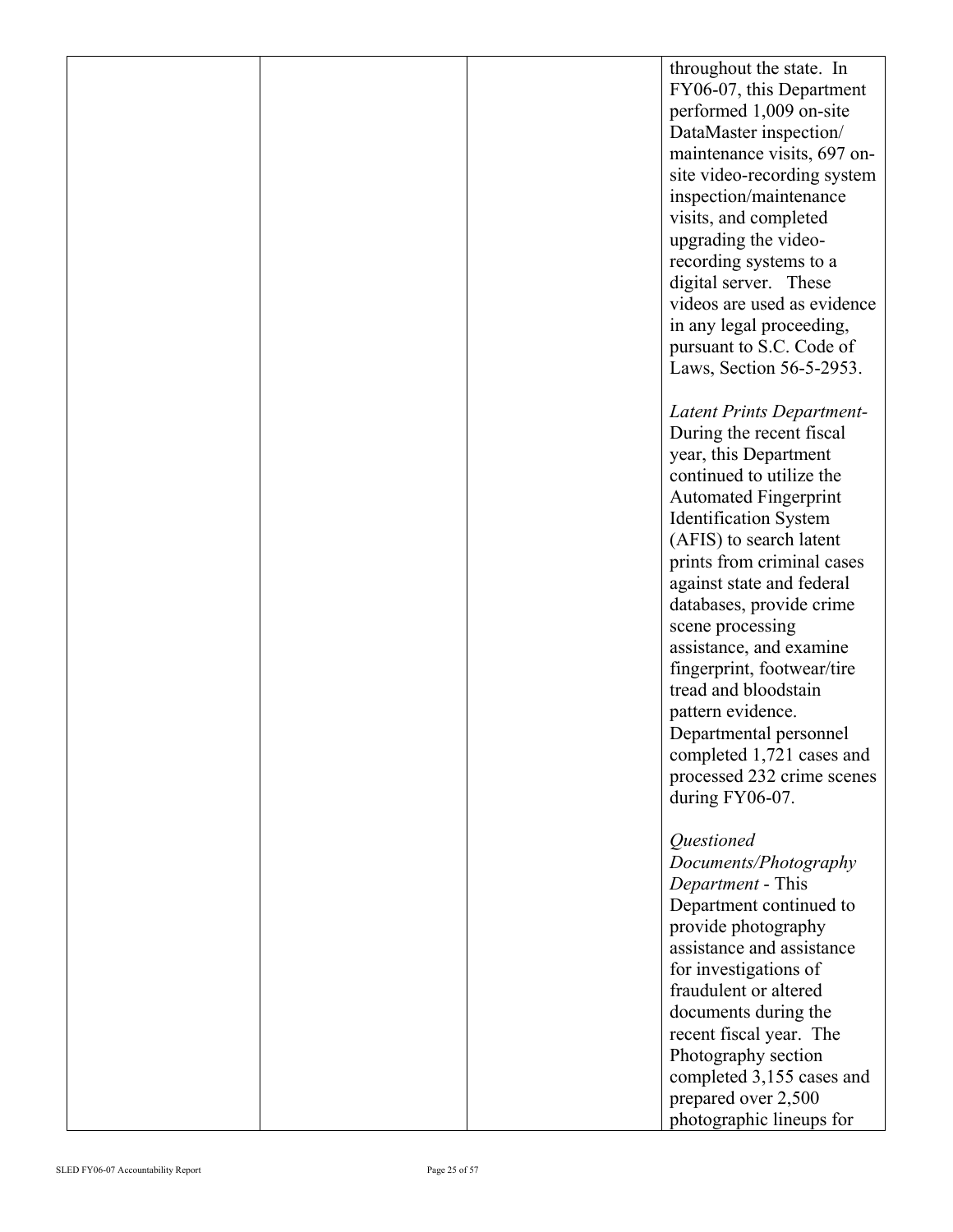|                                                 |                                                       |                                                        | federal, state, and local law<br>enforcement agencies<br>during FY06-07.<br>Toxicology Department -<br>During the review period,<br>the Toxicology Department<br>reduced case backlog by<br>approximately 700 cases.<br>This accomplishment was<br>largely the result of:<br>additional trained analysts<br>and departmental re-<br>structuring.<br><b>Trace Department - During</b><br>FY 06-07 the overall |
|-------------------------------------------------|-------------------------------------------------------|--------------------------------------------------------|--------------------------------------------------------------------------------------------------------------------------------------------------------------------------------------------------------------------------------------------------------------------------------------------------------------------------------------------------------------------------------------------------------------|
|                                                 |                                                       |                                                        | backlog of cases decreased<br>as did the average turn<br>around time for case<br>completion. Currently,<br>over 90% of Trace<br>Evidence cases are<br>completed within 90 days.                                                                                                                                                                                                                              |
|                                                 |                                                       |                                                        | The Forensic Weapons of<br><b>Mass Destruction</b><br>Response Team<br>(FWMDRT) participated in<br>4 training events and<br><b>FWMDRT</b> toxicologists<br>analyzed materials from or<br>consulted on over 25<br>possible WMD cases.                                                                                                                                                                         |
| Criminal Justice<br><b>Information Services</b> | Provide timely, efficient<br>and quality operation of | Develop and<br>implement agency                        | Customers of the Criminal<br>Justice Information System                                                                                                                                                                                                                                                                                                                                                      |
| and Community                                   | the statewide criminal                                | conversions and                                        | (CJIS) are provided                                                                                                                                                                                                                                                                                                                                                                                          |
| Services                                        | justice information                                   | encryption. Continue to                                | immediate access to                                                                                                                                                                                                                                                                                                                                                                                          |
| II.C                                            | system in support of                                  | develop business                                       | criminal history                                                                                                                                                                                                                                                                                                                                                                                             |
|                                                 | local, state, and federal<br>law enforcement,         | continuity and disaster<br>recovery. Upgrade the       | information, warrant files,<br>sex offender information,                                                                                                                                                                                                                                                                                                                                                     |
|                                                 | prosecutorial and judicial                            | core network                                           | etc., through electronic                                                                                                                                                                                                                                                                                                                                                                                     |
|                                                 | entities. This unit houses                            | infrastructure.                                        | information sharing. In                                                                                                                                                                                                                                                                                                                                                                                      |
|                                                 | the South Carolina Law                                | Modernize the Legacy                                   | FY06-07, approximately                                                                                                                                                                                                                                                                                                                                                                                       |
|                                                 | <b>Enforcement Assistance</b>                         | Database and migrate                                   | 11,184 criminal justice                                                                                                                                                                                                                                                                                                                                                                                      |
|                                                 | Program (SCLEAP)                                      | to Open Systems.                                       | terminal devices accessed                                                                                                                                                                                                                                                                                                                                                                                    |
|                                                 | which is responsible for                              | South Carolina                                         | the network; 800,000 daily                                                                                                                                                                                                                                                                                                                                                                                   |
|                                                 | responding to and<br>providing counseling             | continues to integrate<br><b>SLED</b> Criminal Justice | electronic transactions<br>were processed through the                                                                                                                                                                                                                                                                                                                                                        |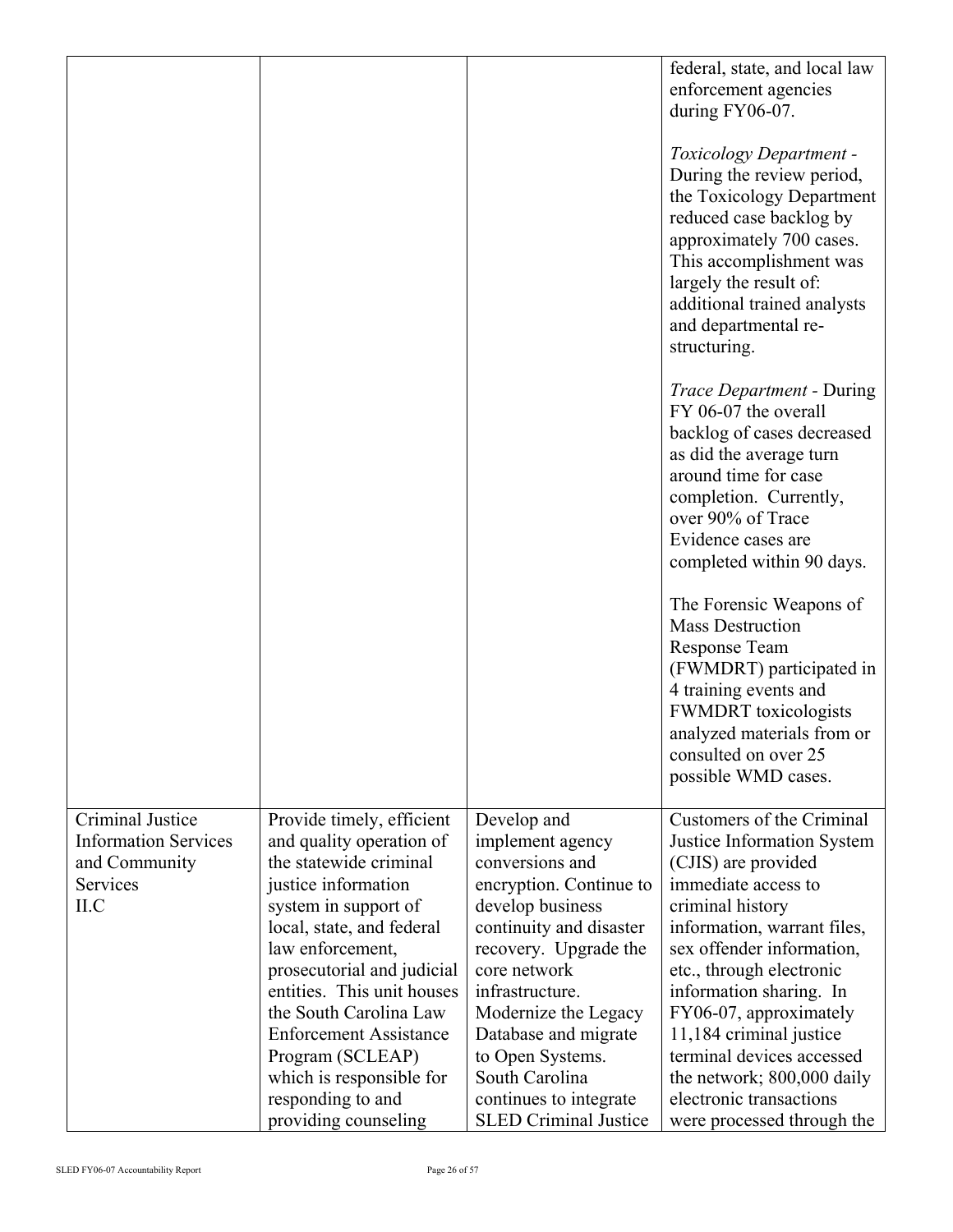| services to all requesting | <b>Information Systems</b> | Law Enforcement Message           |
|----------------------------|----------------------------|-----------------------------------|
| law enforcement            | with other systems.        | Switch (LEMS); 447,018            |
| agencies and               |                            | electronic transactions           |
| departments in the state   |                            | through CATCH (Citizens           |
| that have experienced      |                            | <b>Access To Criminal</b>         |
| deaths or other tragedies  |                            | History); 2,406 incident          |
| involving law              |                            | and arrest reports were           |
| enforcement officers or    |                            | processed daily; over 1,065       |
| other employees.           |                            | fingerprint cards were            |
|                            |                            | received for processing           |
|                            |                            | daily; over 3,424 criminal        |
|                            |                            | history records were              |
|                            |                            | processed daily for               |
|                            |                            | custody, disposition,             |
|                            |                            | expungements, deaths,             |
|                            |                            | consolidations, deletes and       |
|                            |                            | new fingerprint cards. The        |
|                            |                            | <b>OmniTrack Automated</b>        |
|                            |                            | <b>Fingerprint Identification</b> |
|                            |                            | System handles 90% of the         |
|                            |                            | electronic processing in the      |
|                            |                            | "Lights Out" Mode.                |
|                            |                            | "Lights Out" eliminates           |
|                            |                            | manual review of                  |
|                            |                            | fingerprints during the           |
|                            |                            | verification process              |
|                            |                            | resulting in increased            |
|                            |                            | efficiency and                    |
|                            |                            | effectiveness. Total              |
|                            |                            | electronic submission and         |
|                            |                            | distribution of information       |
|                            |                            | is a priority; electronic         |
|                            |                            | reporting throughout the          |
|                            |                            | state was approximately           |
|                            |                            | 98% in FY06-07,                   |
|                            |                            | representing approximately        |
|                            |                            | 128,474 transactions.             |
|                            |                            | There are a total of 38           |
|                            |                            | livescan devices which are        |
|                            |                            | now operational in South          |
|                            |                            | Carolina. Also, during            |
|                            |                            | FY06-07, 1,666 new                |
|                            |                            | National Crime                    |
|                            |                            | Information Center (NCIC)         |
|                            |                            | operators were certified.         |
|                            |                            | The SLED CJIS                     |
|                            |                            |                                   |
|                            |                            | <b>Automated Fingerprint</b>      |
|                            |                            | <b>Identification System</b>      |
|                            |                            | (AFIS) terminal was               |
|                            |                            | responsible for 134 "hits"        |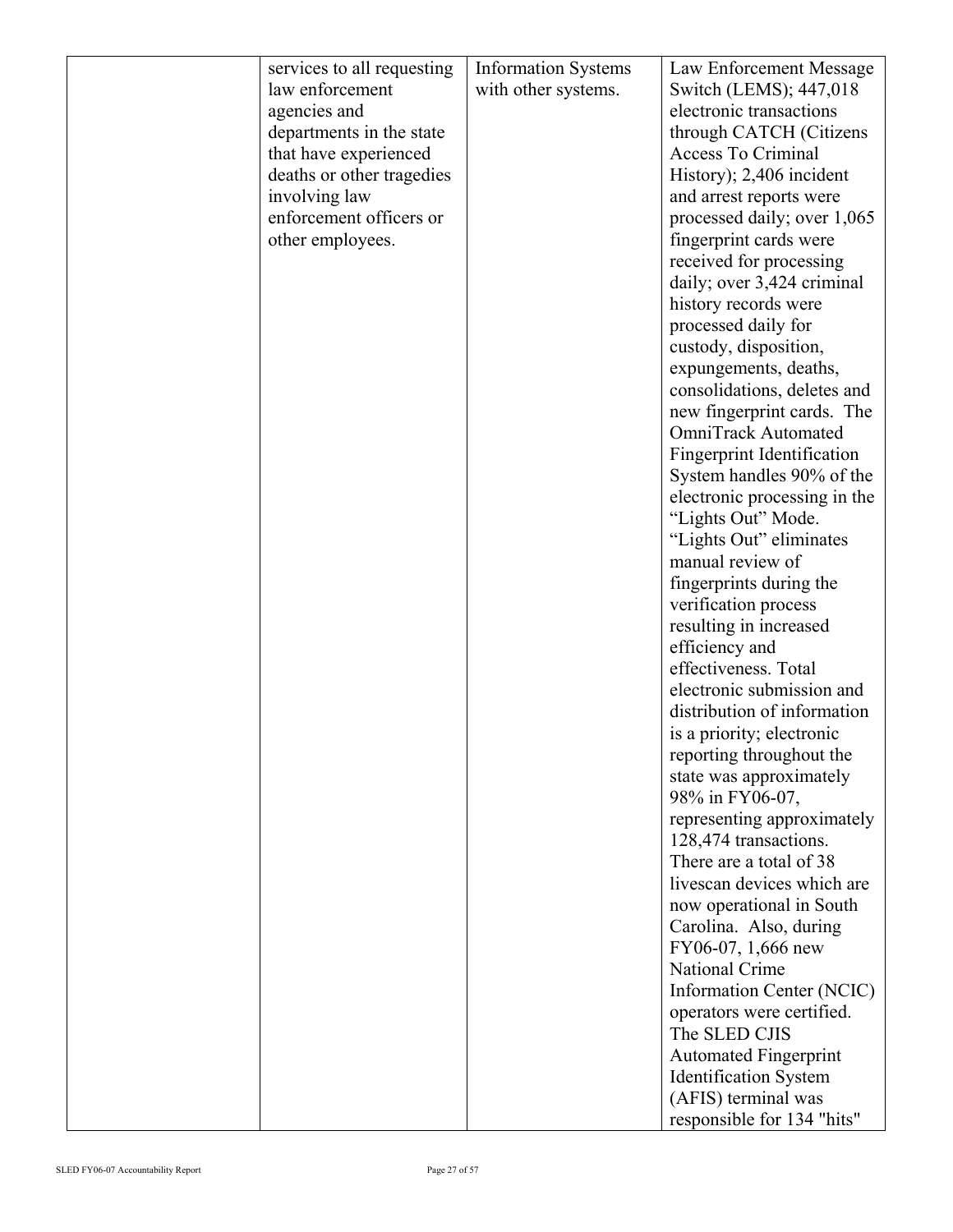|                           |                            |                          | in FY06-07. The CJIS                  |
|---------------------------|----------------------------|--------------------------|---------------------------------------|
|                           |                            |                          | core network infrastructure           |
|                           |                            |                          | was upgraded with new                 |
|                           |                            |                          | hardware and software                 |
|                           |                            |                          | designed to provide                   |
|                           |                            |                          | enhanced levels of                    |
|                           |                            |                          | reliability and                       |
|                           |                            |                          | performance. At the                   |
|                           |                            |                          | conclusion of FY06-07, the            |
|                           |                            |                          | South Carolina Sex                    |
|                           |                            |                          | <b>Offender Registry</b>              |
|                           |                            |                          | contained 9,989 registered            |
|                           |                            |                          | offenders. Through FY                 |
|                           |                            |                          | 06-07, the SCIEx system               |
|                           |                            |                          | had approximately 175                 |
|                           |                            |                          | agencies submitting                   |
|                           |                            |                          | incident data to the system.          |
|                           |                            |                          | There are approximately               |
|                           |                            |                          | 226 law enforcement                   |
|                           |                            |                          | agencies and over 2,332               |
|                           |                            |                          | users accessing the SCIE <sub>x</sub> |
|                           |                            |                          | system data.                          |
|                           |                            |                          | Regulatory unit – provides            |
|                           |                            |                          | licenses to security guards,          |
|                           |                            |                          | security companies, private           |
|                           |                            |                          | detectives, private                   |
|                           |                            |                          | detective companies and               |
|                           |                            |                          | pistol dealers, and issues            |
|                           |                            |                          | concealed weapons                     |
|                           |                            |                          | permits. During FY 06-07.             |
|                           |                            |                          | over 233 investigations               |
|                           |                            |                          | were conducted;                       |
|                           |                            |                          |                                       |
|                           |                            |                          | approximately 14,399                  |
|                           |                            |                          | licenses were issued, and             |
|                           |                            |                          | approximately 16,850                  |
|                           |                            |                          | <b>Concealed Weapons</b>              |
|                           |                            |                          | Permits were issued.                  |
|                           |                            |                          | Through the end of FY06-              |
|                           |                            |                          | 07, approximately 54,753              |
|                           |                            |                          | Concealed Weapons                     |
|                           |                            |                          | Permits had been issued               |
|                           |                            |                          | through SLED.                         |
| <b>Special Operations</b> | Provide quality            | Expand pre-service and   | Arson/Bomb unit-                      |
| II.A.(2)(3)(9)            | manpower and technical     | in-service training      | investigated approximately            |
|                           | assistance to all law      | through upgrading        | \$2.6 million in property             |
|                           | enforcement; provide a     | skills and knowledge     | losses. The unit continues            |
|                           | statewide response         | levels of participants   | to exceed the national                |
|                           | capability in the areas of | and staff, and upgrade   | average for arson cases               |
|                           | tactical operations,       | visual and audio         | cleared by arrest. During             |
|                           | aviation, and              | training aids. Assist in | the fiscal year ending, June          |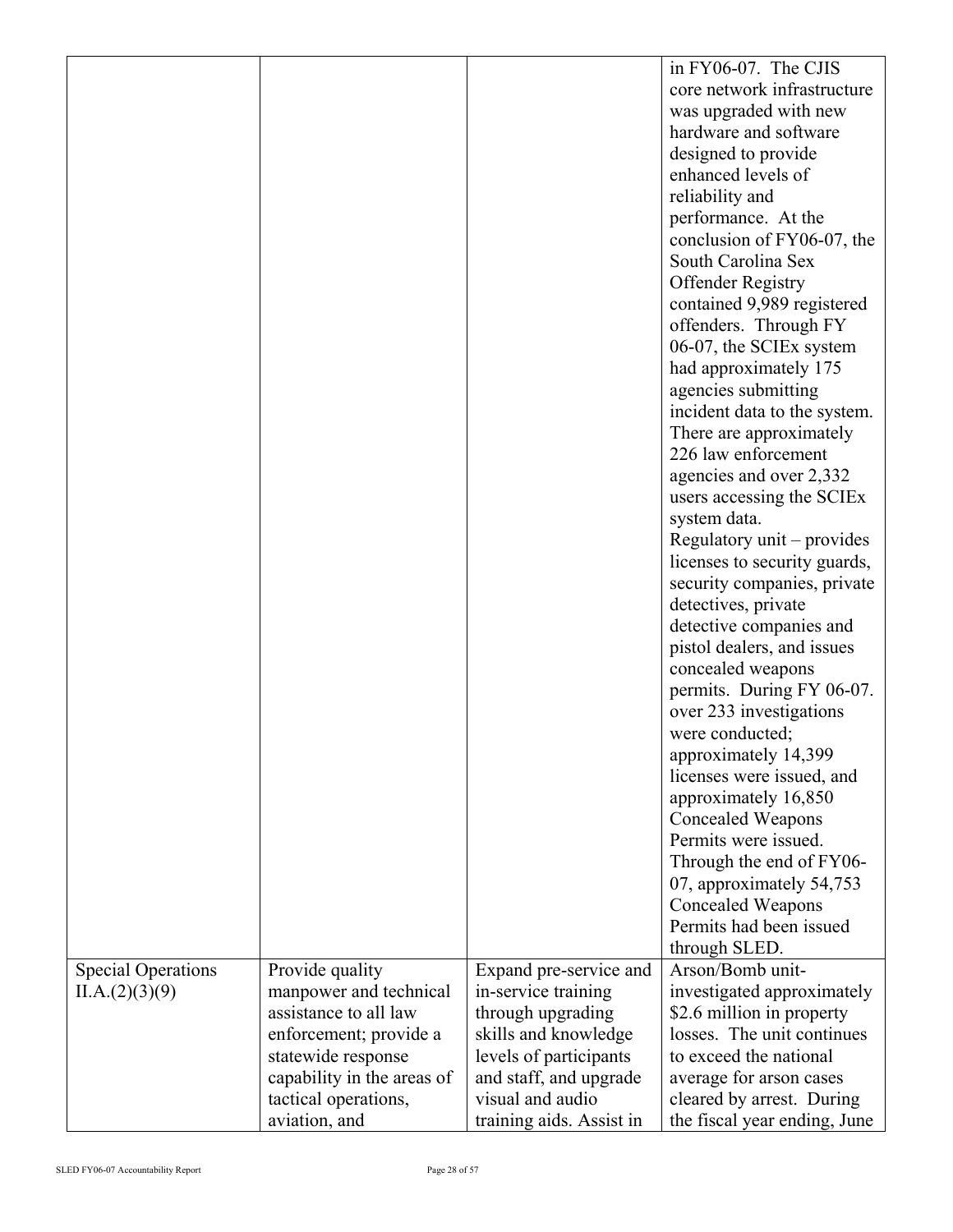| arson/bomb; oversee         | coordination of State | 30, 2007, this unit               |
|-----------------------------|-----------------------|-----------------------------------|
| compliance with the         | Response to CT/WMD    | conducted a total of 460          |
| alcoholic beverage          | Events through        | arson/bomb investigations,        |
| control statutes;           | specialized training. | of which over 40% of the          |
| investigate applications    |                       | arson cases were cleared          |
| for alcohol licenses and    |                       | by arrest; this is more than      |
| report findings to the SC   |                       | double the national average       |
| Department of Revenue;      |                       | of 16%. The regionalized          |
| conduct covert              |                       | Bomb unit continues to            |
| investigations involving    |                       | rapidly respond to requests       |
| illegal activities; such as |                       | $(24/7)$ to defuse explosive      |
| interdiction of narcotics   |                       | devices.                          |
| and other illicit           |                       | <i>Tactical Units</i> – In fiscal |
| substances and              |                       | year ending June 30, 2007,        |
| gambling; conduct           |                       | the Tracking Team                 |
| investigations of           |                       | responded to 112 calls and        |
| criminal violations at the  |                       | 59 persons were                   |
| SC Division of Motor        |                       | apprehended. The Fugitive         |
| Vehicle; assist law         |                       | Task Force opened 238             |
| enforcement agencies        |                       | cases and arrested 220            |
| and NICB with vehicle       |                       | fugitives. The SWAT               |
| examination/                |                       | Team responded to 29              |
| identification; and assess  |                       | calls. The Aviation Unit          |
| and monitor agency          |                       | responded to 655 law              |
| personnel training.         |                       | enforcement requests for          |
| Provide timely, efficient   |                       | service.                          |
| and quality manpower        |                       | Training Unit - 23,075            |
| and technical assistance    |                       | hours of training were            |
| in the areas of             |                       | provided by the Training          |
| narcotics/alcohol and       |                       | Unit in 2007.                     |
| gaming, and vehicle         |                       | VICE Unit - conducted             |
| crimes enforcement for      |                       | over 8,838 alcohol location       |
| local, state, and federal   |                       | checks/inspections; made          |
| law enforcement and         |                       | 275 narcotics arrests; 1,006      |
| prosecutorial entities.     |                       | alcohol related arrests; 9        |
| Provide timely, efficient,  |                       | arrests for dog fighting,         |
| and quality technical       |                       | seized 1,824 illegal gaming       |
| assistance to licensee and  |                       | devices, and conducted            |
| permit holders.             |                       | over 160 lottery related          |
|                             |                       | investigations with 10            |
|                             |                       | arrests. Approximately            |
|                             |                       | \$73,462,318 in drugs were        |
|                             |                       | purchased/seized.                 |
|                             |                       | The Technical Services            |
|                             |                       | $Unit$ – received                 |
|                             |                       | approximately 2,303               |
|                             |                       | requests for assistance.          |
|                             |                       | Vehicle Crime Unit-               |
|                             |                       | conducted approximately           |
|                             |                       | 478 investigations, made          |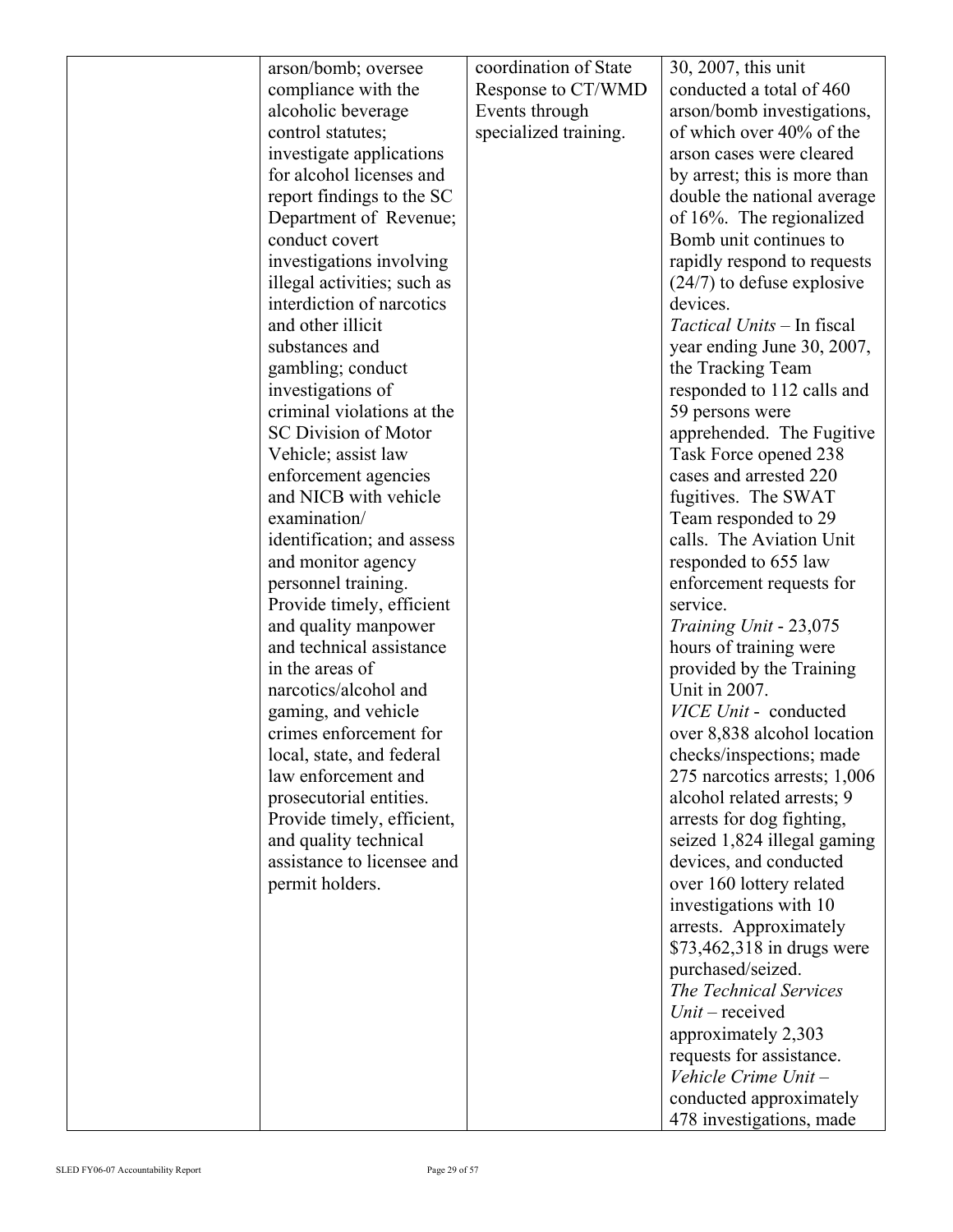|                      |                                                                                                               |                                                                                                                                                                                                                                                                                                                                                                                                                                                                                                                                                                                                                      | 198 arrests, examined and<br>identified 2,246 vehicles,<br>and recouped \$1.6 million<br>in stolen property.                                                                                                                                                                                                                                                                                                                                                                                                                                                                                                                                                                                                                                                                                                                                                                                                                                                                                                                                                                                                                                                                          |
|----------------------|---------------------------------------------------------------------------------------------------------------|----------------------------------------------------------------------------------------------------------------------------------------------------------------------------------------------------------------------------------------------------------------------------------------------------------------------------------------------------------------------------------------------------------------------------------------------------------------------------------------------------------------------------------------------------------------------------------------------------------------------|---------------------------------------------------------------------------------------------------------------------------------------------------------------------------------------------------------------------------------------------------------------------------------------------------------------------------------------------------------------------------------------------------------------------------------------------------------------------------------------------------------------------------------------------------------------------------------------------------------------------------------------------------------------------------------------------------------------------------------------------------------------------------------------------------------------------------------------------------------------------------------------------------------------------------------------------------------------------------------------------------------------------------------------------------------------------------------------------------------------------------------------------------------------------------------------|
| Administration<br>I. | Provide timely, efficient,<br>and quality<br>administrative support to<br>internal and external<br>customers. | Completed digital<br>upgrades of SLED<br>VHF two-way radio<br>system; upgraded all<br>radio repeaters;<br>completed purchase of<br>800 MHz portable<br>units to aid in<br>interoperability with<br>local and other state<br>agencies. Implemented<br>law enforcement pay<br>study completed by the<br><b>Budget and Control</b><br>Board and funded by<br>the General Assembly.<br>Continue to develop<br>and implement best<br>practices and output<br>measurements<br>consistent with the<br>Governor's overall<br>goals for South<br>Carolina. Developed<br>and implemented a<br>new five year strategic<br>plan. | SLED has consistently<br>received positive approval<br>ratings from its customers.<br>Customer satisfaction<br>surveys have been<br>completed over the last<br>decade whereby the<br>agency's performance has<br>been highly rated. The<br>agency continues to receive<br>good audit reports, positive<br>compliance reviews, and<br>has been nationally<br>accredited and reaccredited<br>through two separate<br>organizations: the<br>Commission on<br>Accreditation for Law<br><b>Enforcement Agencies</b><br>(CALEA – reaccreditation<br>received in 2005) and the<br>American Society of Crime<br>Laboratory<br>Directors/Laboratory<br><b>Accreditation Board</b><br>$(ASCIIDLAB -$<br>reaccreditation received in<br>September 2004). SLED<br>will seek CALEA<br>reaccreditation again in<br>2008. The agency has met<br>all federally imposed<br>timeframes for homeland<br>security initiatives and<br>funding priorities.<br>New grants awarded to<br>SLED during the $2006 -$<br>2007 Fiscal Year totaled<br>\$6,725,923. At the end of<br>FY06-07, the SLED Grants<br><b>Administration Office was</b><br>managing forty-eight (48)<br>grants, totaling<br>\$28,723,985. |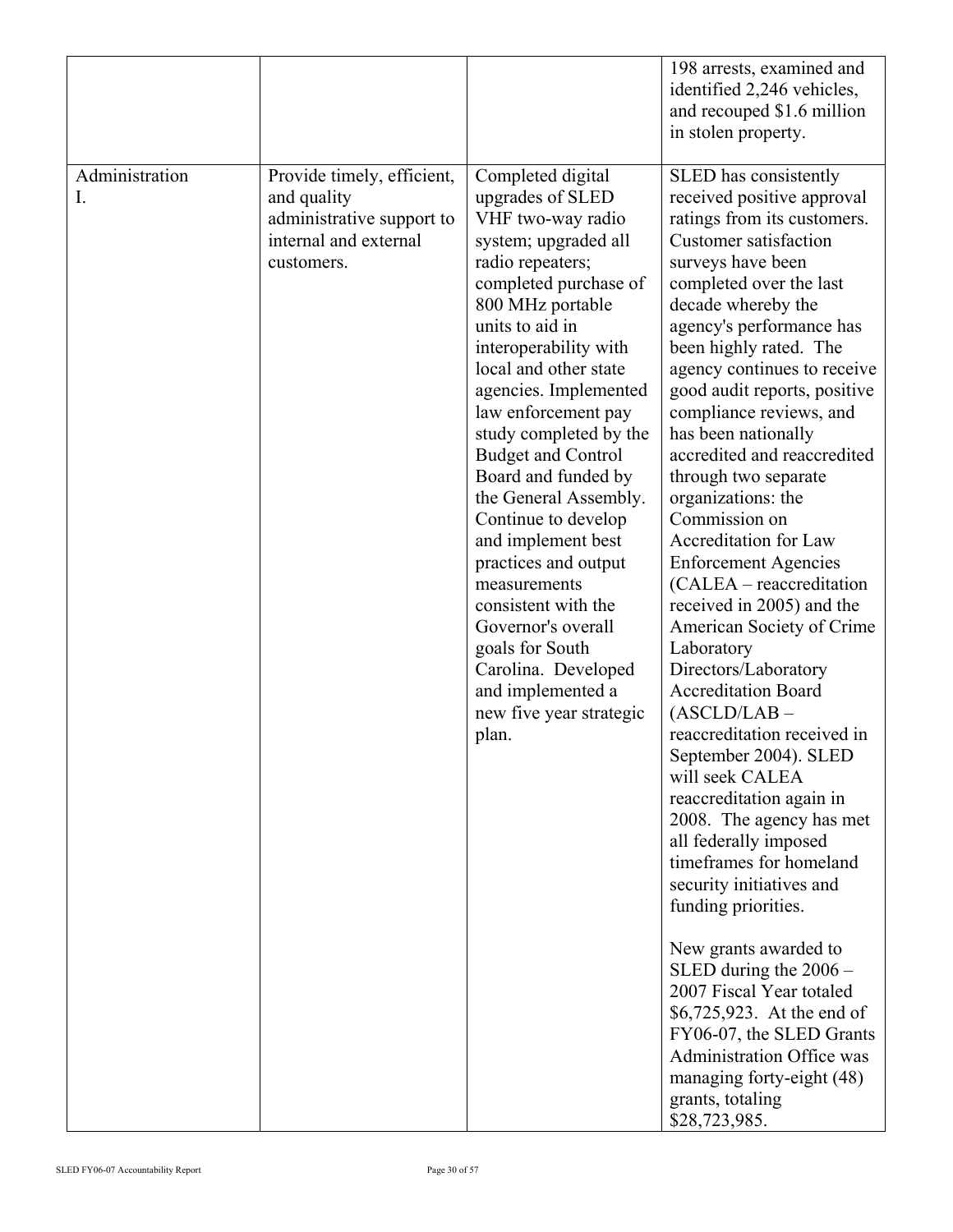| Pass Through Funds | Ensure timely award and    | <b>Complete Assessment</b>     | Meet Department of                              |
|--------------------|----------------------------|--------------------------------|-------------------------------------------------|
| (Homeland Security | reimbursement of           | and Strategy within            | Homeland Security                               |
| Grants)            | Homeland Security grant    | timeframes established         | requirements for                                |
| I.                 | funds to local and state   | by Office for Domestic         | disbursement of funds.                          |
|                    | entities. Oversee          | Preparedness (ODP)             | Through FY06-07, South                          |
|                    | implementation and         | Award 2003, 2004,              | Carolina had distributed                        |
|                    | funding of the State's     | and 2005 Grant funds           | approximately \$116.8                           |
|                    | Homeland Security          | within timeframes              | million in Homeland                             |
|                    | Strategy and               | established by ODP             | <b>Security Grant Program</b>                   |
|                    | Assessment.                |                                | funds. Approximately                            |
|                    |                            |                                | \$25.2 million is anticipated                   |
|                    |                            |                                | to be awarded to South                          |
|                    |                            |                                | Carolina in FY07-08.                            |
|                    |                            |                                | SLED serves as the State                        |
|                    |                            |                                | <b>Administrative Agency</b>                    |
|                    |                            |                                | (SAA) for these grant                           |
|                    |                            |                                | funds. Thus far, SLED has                       |
|                    |                            |                                |                                                 |
|                    |                            |                                | met every timeframe<br>established by DHS. SLED |
|                    |                            |                                | is recognized by the US                         |
|                    |                            |                                | Dept. of Homeland                               |
|                    |                            |                                | Security in its Report from                     |
|                    |                            |                                | the Task Force on State                         |
|                    |                            |                                |                                                 |
|                    |                            |                                | and Local Homeland                              |
|                    |                            |                                | Security Funding as one of                      |
|                    |                            |                                | five states nationally                          |
|                    |                            |                                | recognized for use of                           |
|                    |                            |                                | innovative and "Best                            |
|                    |                            |                                | Practices" regarding                            |
|                    |                            |                                | implementing homeland                           |
|                    |                            |                                | security measures.                              |
| Inspections/       | To promote integrity,      | Conduct staff                  | SLED is accessible 24                           |
| Headquarters       | professionalism, and       | inspections and audits.        | hours a day with a thirty                       |
| I.                 | dependability when         | Provide an opportunity         | $(30)$ minute or less                           |
|                    | dealing with the public's  | for the development of         | response time. SLED has                         |
|                    | needs and concerns, and    | practical skills required      | 100% readiness with 95-                         |
|                    | to effectively and         | in the inspection              | 100% contact to SLED                            |
|                    | efficiently manage a       | process. Provide               | personnel through                               |
|                    | process for ensuring       | Personnel Early                | individual cell phones or                       |
|                    | agency accountability,     | <b>Warning System</b>          | other communication                             |
|                    | quality, safety, and       | (PEWS) training to             | devices. The Inspections                        |
|                    | National Law               | managers, supervisors          | Unit conducted 20 field                         |
|                    | Enforcement                | and employees.                 | observations, 12 annual                         |
|                    | Accreditation. The         | Conduct mock and on-           | audits of evidentiary                           |
|                    | inspections unit conducts  | site assessments for           | property, 12 unannounced                        |
|                    | annual audits of           | <b>State Police</b>            | inspections of evidence                         |
|                    | evidentiary property and   | <b>Accreditation Coalition</b> | storage areas, attended two                     |
|                    | unannounced inspections    | (PAC) - when possible.         | $(2)$ meetings of the S.C.                      |
|                    | of evidence storage        | Improve the process            | Police Accreditation                            |
|                    | areas; trains personnel on | for recording,                 | Coalition, inspected                            |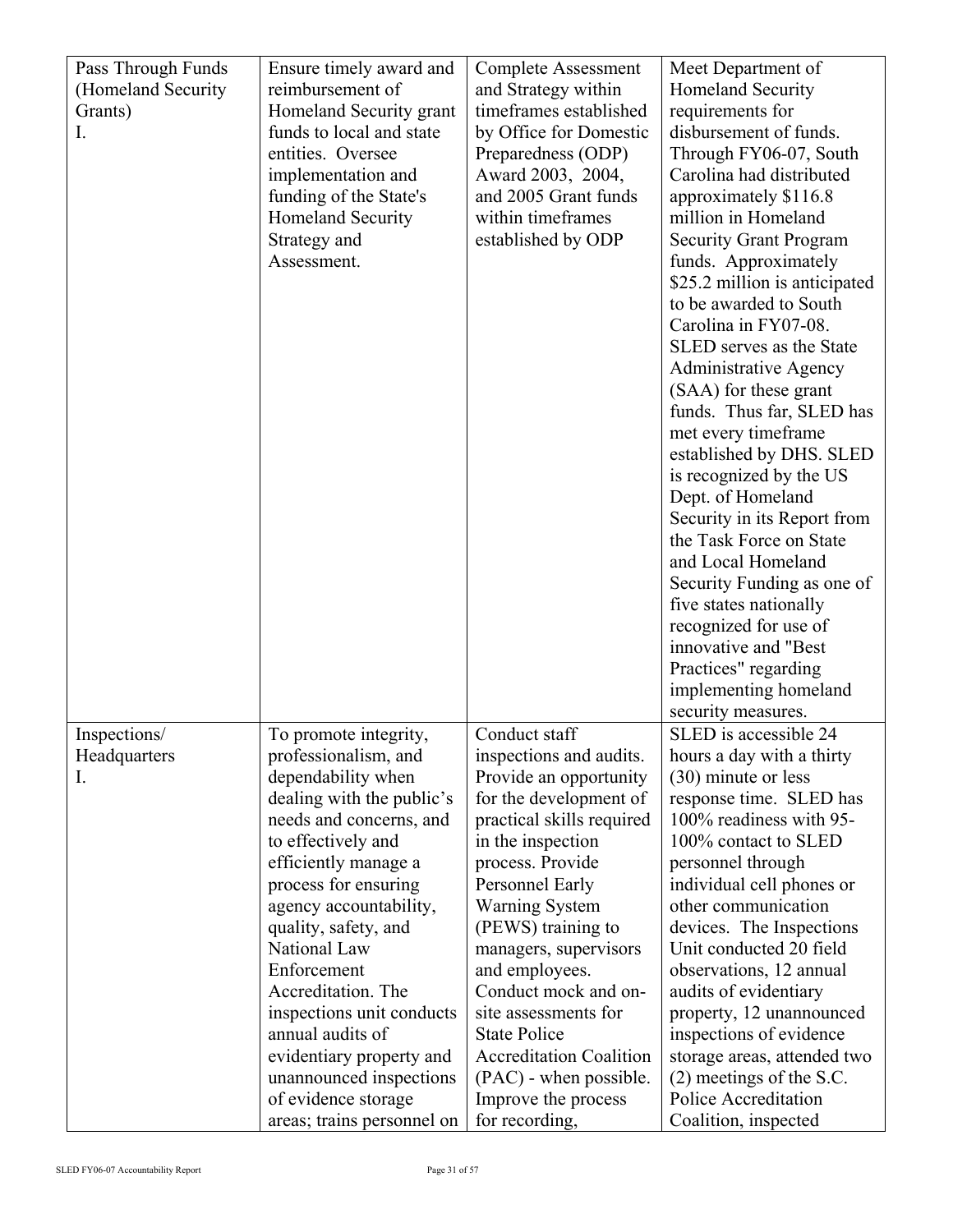| administrative<br>equipment in an effort to<br>registering, and           |                            |
|---------------------------------------------------------------------------|----------------------------|
| procedures regarding<br>controlling Internal<br>ensure operational        |                            |
| OSHA/Safety, vehicle<br>Affairs (IA)<br>readiness of equipment,           |                            |
| conducted 24 semi-annual<br>accidents, workers'<br>investigations and     |                            |
| complaints; Conduct<br>inspections of evidence<br>compensation and        |                            |
| and review IA<br>evidence procedures;<br>control procedures,              |                            |
| trains SLED personnel<br>complaints against<br>conducted 45 staff visits, |                            |
| conducted 59 line<br>on various subject<br>agency personnel.              |                            |
| Develop and write<br>inspections, three<br>matters, provide training      |                            |
| for various law<br>safety programs.<br>administrative procedures          |                            |
| enforcement<br>Process and review<br>reviewed, three on-site              |                            |
| qualifications and<br>vehicle accidents;<br><b>CALEA</b> Assessments and  |                            |
| certifications.<br>three on-site PAC<br>submit the findings of            |                            |
| the accident review<br>assessments conducted.                             |                            |
| board to Chief and<br>Provided assessments for                            |                            |
| other supervisory<br>the Georgia Bureau of                                |                            |
| personnel. Promote<br>Invest., processed and                              |                            |
| safety throughout the<br>investigated 50 vehicle                          |                            |
| agency and improve<br>accidents, screened and                             |                            |
| safety programs.<br>analyzed 616 driver                                   |                            |
| records, investigated four                                                |                            |
| Internal Affairs cases,                                                   |                            |
| investigated 6 complaint                                                  |                            |
| cases, conducted/revised                                                  |                            |
| and trained Safety (OSHA)                                                 |                            |
| Compliance procedures,                                                    |                            |
| conducted one extradition,                                                |                            |
| and handled over 805                                                      |                            |
| telephone calls for service                                               |                            |
| for bloodhound, helicopter,                                               |                            |
| SWAT, bomb, arson, crime                                                  |                            |
| scene, general information,                                               |                            |
|                                                                           |                            |
|                                                                           |                            |
| involved shooting                                                         | complaint, and/or officer- |

#### **Category 3 – Customer Focus**

SLED has an ongoing communications program whereby the management team systematically visits and/or calls sheriffs, chiefs of police, and solicitors. Any concerns and/or complaints presented during visits or conversations are handled immediately by the leadership of the agency. As a result, SLED customer surveys have been very positive. In addition, the management team attends annual statewide association meetings with the sheriffs, chiefs, and solicitors, as well as other local law enforcement associations.

The South Carolina Law Enforcement Division conducts a triennial customer satisfaction survey of external users.

• In accordance to CALEA standards, the agency should conduct a customer survey every three (3) years. SLED will be conducting an updated survey in FY07-08. The most recent customer satisfaction survey conducted in 2004 indicated broad support by police chiefs, sheriffs, and solicitors regarding the services SLED is providing to their departments and agencies.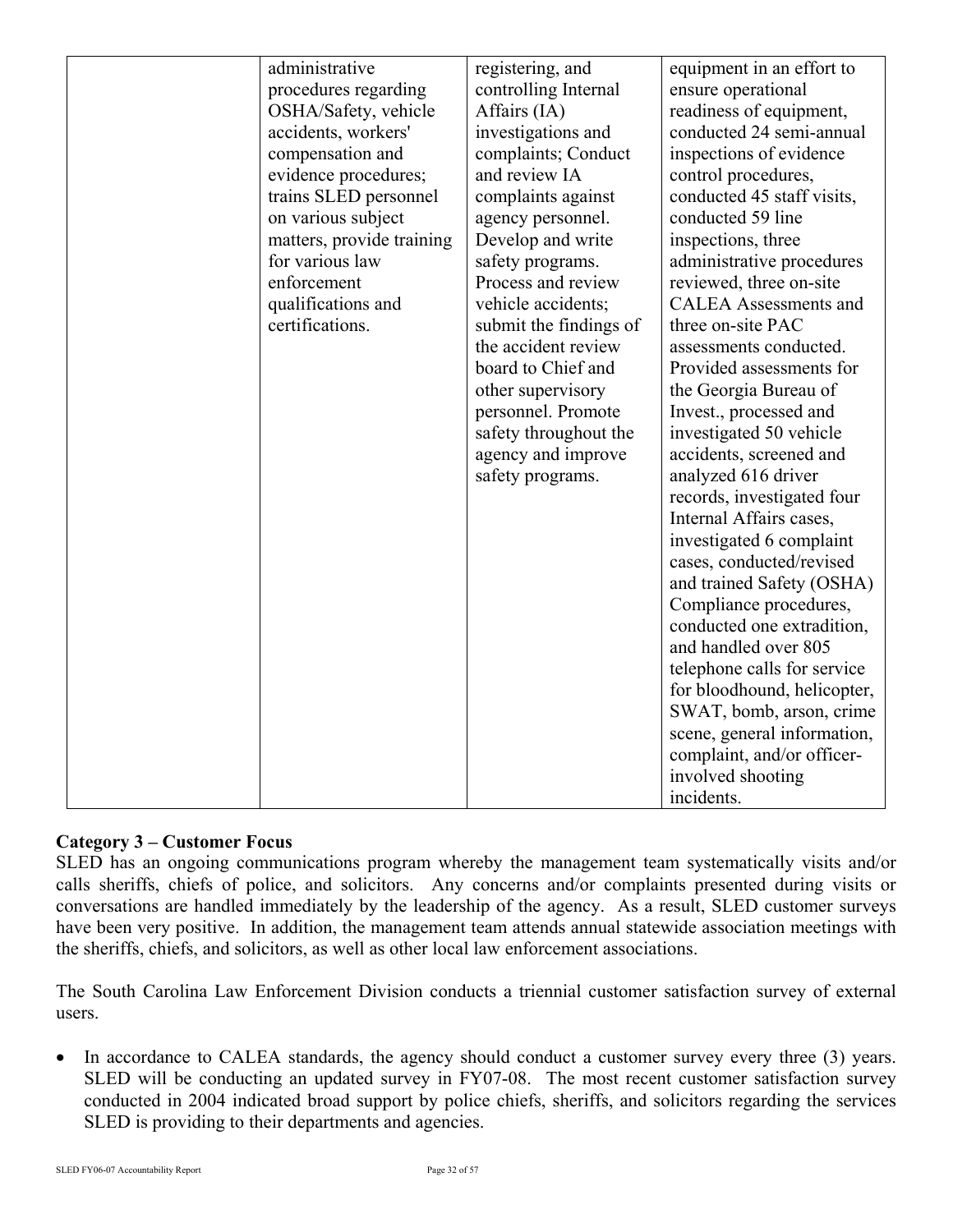A systematic approach of addressing complaints on personnel, services, and/or products has been developed and implemented. The system is set up to receive and review complaints about the actions and performance of all Division personnel. The Forensic Services Laboratory continues to receive commendation letters from local law enforcement agencies, members of the judiciary, and state citizens regarding their outstanding work and professionalism. Providing the highest level of quality law enforcement service to all citizens is paramount.

Ongoing communications with sheriffs, chiefs of police, solicitors, fire chiefs, and other first responders continues. In addition, SLED management attends many annual statewide association meetings with the sheriffs, chiefs, and solicitors as well as other local law enforcement and first responder associations. Further, SLED Captains are encouraged to routinely visit with local law enforcement officials in order to maintain a close working relationship. Any concerns and/or complaints presented during visits or conversations are handled immediately by the Chief and the leadership of the agency. The success of this effort is demonstrated by the positive feedback received through SLED customer surveys.

The leadership and employees of SLED are aware of the important responsibilities and duties of being public servants. SLED operates under the constitutional guarantees afforded to everyone and under the laws that govern the agency. Therefore, the courteous receipt of complaints, thorough and impartial investigations, and just dispositions are important in maintaining the confidence of our citizens. SLED distributes complaint process brochures for use by those having a complaint against the Division. The agency requires that complaint investigations be completed within 180 days and that the results be forwarded to the Chief of SLED. The individual making the complaint is consulted for input and is notified of the disposition of the complaint. If dissatisfied with the finding, the complainant may make an appointment with the Inspector or Internal Affairs to discuss the case.

SLED continues to update information on the Internet for easy access by the public. Frequently asked questions are outlined and answered; Counter-terrorism links have been established; AMBER Alert information is available; CWP laws, reciprocity, and other information is available; the Sex Offender Registry is readily available for review, and connectivity to the National Sex Offender Public Registry is provided; criminal history checks are available on-line; detailed crime statistics are provided; implied consent data and other information relating to the SLED breath alcohol testing program is available; renewal of CWP permits is available; and, other agency information is made available on the SLED Web site. SLED continues to address access issues in an effort to provide the citizens with timely and useful information as it pertains to criminal activity.

SLED continues to focus on customer conveniences, service delivery, and wait-time reduction in the Forensic Services Laboratory, Criminal Justice Information System, Investigative Services, and Community Services. Customer wait-time is an issue; therefore, SLED continues to monitor and work toward ways and means of improvement.

# **Category 4 – Measurement, Analysis, and Knowledge Management**

*1. How do you decide which operations, processes and systems to measure? (Explain how management in each program area selects the data to be tracked and monitored. Concentrate on the data that is crucial to the decision making process.)* 

*Forensic Services Laboratory –* Operations, processes, and systems are selected for measurement based on the functions of a particular program. All departments, except the Evidence Control Department and the Implied Consent Department, analyze laboratory cases. Therefore, case-related information is routinely used for measurement. The new Laboratory Information Management System (LIMS) permits monitoring cases and items received/completed.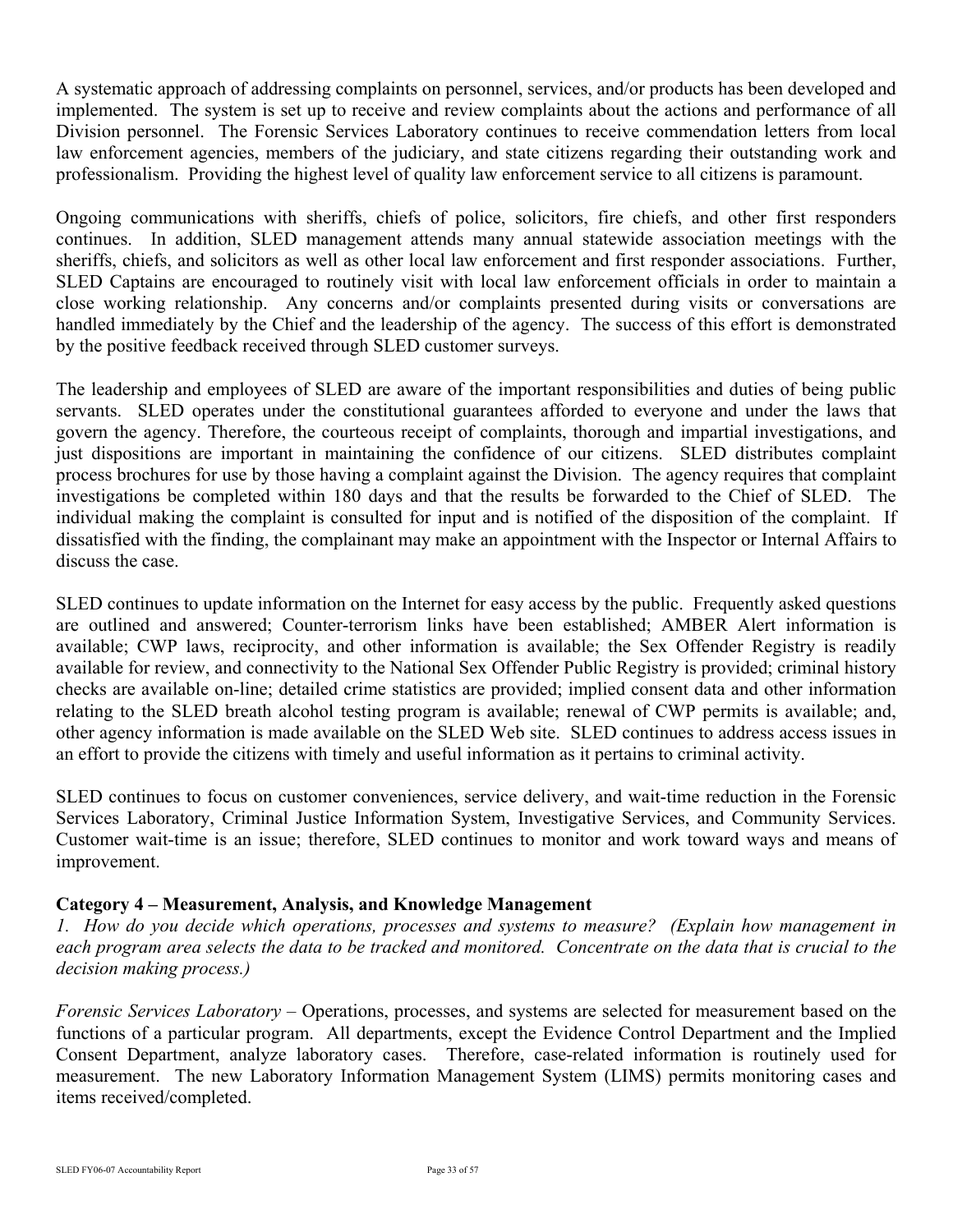The Latent Prints Department also monitors crime scenes processed since this task is vital to its mission. The mission of the Implied Consent Department involves the certification, inspection, and maintenance of breath alcohol testing devices and video recording systems. Therefore, specialized data relating to these functions is maintained and produced for public access on the Internet.

In addition, data is collected concerning the quality of the product and services. While the amount of work produced is important, it is equally critical that the work performed is of the highest quality. The Forensic Services Laboratory Quality Manager oversees data collection for the quality assurance process. Courtroom testimony of each employee is monitored yearly. Laboratory accreditation requires SLED Forensic Services to comply with approximately 140 criteria to retain accredited status with American Society of Crime Laboratory Directors/Laboratory Accreditation Board (ASCLD/LAB). Further, Forensic departments have passed all applicable standards including the DNA analysis standards set by the DNA Advisory Board.

*Criminal Justice Information System (CJIS)/Community Services – Central to all CJIS functions and purposes is* the need to ensure data that is accurate, complete, and timely. The reliability and utility of CJIS processes, products, and services are diminished when any of these elements (i.e., accuracy, completeness, or timeliness) are missing. Without good data, the liberty and safety of citizens could be compromised. Therefore, CJIS monitors measurements that best correspond to the accuracy, completeness, and timeliness of data and records that it receives, processes, stores, and exchanges.

*Investigative Services –* Investigative Services uses performance-based measurements as well as accreditation standards to form a base line for management decisions. The set of standards established by the Commission on Accreditation for Law Enforcement Agencies (CALEA) is an important tool to assess the services, methods, and products as they relate to other law enforcement agencies. Performance-based measurements are a direct reflection of the work product generated by the components that make up Investigative Services. Feedback from our customers, as well as the number of cases assigned and completed, is essential to the decision making process that management uses to measure component performance.

Investigative Services uses trend analysis for projecting and planning resource allocation for routine caseload/requests and inquiries for peak work periods such as the annual hurricane season and Myrtle Beach and the Atlantic Beach bike weeks. Unpredictable situations, including protests, marches, complex murder investigations, public corruption investigations, SWAT calls, bomb calls, natural disasters and other acute efforts are not easily predicted. Therefore, it was necessary for the agency to develop systems that provide the leadership with extensive flexibility for resource allocation and deployment. All agents have received required training in the Incident Command System (ICS) format at ICS levels commensurate with their command status. The Incident Command System is utilized by SLED during major operations and responses to natural disasters, and allows for a consistent, orderly, and organized response to planned or unplanned events and investigations.

The daily reporting and overtime reporting systems are used to determine workload and resource allocation. Management personnel monitor caseload and overtime to determine proper staffing levels in each functional area. If warranted, staffing levels are changed when substantive change occurs in workload and/or overtime.

Because Investigative Services is customer driven it has become paramount to use any and all data available to re-allocate and re-prioritize agents and programs to meet the challenge of the dynamics involved in responding to requests by our customers.

*Special Operations* – Special Operations units use performance-based measurements as well as accreditation standards to form a base line for management decisions. The standards established by the Commission on Accreditation for Law Enforcement Agencies (CALEA) are an important tool to access the services, methods, and products as they relate to other law enforcement agencies. Feedback from customers, the number of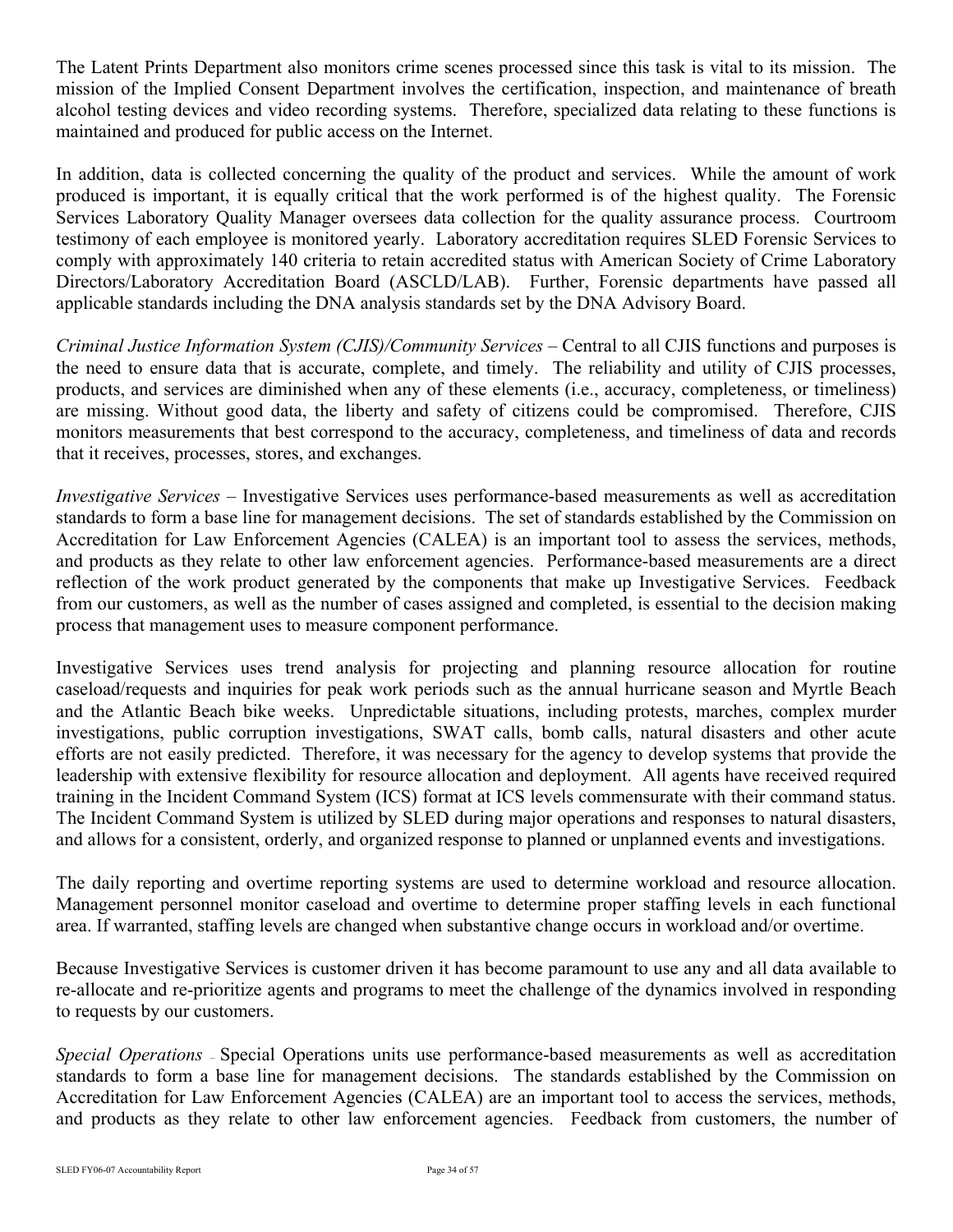investigations assigned and completed, and the number of requests received and completed are essential to the decision making process that management personnel use to measure component performance. Background investigation reports and site inspection reports for businesses applying for licenses and permits are monitored for timeliness and reviewed for quality. If acceptable timeframes and quality of reporting standards are not met, a review is conducted to determine where improvements can be made.

*Office of Counter-terrorism – An important part of the Counter-terrorism mission is information sharing,* intelligence analysis, and linking of data. This is accomplished by participation on the South Carolina Joint Terrorism Task Force (JTTF), and use of intelligence received from the U.S. Department of Homeland Security and various other sources. SLED intelligence agents and SCIEx (South Carolina Information Exchange) personnel analyze the data and generate intelligence products, which are shared with our counter-terrorism partners. This information is used in an attempt to detect, prevent, prepare for, protect against, and respond to violence or threats of violence from terrorist activities. The Counter-terrorism/Protective Services/Emergency Management Unit coordinates information sharing directly with critical infrastructure partners from the private sector when a threat level changes.

# *2. What are your key measures?*

*Forensic Services Laboratory -* Various key measures are used to gauge performance in accomplishing the laboratory's mission. One significant measure of mission accomplishment involves laboratory accreditation. The laboratory has been continuously accredited since 1994 by the American Society of Crime Laboratory Directors/Laboratory Accreditation Board (ASCLD/LAB), and most recently achieved reaccreditation in September 2004. These accreditation standards currently include 140 criteria of which 78 are "Essential" criteria. Accredited laboratories must achieve 100% compliance with "Essential" criteria. Compliance is measured both during external inspections conducted every five years and annual internal inspections. The laboratory has 100% compliance with "Essential" criteria.

The laboratory is also subject to various standards of the Commission on Accreditation for Law Enforcement Agencies (CALEA). The laboratory is in compliance with all necessary CALEA standards. The DNA Laboratory has also met all criteria set forth by the DNA Advisory Board (DAB), a standards unit coordinated by the FBI. Laboratory performance metrics are detailed in Category 7 – Results.

*Criminal Justice Information System (CJIS)/Community Services -* Key measures for CJIS are best represented by the number of user agencies and secure devices with approved connectivity to the SLED intranet and the ability of citizens to access important data. Without access, the data are not used and serve no purpose. The use of wireless devices and the Internet reflect two technology changes by the Federal Bureau of Investigation Criminal Justice Information Systems (FBI CJIS) approved to access NCIC data. Internet access to NCIC data has been in use by SLED CJIS since April 2003. The use of the "thin client" application is for agencies to gain secure access for limited criminal justice purposes. This access primarily account for the continued increase in system use for FY06-07, especially to agencies that never had primary access before. The number of criminal justice agencies accessing the network by frame relay connections as primary, secondary access sites, using third party vendors and LEMS.WEB are in excess of 352; this includes 10,999 terminal devices, 141 local area networks (LANS), 21 wide area networks (WANS), and 2,106 wireless devices. The number of criminal justice agencies accessing the network through the "Internet only" is 123, whereas there are 29 criminal justice agencies using dual Internet and intranet connections. Additional performance metrics for CJIS/Community Services are included in Category 7 – Results.

*Investigative Services* – Key measures for Investigative Services are focused on customer request fulfillment, and include the following achievements in the fiscal year ending June 30, 2007. Performance metrics for Investigative Services are included in Category 7 – Results.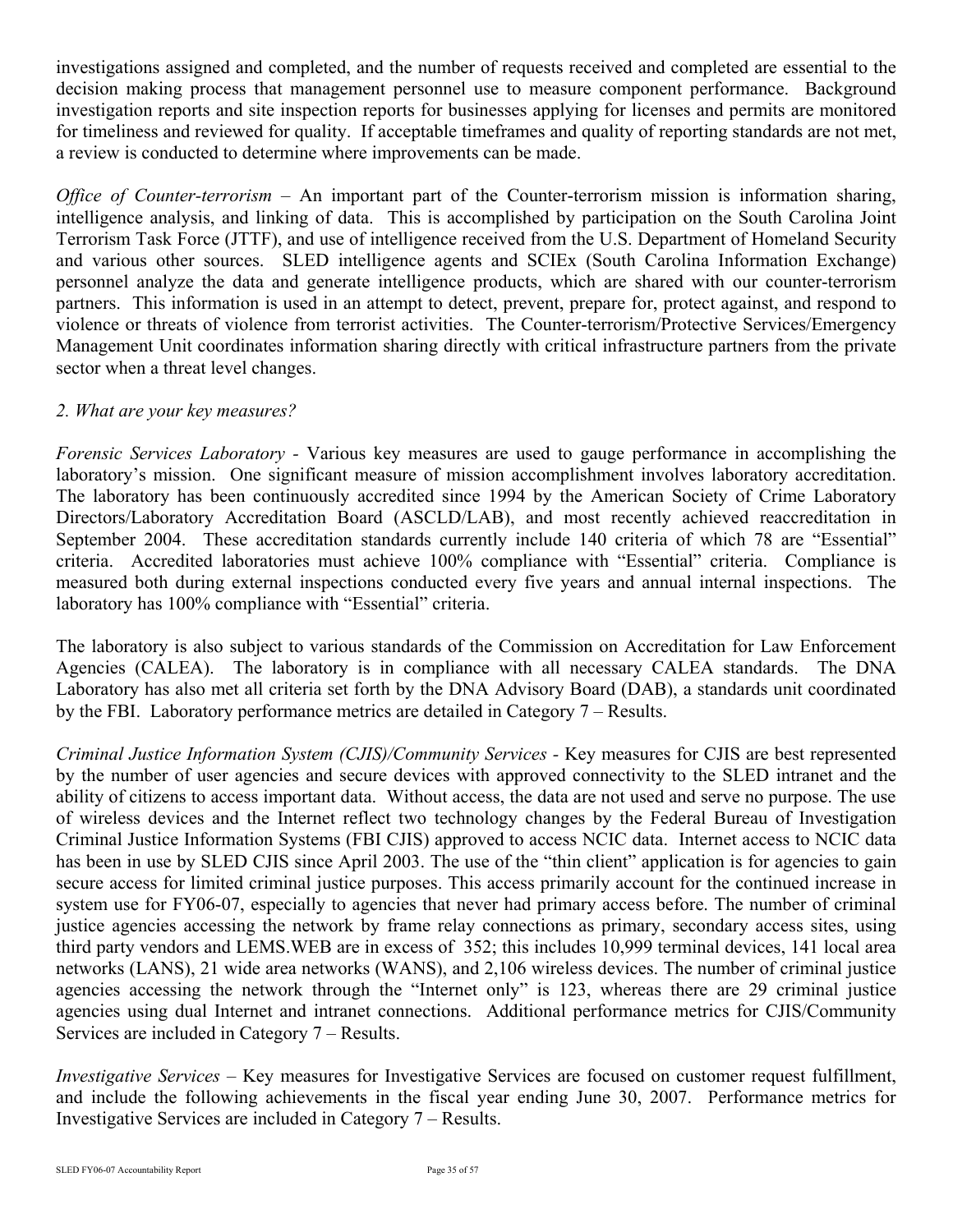*Special Operations -* Mission accomplishment is determined by a measurable reduction in the number of establishments selling alcohol to minors and a measurable increase in enforcement efforts regarding minors in possession of alcohol. Performance metrics for Special Operations are included in Category 7 – Results.

*Office of Counter-terrorism –* Key measures for the Office of Counter-terrorism include the use of comparative data furnished by various federal and state agencies. This data is used to compare the programmatic performance of the Office of Counter-terrorism against other federal and state initiatives. Leadership is trained to detect, and authorized to correct, any noted deficiencies. The state counter-terrorism strategy is based on assessments and guidance from the State and Regional Counter-terrorism Coordinating Councils and the U. S. Department of Homeland Security. The Office of Counter-terrorism utilizes the state strategy to judge unit performance. The Intelligence/Missing Persons Unit handled 1,213 requests for assistance and 1,628 backgrounds for the National Governors Conference in August of 2006, and 400 backgrounds for two (2) United States Presidential Debates in 2007. Additional performance metrics for Counter-terrorism are included in Category 7 – Results.

*3. How do you ensure data integrity, timeliness, accuracy, security, and availability for decision-making? (How does each program area ensure the data is valid? What quality control measures are used to verify the final data?)* 

*Forensic Services Laboratory –* A new Laboratory Information Management System was installed. Forensic Services Laboratory personnel periodically verify selected data. Any problems with data encountered are reported and each case is investigated to determine if other data may be involved, and to determine a path for corrective action. Data problems are discussed during the laboratory staff meetings so all departments can be aware of these issues. The Laboratory Quality Manager distributes a quarterly departmental quality report that is verified by departmental supervisors.

*Criminal Justice Information System (CJIS)/Community Services – System users are trained and certified to* promote data quality. Certain NCIC record entries and SOR records require second party verification. Records are retained in the system in accordance with FBI established schedules and must be periodically validated. Agents assigned to SLED CJIS conduct investigations of federal laws and user agreements as it pertains to the integrity of data and the networks on which the data is transmitted. Information security requirements address personnel issues, physical complex, and technical security. CJIS staff members review NCIC and sex offender registry records based on questions from customers and citizens, and conduct periodic audits of all suppliers. Additionally, CJIS conducts technical audits of criminal justice and non-criminal justice agencies which have connection to the SLED FBI/CJIS network. In addition, operating rules require confirmation of records regarding wanted persons and property prior to making an arrest or seizing property. Staff members also monitor the quality of fingerprints submitted to the state identification bureau through human verification of both automated and non-automated submissions. State regulations promulgated by SLED control and provide a process for resolving record disputes or challenges. Records are corrected as soon as an error is identified, and records are expunged based on proper orders from courts of competent jurisdiction.

*Investigative Services –* Investigative Services utilizes a computer-based program to track case assignments. Each case is assigned a case number and is tracked by a supervisor until it has been properly composed, organized, completed, and closed. Investigative Services has implemented necessary procedures and related forms specifically used by agents and case supervisors to ensure completeness, thoroughness, and timeliness of each investigation. Casework is reviewed throughout the investigative process to ensure a quality product. The number of cases assigned to a particular agent is managed through this system to ensure an equitable distribution of work. Standardized monthly reports from departments are prepared and disseminated to the Assistant Director in charge of Investigative Services. These comprehensive reports are reviewed for evidence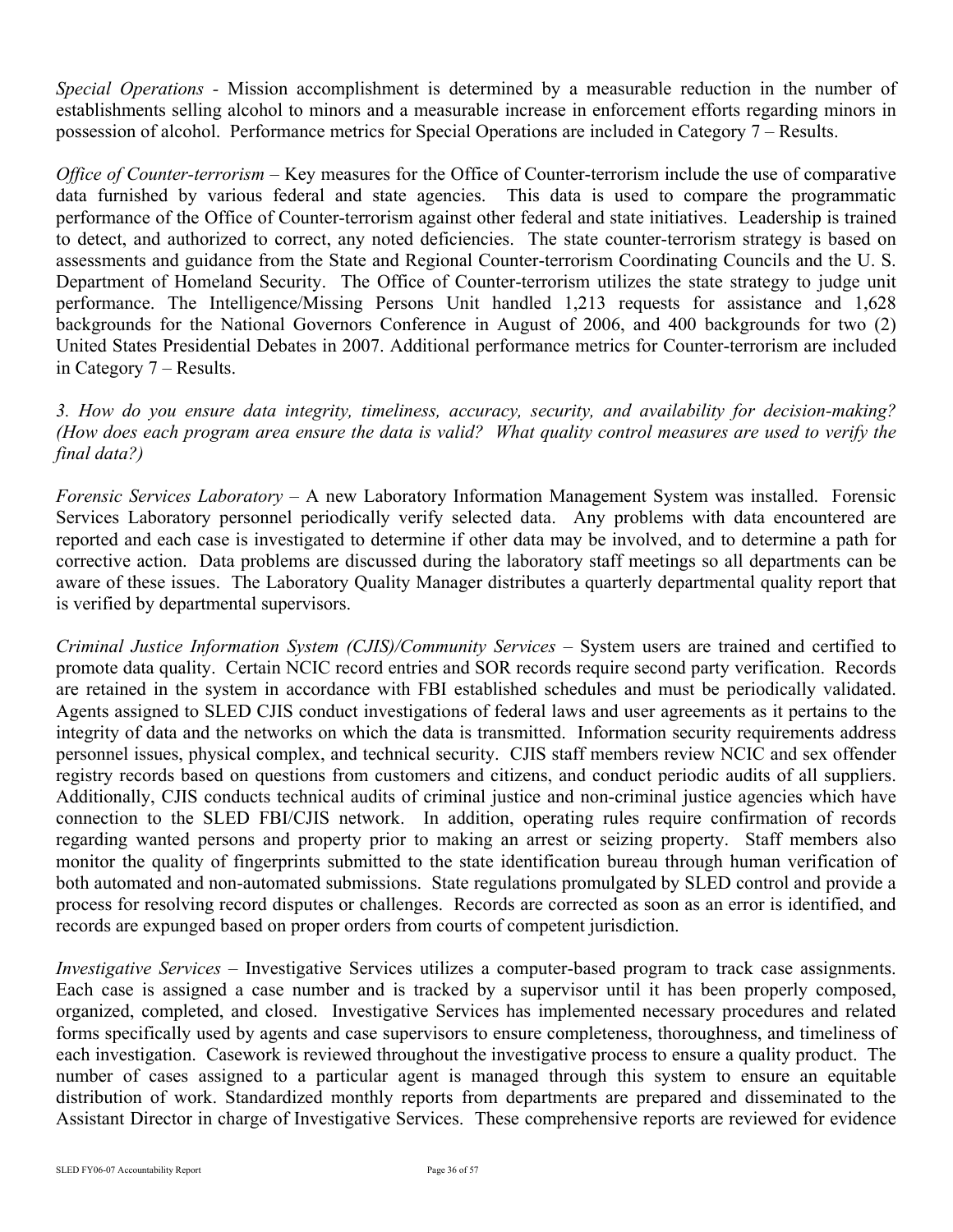of trends or significant changes. A significant change is analyzed for indications that departments/personnel may be experiencing variations in workload or other problems. If a deficiency is noted as a result of this analysis, agents are asked to take corrective action. The recent acquisition of a computerized case management system through grant funding is scheduled to go on line in FY07-08. Additionally, the purchase of tablet computers for investigative agents has enhanced agents' ability to track cases and facilitate the delivery of case material and management from the field.

*Special Operations –* Clearly outlined policies and procedures are used to receive, review, and maintain data affecting the final work product. Management personnel use data generated by the unit, along with customer feedback, to determine performance criteria. When necessary, adjustments are made to improve any identified work product or delivery issue.

#### *4. How do you use data/information analysis to provide effective support for decision-making? (How does management in the program areas use the data in the decision-making process?)*

*Forensic Services Laboratory –* The use of data/information analysis allows the laboratory to determine the relationship between the number of work requests received and the amount of work produced. To accomplish this, the number of laboratory cases and individual items are monitored by department and by employee. Departmental supervisors, the Laboratory Quality Manager, and Forensic Administration personnel routinely review quality information. A yearly quality system review is performed. During this review, laboratory management personnel review quality audits and other pertinent information; based on this review, appropriate actions and/or decisions are made.

*Criminal Justice Information System (CJIS)/Community Services – In mission critical areas, monthly reports* from the Sex Offender Registry (SOR), the South Carolina Incident Based Reporting System (SCIBRS), and the South Carolina Information Exchange (SCIEx) are prepared and disseminated to the Assistant Director in charge of CJIS and the Chief of SLED. With the growing awareness of gang activity within the state, CJIS now submits reports to the Chief of Staff regarding the number of records on file within the NCIC Violent Gang and Terrorist Organization File (VGTOF). These reports are reviewed for evidence of trends or significant changes. A significant change is analyzed for indications that suppliers may be experiencing variations in workload or processes, may be having production problems, or may not be complying with reporting requirements. If a deficiency is noted as a result of this analysis, suppliers are asked to take corrective action.

*Investigative Services* – Standardized, comprehensive monthly reports are required from every component within Investigative Services. These reports include newly assigned cases, active cases, training given and received, special assignments, special operations, special events, court time, case reviews and supervisory contacts. This information is reviewed and evaluated by the Assistant Director in charge of Investigative Services. These data and statistics are analyzed for case management, case allocation, specific problem areas within the regions, overtime evaluation, and insuring that the goals and mission of Investigative Services are met. This information is disseminated by the Assistant Director at the bi-monthly team meetings as part of information sharing and communication between all components within Investigative Services.

 *Special Operations –* The Special Operations units use clearly outlined policies and procedures for receiving, reviewing, and maintaining data affecting work product. Management personnel use data generated by the unit, along with customer feedback, to determine performance and make adjustments as deemed appropriate.

*Office of Counter-terrorism* – This office monitors reports, intelligence processes, and planning documents in an effort to ensure that quality services are provided. Skilled and trained leadership personnel recognize operational and administrative strengths and weaknesses by reviewing all work products. In the event a deficiency is noted, agents are requested to take corrective actions. The work products are measured against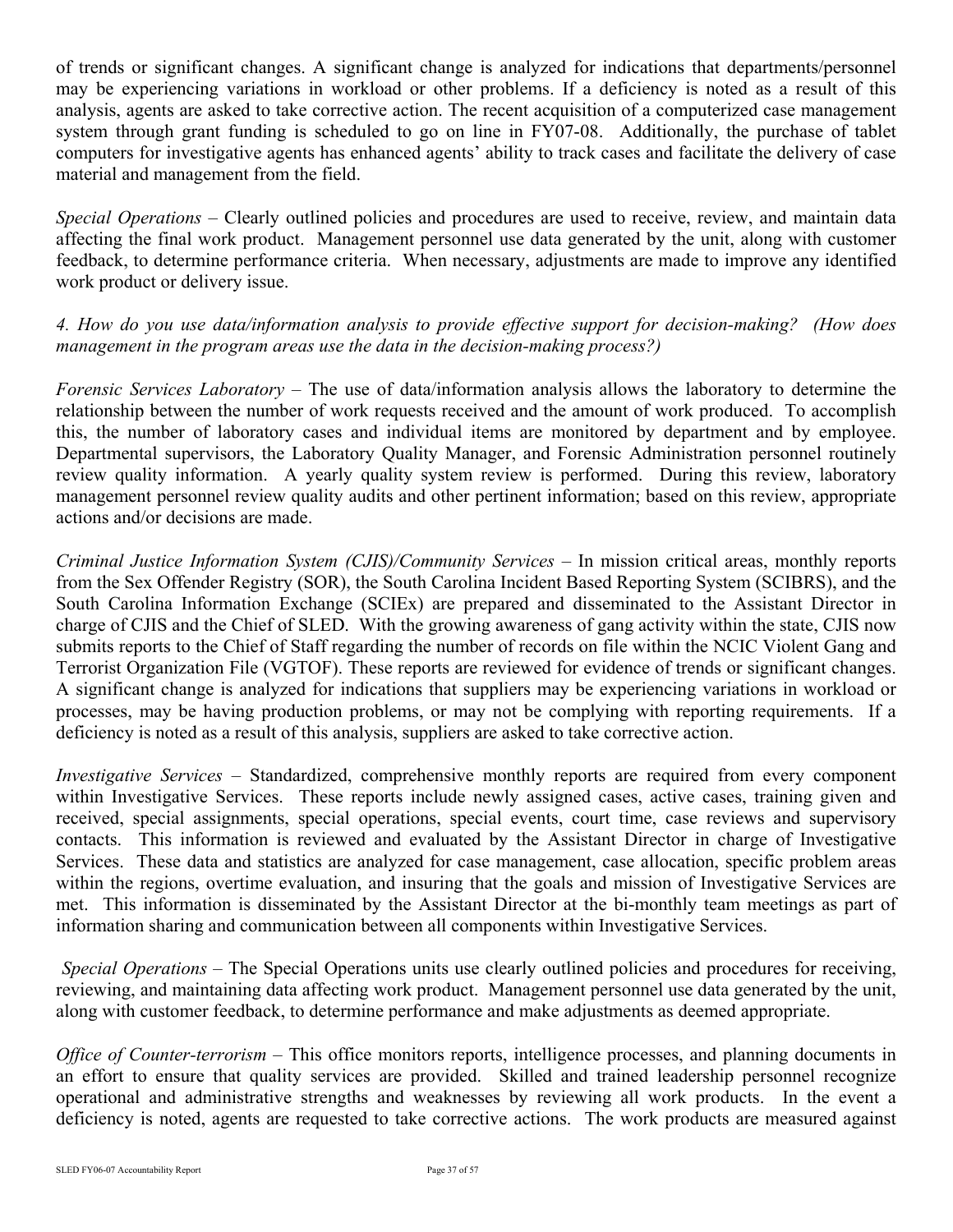known standards for content, operability, and administrative correctness.

*5. How do you select and use comparative data and information? (What data sets do the management of each program area compare and what is the purpose of this comparison? What data trends are monitored and why are they monitored?)* 

*Forensic Services Laboratory –* Analysis includes trends, projections, comparisons, and cause-effect correlations intended to support performance reviews and the setting of priorities for use of resources. Analysis draws upon many types of data including customer related, financial, mission requirements, operational, competitive, and others (results are reported in Category 7). Sets of laboratory production data for various time periods are compared to each other. Comparison of data over months or even years can demonstrate whether case backlogs are being reduced or created. The numbers of laboratory cases and items are monitored for all departments, except the Evidence Control and Implied Consent departments, and trends are noted. For the Implied Consent Department, trends in the number of service calls are important in deciding allocation of resources. Comparative analysis is performed on quality assurance data to determine if the quality of the work produced is maintained at a high level. Additionally, departments are subject to standards set forth by the American Society of Crime Laboratory Directors/Laboratory Accreditation Board (ASCLD/LAB). Forensic Services departments have passed all applicable standards including the DNA analysis standards set by the DNA Advisory Board (DAB). Leadership is trained to detect, and authorized to correct any noted deficiencies.

*Criminal Justice Information System (CJIS)/Community Services – Comparative data is identified through* membership in professional bodies such as SEARCH, the Consortium for Criminal Justice Information and Statistics. SEARCH regularly contracts with the United States Department of Justice to survey and analyze similar functions in all states. Such comparisons indicate strengths and areas that require attention. Leadership is trained to detect, and authorized to correct any noted deficiencies.

*Investigative Services –* Comparative data is identified through membership in professional associations throughout the investigative arena allowing the various units to draw on critical information. Investigative Services is also subject to the standards of the Commission on Accreditation for Law Enforcement Agencies (CALEA). Investigative Services units have passed all necessary CALEA standards. Leadership is trained to detect, and authorized to correct any noted deficiencies.

*Special Operations –* Comparative data is identified through membership in professional bodies which provide trend analysis, projections, comparisons, and cause-effect correlation intended to support performance reviews and the setting of priorities for resource use. Analysis draws upon many types of data including customer related, financial, mission requirements, operational, competitive, and others. Leadership is trained to detect, and authorized to correct any noted deficiencies.

*Office of Counter-terrorism – The Office of Counter-terrorism uses comparative data furnished by various* federal and state agencies. This data is used to compare the Office of Counter-terrorism's programmatic performance against other federal and state initiatives. Leadership is trained to detect, and authorized to correct, any noted deficiencies.

#### **Category 5 – Human Resource Focus**

This Category describes how your organization enables employees to develop and utilize their full potential, aligned with the organization's objectives. It also describes how work environment and organizational climate improvement efforts are used to ensure full employee participation, growth, and satisfaction.

*1. How do you and your managers/supervisors encourage and motivate employees (formally and/or informally)*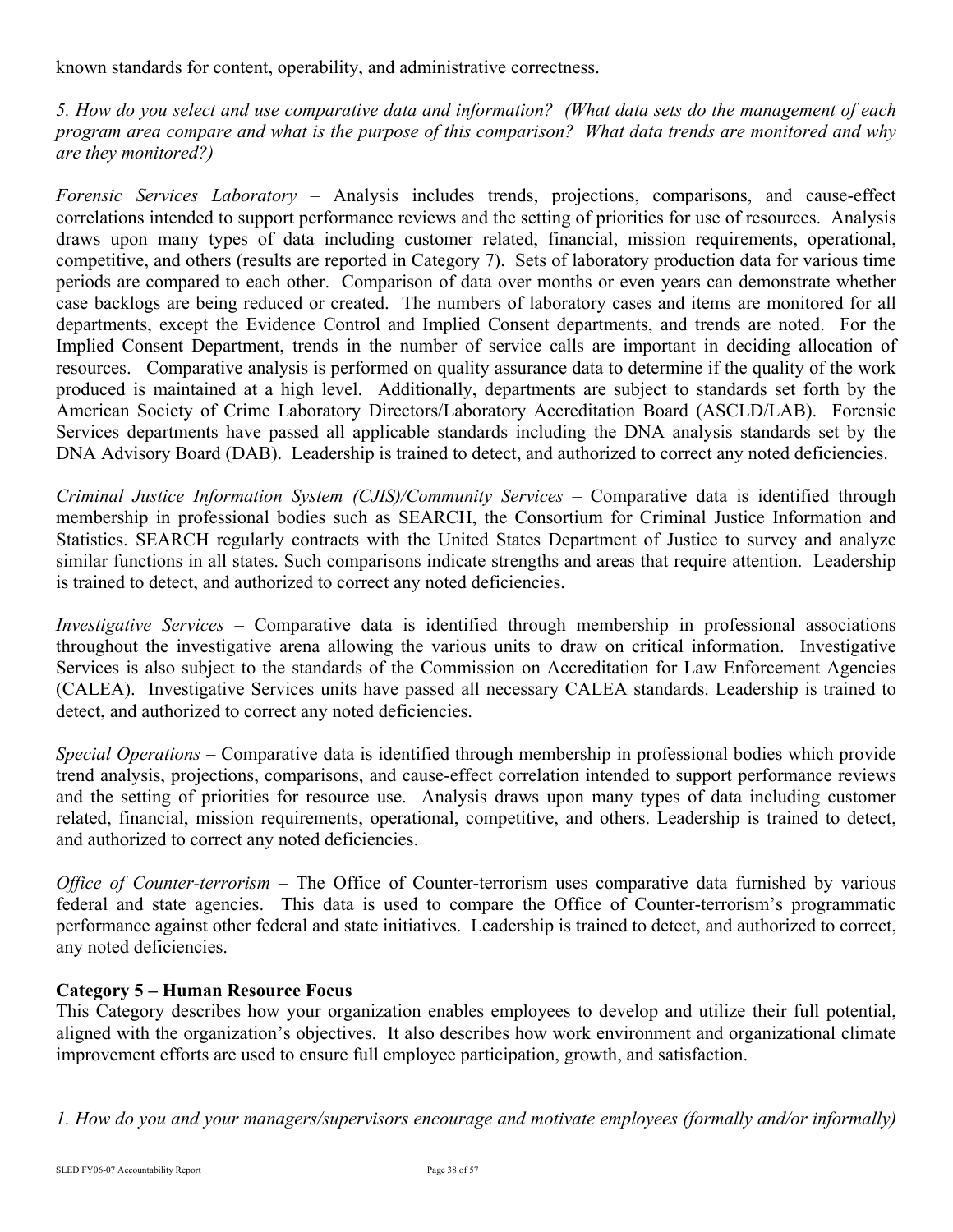*to develop and utilize their full potential? (Describe any motivational initiatives that are used at a program area level.)* 

*Human Resource Focus:* SLED has an organizational structure and job design that promotes flexibility through cross-training personnel; multi-layering of systems for customer service; multi-shifts to ensure access; and a stringent hiring and promotion policy which is geared toward hiring, promoting, and retaining excellent employees. Implementation of a promotional track for SLED agents to move through a pay plan based on performance and tenure has also been affected. After four years of being an Agent, the agent is eligible to move to an Agent II and after 10 years to an Agent III. Once an Agent III, the individual is eligible for a supervisory position within the agency. As for Forensic Scientists, after two years they are eligible to become a Forensic Scientist II and after five years, a Forensic Scientist III; Forensic Scientist IIIs then become eligible for supervisory positions.

The agency director relays budget updates to supervisory SLED agents in an effort to keep them fully informed of the budgetary process. A retirement incentive program continues to be utilized to retain experienced personnel at a reduced cost to the agency.

Attraction and retention of quality employees in an economically diverse environment continues to challenge SLED. The Division must continue to attract both law enforcement and civilian personnel who possess unique skills and talents. Law enforcement officers need additional computer expertise to meet criminal and operational challenges for the future. Information technology, forensic, psychological personnel, and other highly trained and experienced individuals must be continually recruited and offered adequate benefits in order for the agency to compete in a high-tech arena. Salaries and benefits of both law enforcement and civilian employees must be continuously monitored as SLED competes with industry, government, and other law enforcement agencies for top quality employees. Ensuring our workforce is representative of the citizens we serve will continue to be a top priority. Employee compensation is important to the leadership of SLED. Parity with our southeastern counterparts and among other state level law enforcement agencies regarding compensation is extremely important to recruiting, hiring, and retention. The Division is committed to its dedicated employees, as well as to attracting well-trained and experienced officers. Chief Stewart has implemented several approaches toward attaining this goal. SLED developed and established a stringent hiring and promotion policy, which is geared toward hiring, promoting, and retaining excellent employees. SLED, in conjunction with the Budget and Control Board, Office of Human Resources, routinely reviews agency hiring and promotion policies and procedures for any improvements. The Division continuously updates policies and procedures in an effort to streamline, reduce subjectivity, and increase integrity of the process.

During the 2006-2007 fiscal year, an information technology (IT) personnel salary review was completed by the State Budget and Control Board. As a result, the Chief of SLED conducted an internal salary review which indicated that several information technology classifications were substantially lower than the state average. Therefore, certain information technology positions received an upgrade and/or salary increase. The agency goal is to attract, hire, and retain a qualified IT staff to address the 250 plus information technology projects at SLED.

A Chaplaincy program whereby the South Carolina Law Enforcement Division coordinates response to counseling services for all requesting law enforcement agencies and departments in the state which have experienced deaths or other tragedies involving law enforcement officers or other employees continues to provide needed services to these personnel. This program provides critical incident support services for all South Carolina law enforcement agencies and departments upon their request. The Chaplaincy program is established statutorily (S.C. Code Section 23-3-65) as the South Carolina Law Enforcement Assistance Program (SCLEAP). Legislation to allow all eligible taxpayers to designate contributions to SCLEAP on their income tax forms was added and signed into law on 6-26-03.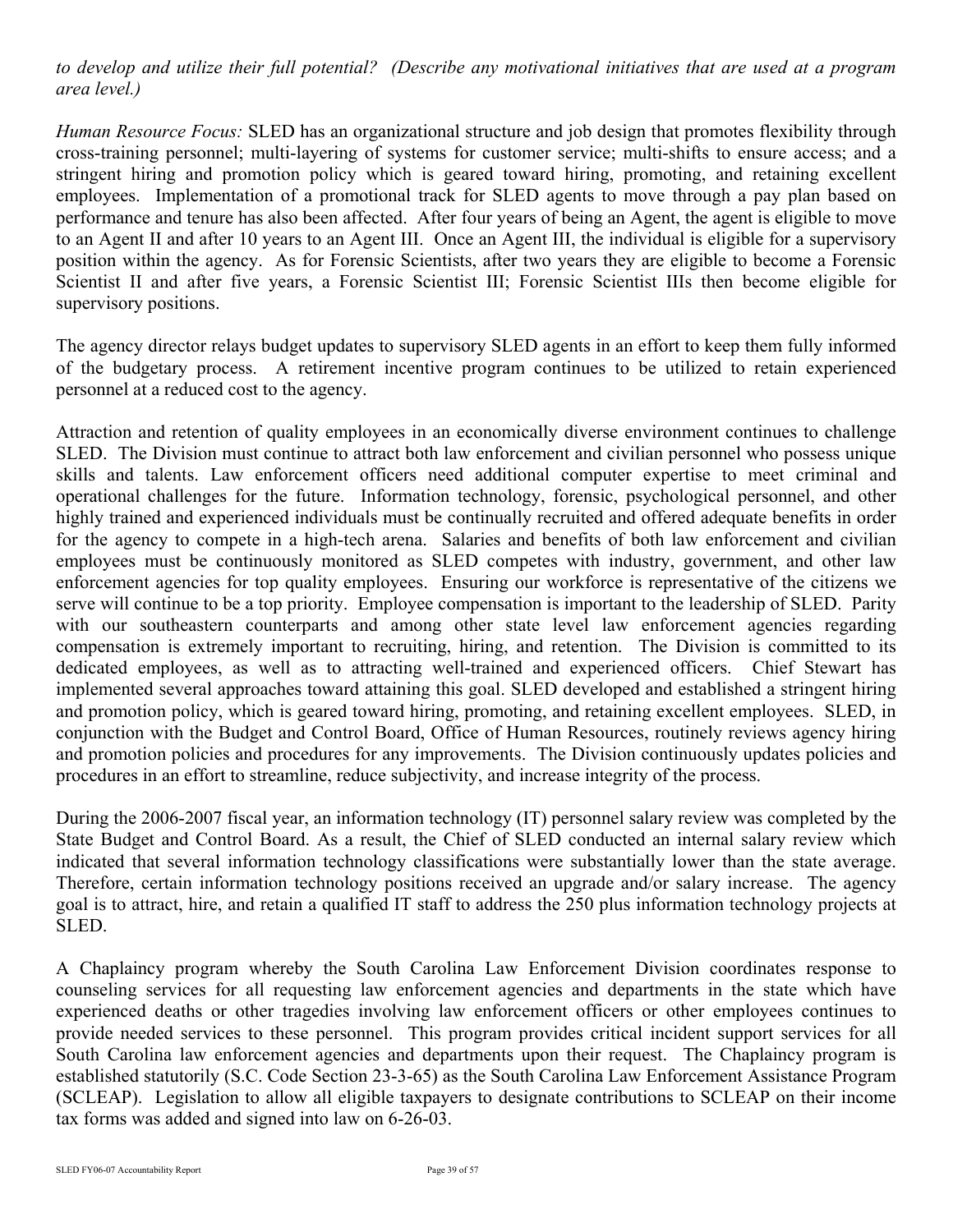Because morale, loyalty, commitment, dedication, and innovation are critical to the success of SLED, the Chief established an Awards Program to recognize individual accomplishments, both for our internal and external customers. SLED expects and receives a high level of commitment from all of its employees. The agency recognizes employees that serve the state with longevity, integrity, distinction, and innovation. SLED provides for Service Awards, Superior Accomplishment Awards, the Distinguished Associate Award, and Meritorious Service Awards. Each award is designed to recognize an individual for specific accomplishments. A special awards committee was established in 1994 and is composed of 12 members, appointed by the Chief for a term of two years. The committee reviews all "Letters of Recommendation for the Superior Accomplishment Award". The committee makes recommendations to the Chief for recognizing excellence in performance. Also, SLED recognizes individuals that are not employed by SLED for significant contributions to SLED or to the law enforcement community. These coveted awards include the "Distinguished Associate Award" and "Meritorious Service Award".

*2. How do you identify and address key developmental and training needs, including job skills training, performance excellence training, diversity training, management/leadership development, new employee orientation and safety training? (Describe any training issues at a program area level.)* 

*Forensic Services Laboratory -* New employees are assigned to a laboratory training officer who is responsible for their scientific training. There is also a checklist to ensure that new laboratory employees receive needed policies, equipment, etc. General employee development courses are largely handled through the use of courses provided by the SLED Training Department. Supervisors and employees are encouraged to attend these training opportunities. Supervisors, in consultation with their employees, are responsible for identifying the specific courses that are needed by each employee. In-house and outside training opportunities are used. An inhouse class on courtroom testimony is held periodically. Grant-funded training is used whenever available.

All safety training required by the Occupational Health and Safety Administration (OSHA), such as bloodborne pathogens, is provided regularly. Specialized safety training is provided for employees with certain job duties (e.g. hazardous materials training for clandestine laboratory response team members). Each department has a safety officer and the laboratory strives to provide them with added safety training opportunities. The safety officer is responsible for relaying this information to his/her department.

*Criminal Justice Information System (CJIS)/Community Services – Managers base training needs on functional* requirements. Basic training is conducted for new employees during the probationary period of employment and consists of both informal on the job training and formal training with a structured curriculum given in a classroom setting. If the employee works with NCIC, they must attend the 40-hour NCIC training and become certified as an NCIC operator. If the employee is assigned to the State Identification Bureau (SIB), he or she must attend instruction in receiving and processing fingerprints. Those employees working with the Sex Offender Registry must attend training involving state and federal statutes. Training must also follow or precede technology refreshment with particular attention to specific new skill sets required. This training is normally obtained from commercial schools or a contractor. Training for technical staff is extensive and is funded through federal grants.

*Investigative Services* – Chief Stewart ensures that all personnel, sworn and non-sworn, receive training as needed. He has implemented in-service training to include legal and enforcement updates, and weapons and vehicle qualification. Other employee training includes: operational and management training for sworn and non-sworn personnel which includes skills training, supervisory training, customer service, quality training, interviewing techniques, policies and procedures updating, etc. This training is received by personnel through the training program established by the SLED Human Resource Office. SLED uses a train-the-trainer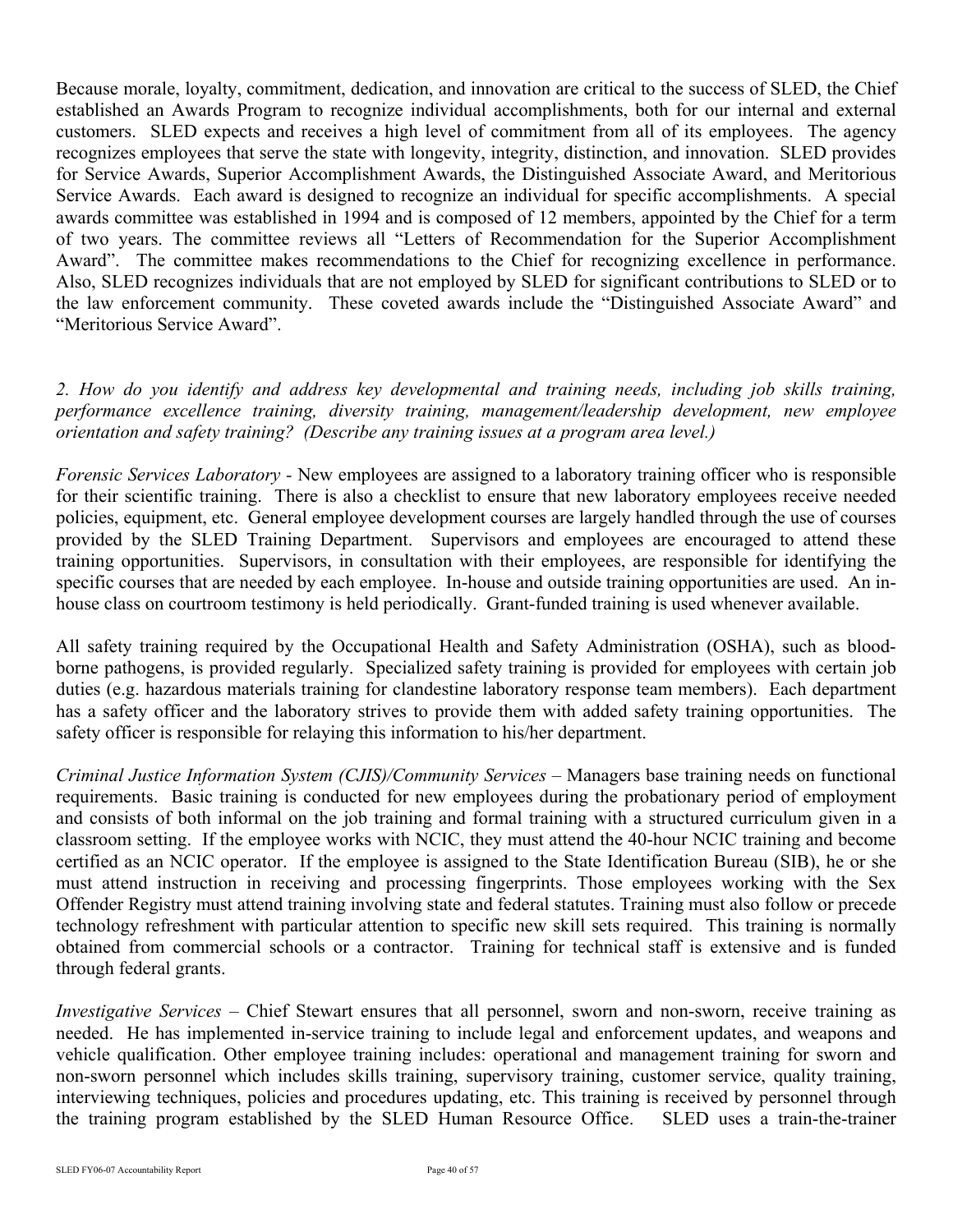approach when possible. This method allows the agency to receive training at a reduced cost by sending a limited number of personnel to attend classes and then return to the agency to teach others. Chief Stewart has also solicited assistance from the National Guard to train personnel in quality training (Baldridge Criteria). To assure that newly hired agents are properly prepared for the many and varied duties and functions required of a SLED Agent, a New Agent Orientation manual and a Field Training Manual are being prepared. Training is critical to safety. Supervisory training is conducted bi-monthly, with input from the various components. This type of communication and information sharing results in promoting efficiency and professionalism. Continual in-house training conducted by SLED personnel, experts in their fields, insures well rounded agents that are knowledgeable and competent in a variety of law enforcement techniques and testing procedures.

*Special Operations –* Key training and developmental needs are identified through job performance evaluations (EPMS), field observations, regularly scheduled meetings, routine review of unit reports, line inspections, and staff inspections. This information is compiled and submitted to the SLED Training Council for their consideration and analysis.

*Office of Counter-terrorism – Key training and developmental needs are identified by review of reports and* other work products, performance evaluations, and regularly scheduled unit and individual meetings. Fast changing and specialized law enforcement requirements dictate training frequency and proficiency levels. The unit also has the responsibility for ensuring mandated DHS training initiatives (such as Homeland Security Presidential Directive-5 (HSPD-5) and HSPD-8) are delivered agency personnel and that they comply with all applicable standards regarding the Incident Command System (ICS).

# *3. What formal and/or informal assessment methods and measures do you use to determine employee wellbeing, satisfaction, and motivation? (Describe any assessment methods used at a program area level.)*

Employees are encouraged to take advantage of both horizontal and vertical lines of communications. The doors to all supervisors, up to and including the Chief, are always open. This provides an informal mechanism for employees to express concerns and gives management a direct conduit to employees. Management makes frequent visits to the work areas throughout the agency, including regional offices around the state, so that pertinent information can be received from all personnel. Additionally, staff meetings are used at all levels to provide and receive information to and from employees. Further, exit interviews are utilized to receive employee comments. All information received by management is addressed in an effort to improve the work environment for all employees.

# *4. How do you maintain a safe and healthy work environment? (Describe any safety programs used at a program area level.)*

The *SLED Inspections Unit*, located in the Office of Inspectors, is responsible for ensuring that employees adhere to all OSHA/safety standards. A safe and healthy work environment is maintained through safety training and inspections of facilities. Line and staff inspections present the opportunity to report any health or safety issues that may affect employees. The Inspections unit conducted 12 annual audits of evidentiary property and 12 unannounced inspections of evidence storage areas, conducted 25 OSHA/Safety inspections, revised seven agency safety plans, and trained 14 SLED Crisis Managers. All Class I sworn personnel have been trained to operate automated external defibrillators (AED) which have been placed in the main SLED buildings. Additionally, the SLED laboratory employs a Laboratory Safety Manager and a technician that assists the Safety Manager. The Safety Manager and technician work solely with the Quality and Safety Programs and are not involved in casework analysis. Additionally, one analyst in each department is charged with being the safety officer, and is given the added responsibility of monitoring departmental safety issues.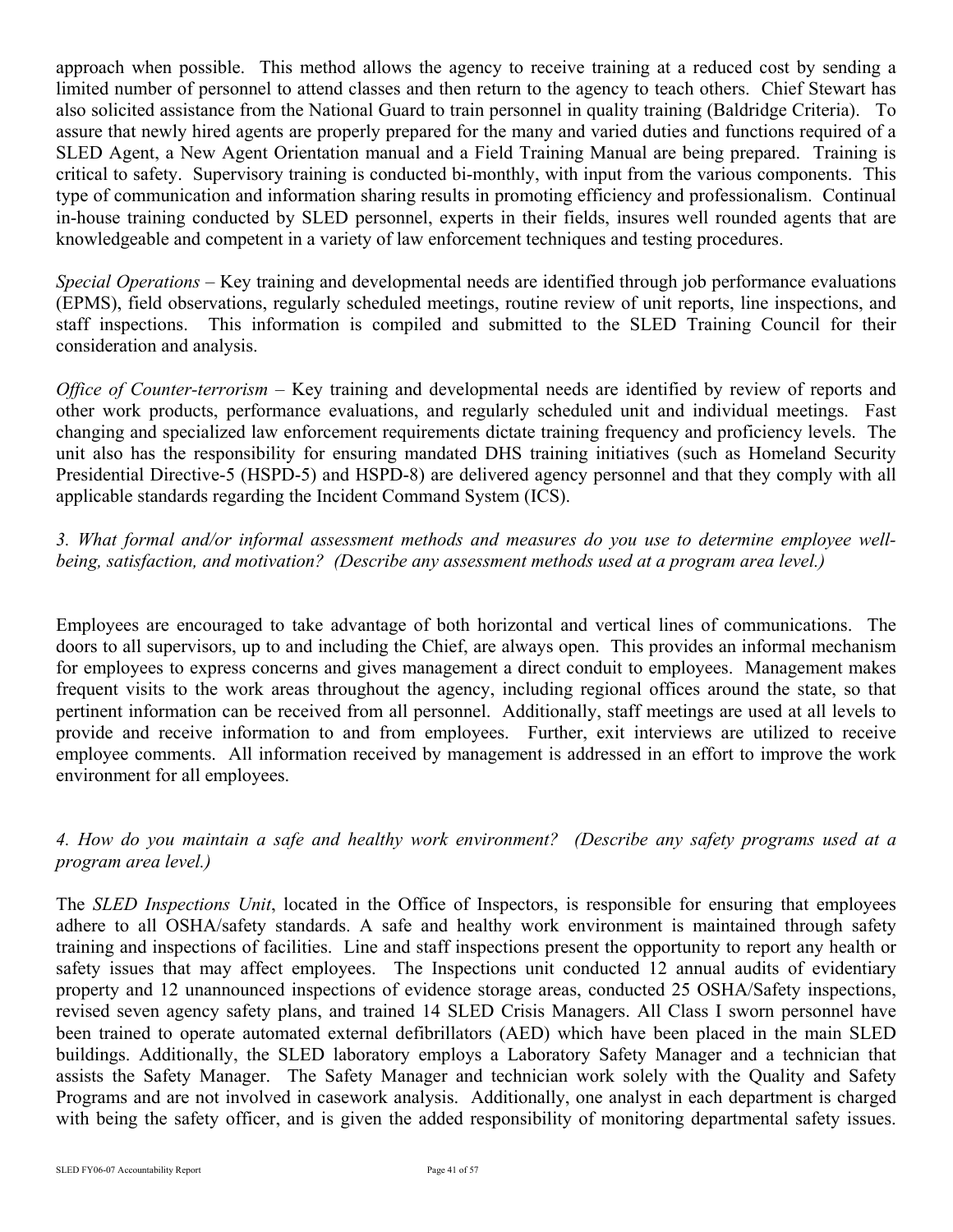The Safety Manager and departmental safety officers meet periodically to discuss safety issues. The Safety Manager and departmental safety officers regularly disseminate safety information.

*5. What is the extent of your involvement in the community? (List any community involvement at a program area level.)* 

*Forensic Services Laboratory –* Due to the high workload of the Forensic Services Laboratory, community involvement is limited to training essential to law enforcement, medical and other personnel who are involved in forensic cases. When workloads permit, forensic personnel assist the SLED Community Services Department with outreach programs.

*Criminal Justice Information System (CJIS)/Community Services – SLED CJIS participates fully with national* and state justice data and law enforcement communities on behalf of CJIS. SLED CJIS maintains active membership in a justice information committee that is comprised of numerous criminal justice organizations from both the state and local levels. CJIS participates in the NCIC advisory process (Southern Working Group), Compact Council, and represents the State of South Carolina in the SEARCH organization, the Criminal Justice Information and Statistics Consortium, and the NCIC. In addition, each user agency is required to designate a "terminal agency coordinator (TAC)" to act as a liaison between CJIS and the user agencies. The FBI requires each agency to also have an employee designated as their Information Security Officer (ISO) for technical security of their IT systems and connectivity to SLED CJIS. Periodic meetings now include the agency ISOs and TAC who are included at meetings giving representation opportunities for CJIS to receive community input. The South Carolina CJIS Users' Conference was again held in FY06-07 with approximately 350 criminal justice personnel in attendance. This Users' Conference was implemented in 2003. Finally, the SLED State Information Bureau (SIB) maintains frequent contact with "qualified entities"; these are governmental entities authorized under U.S. Public Law 92-544 to receive the results of national criminal history record checks. These qualified entities include education, lottery, motor vehicles, childcare facilities, and the legal communities.

*Investigative Services* – SLED participates in various training exercises and/or provides training for law enforcement agencies and personnel, forensic scientists, licensees, and permit holders. SLED has developed a program for providing Officer Survival Schools for local, state and federal level law enforcement (in-state and out-of-state). SLED developed an in-house training course on interviewing. This course was requested and presented to local and regional law enforcement. The interviewing course was also made available to other state agencies. Requests from various state and law enforcement agencies continue for the Interview Course. Child Fatality training programs for medical personnel, attorneys, and law enforcement personnel (approximately 300 personnel) are offered annually regarding child abuse, child neglect, and child death investigations. The Polygraph section trained 8 law enforcement interns and recertified 78 licensed examiners per state statute. SLED participates in an internship program in coordination with the University of South Carolina, representing approximately 15 interns annually. A Cadet Academy (one week in summer) for 60-70 rising high school seniors is coordinated annually (the academy/camp is used to provide awareness regarding law enforcement and careers in law enforcement). Law enforcement presentations to Palmetto Boys State participants are conducted each summer. Behavioral Sciences personnel continue to provide training to psychological profilers nationwide and worldwide. SLED's two Behavioral Scientists are part of the current curriculum for Behavioral Sciences offered through the International Criminal Investigative Analysts Fellowship. The Forensic Art staff trains officers at the FBI Academy in Quantico, Virginia and offers lectures at the University of South Carolina and the Medical University of South Carolina on an annual basis.

*Special Operations* – The Special Operations Unit provides quality manpower and technical assistance to all law enforcement; provides a statewide response capability in the areas of tactical operations, aviation, and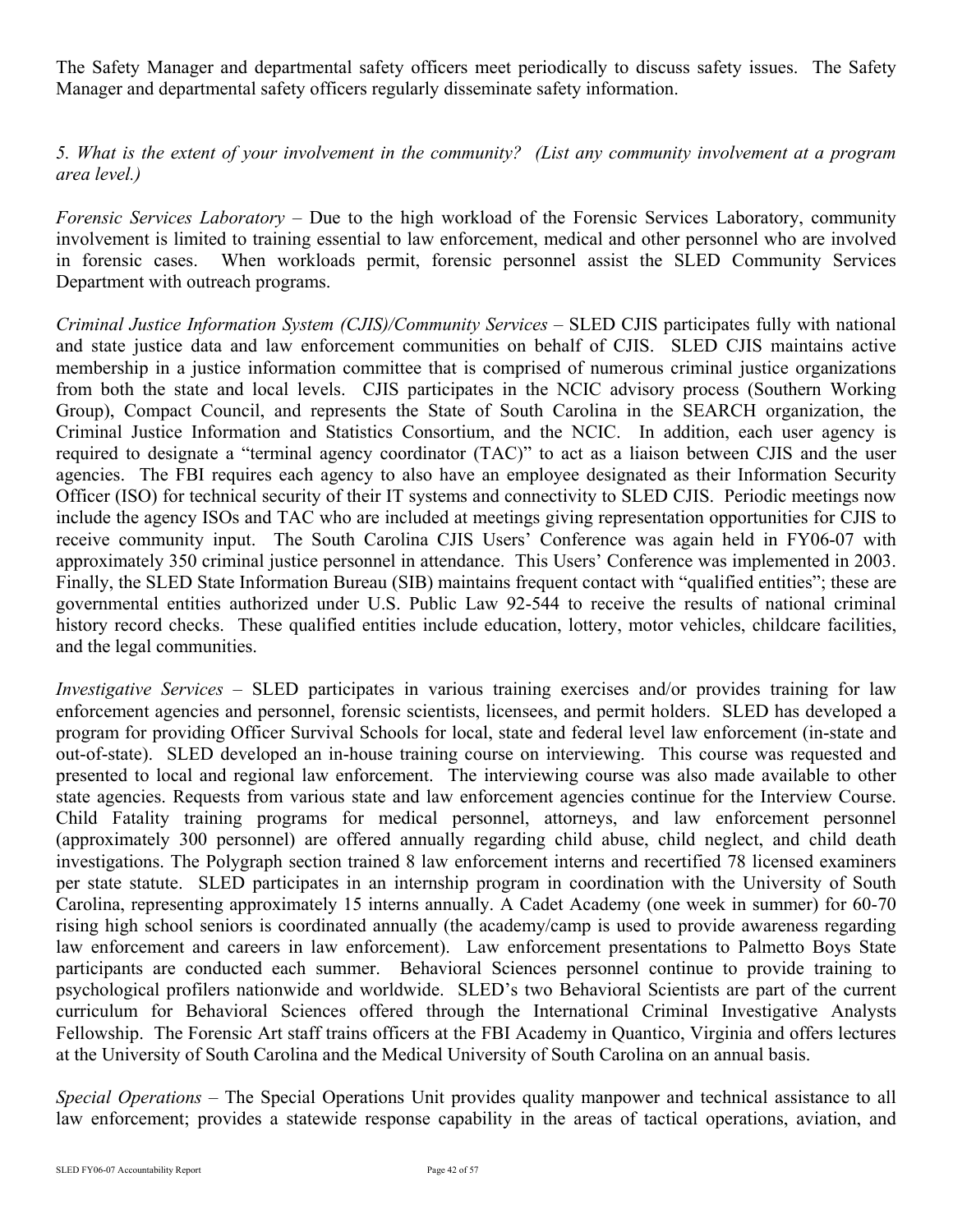arson/bomb; oversees compliance with the alcoholic beverage control statutes; investigates applications for alcohol licenses and report findings to the SC Department of Revenue; conducts covert investigations involving illegal activities, including interdiction of narcotics and other illicit substances as well as enforcement of gambling statutes; conducts investigations of criminal violations at the SC Division of Motor Vehicle; assists law enforcement agencies and the NICB with vehicle examination/identification; and assesses and monitors agency personnel training.

*Office of Counter-terrorism – The Office of Counter-terrorism agents make numerous presentations in local* community venues regarding public awareness of terrorism and initiatives of the South Carolina Counterterrorism program*.* 

#### **Category 6 – Process Management**

*1. What are your key design and delivery processes for products/services, and how do you incorporate new technology, and changing customer and mission-related requirements into these design and delivery processes and systems? (Explain how key services in each program area are provided. In addition, explain any recent changes in how these services are provided (e.g. use of technology).* 

The *Forensic Services Laboratory* continuously looks for ways to utilize technology to assist in the delivery of services. The laboratory has utilized a Laboratory Information Management System (LIMS) since 1993. A new Laboratory Information Management System was installed in January 2006. Also, an electronic Evidence Submission Manual was published on CD for use by agencies throughout the state during the same year.

The Forensic Services Laboratory has also expanded its use of the SLED Web site within recent years. Increased use of the Web site streamlines information delivery for our customers and allows laboratory employees to spend more time on casework analysis. The Implied Consent Department maintains extensive records for breath alcohol testing devices and videotaping systems on the SLED Web site ([http://www.sled.sc.gov](http://www.sled.sc.gov/)). This action has greatly reduced the number of Freedom of Information Act (FOIA) requests for this department, thereby allowing this department to concentrate on other duties. The laboratory intends to continue the expanded use of the SLED Web site. The Implied Consent Department continues to use remote access capabilities to assist in maintenance of breath alcohol testing devices. Remote access is often used to diagnose the condition of the devices and to perform remote inspections. The laboratory remains current with technological advancements through the use of federal grants and other funds.

*Criminal Justice Information System (CJIS)/Community Services* – The key design and delivery processes used by CJIS are established either by long standing discipline standards or by federally mandated protocols. In the state identification bureau, manual classification follows a standard that is established within the field of fingerprint identification known as the "Henry" system. SLED now uses an automated process that follows the American National Standards Institute and National Institute of Standards and Technology (ANSI-NIST) standards; these standards have largely replaced the manual system of classification. These standards also control identification product design. Because criminal history records are maintained in a distributed system in which local agencies report to a State Identification Bureau (SIB) in each state, and SIBs report to the FBI, the delivery system is mandated from the top down. The FBI sets the initial requirement and SLED CJIS passes it down to its customers. Crime reporting operates in the same way. The FBI sets national standards in its National Incident Based Reporting System (NIBRS) and the CJIS Uniform Crime Reporting (UCR) section passes it down to its suppliers/customers. This is also true for the CJIS Information Technology data network. Information Technology is an independent network, but it has interfaces with national systems (NLETS and NCIC) that drive the design and delivery processes. Changes are developed through a membership group with NLETS and an advisory process for NCIC. Once approved through these processes, CJIS begins to implement the changes through programming and technology enhancements. Simultaneously, our suppliers/customers are informed of the changes; quality assurance and training staff members then work to implement these changes in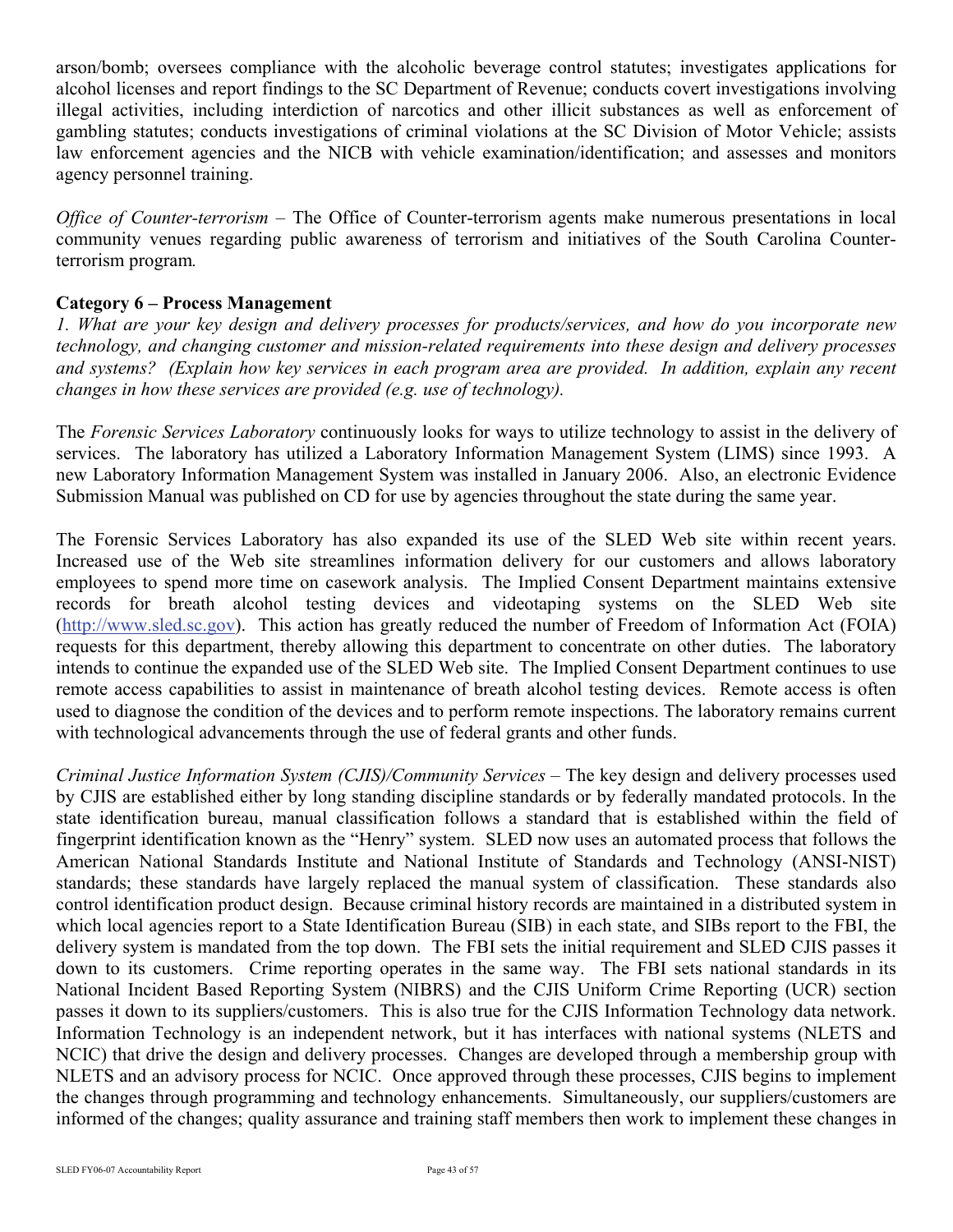#### the field.

*Investigative Services* – The use of computers in the field has increased productivity by allowing agents to compose reports, memoranda, and complete forms in less time and without additional administrative support. This greatly enhances our ability to deliver a timely product to our customers. During the fiscal year a computer was assigned to every investigatory agent. Every investigative report is placed on the server for case review and quality control. As a result, turn around time for completion of these reports has been dramatically reduced because changes or corrections are done via computerization rather than sending hard copies back and forth to the case agent. Also, Investigative Services has revised how case reports and files are generated and presented to customers. Based on this review, a comprehensive report format is being developed as a guideline for each component of Investigative Services. In addition, a new computerized case management system is being developed to SLED's specification and is set to go online during the first part of FY07-08.

By upgrading radio communications and providing cellular telephone/pager combinations, the agency has increased its ability to quickly respond to critical incident, investigative, and crime scene processing requests, as well as streamlining internal communications. This system has also provided management with the flexibility to realign resources during emergencies.

*Special Operations* – The Special Operations units provide services to local, state, and federal law enforcement agencies, and to the community and businesses upon request. Requests are received, reviewed, and assigned to appropriate personnel. Reports are generated and data collected to assess resource needs to determine adequate resource allocation. Additionally, management review continues to ensure that key performance requirements are met. All investigative functions are subject to continuous monitoring and extensive management review.

*Office of Counter-terrorism –* The unit utilizes systems and technologies, which are in compliance with standards set forth by the FBI, Department of Homeland Security (DHS), and other federal, state and local entities charged with oversight responsibilities. New technologies are thoroughly researched and approved for use prior to implementation. Customers are informed of new technologies and often participate in evaluation and implementation process.

# *2. How does your day-to-day operation of key production/delivery processes ensure meeting key performance requirements? (How do program areas ensure efficient operation on a daily basis?)*

*Forensic Services Laboratory –* Many initiatives are used to ensure efficient delivery of daily services. The use of the Laboratory Information Management System (LIMS) and increased use of laboratory automation aids greatly in this pursuit. The laboratory uses analytical instrumentation that allows for automated operation (e.g. auto samplers). This automated operation means the instrumentation performs analyses while the examiner is performing other casework and can produce data to be reviewed at a later time. Another initiative involves the assignment of cases. New cases are typically rotated among examiners, but due to the specific demands of drug analysis, examiners are assigned cases by county. Each department evaluates the best methods to deliver services in the most efficient manner. The Toxicology Department has implemented internal workflow efficiencies to improve turnaround times for traffic fatality samples. On a daily basis, the quality of reports is verified through the use of administrative and technical reviews.

*Criminal Justice Information System (CJIS)/Community Services –* This unit operates a 24-hour by 7-day-aweek control room to monitor network activity. Since local law enforcement cannot efficiently or safely perform most of its duties without CJIS, our customers immediately notify the control room of any network or system difficulties. Keeping the system operating at acceptable levels requires contractor maintenance for hardware and software, and system monitoring.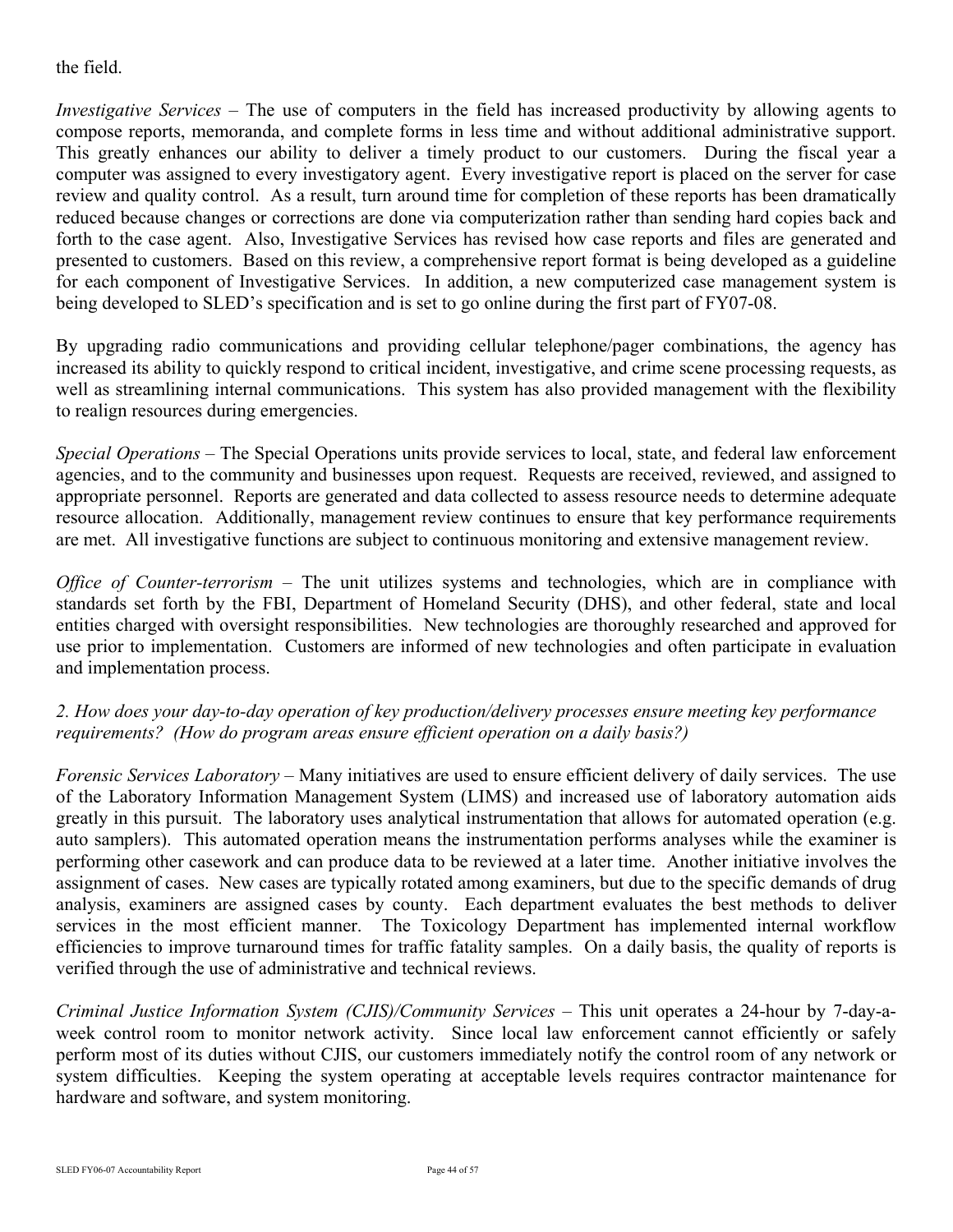*Investigative Services* – Services delivery ranges from immediate response, when necessary, with manpower or component services, to scheduled appointment dates for assistance in the Behavioral Sciences section to major case investigations within the SLED regional offices, some lasting months and possibly years. Assigned on-call agents, within every component of Investigative Services, attempt to respond to customer requests for services at any hour of any day in an appropriate and timely manner.

*Special Operations* – This department is directed to provide law enforcement services whenever requested by local, state, and federal law enforcement, and to the community and businesses. Many initiatives are used to ensure efficient delivery of daily services. The department, in conjunction with the Department of Revenue, has recently implemented a computerized system for expediting the inspection process for Alcohol Licensed establishments.

*Office of Counter-terrorism* – delivers day-to-day service depending on threat levels and intelligence conditions. Operational methods, services, and techniques are determined by constantly changing conditions. Leadership closely monitors these conditions and responds in accordance with recognized law enforcement standards which maximize our ability to ensure key performance requirements are met.

# **Category 7 – Results**

This Category describes your organization's performance and improvements in customer satisfaction, product and service performance, financial, mission accomplishment, employee results, supplier and partner results, and operational performance. Information is typically displayed by the use of performance measures.

*1. What are your performance levels and trends for the key measures of customer satisfaction? (Mention factors such as the numbers of commendation letters from customers or awards received in the program areas. If possible, provide specific data.)* 

*Forensic Services Laboratory –* During the last year, laboratory personnel received numerous commendation letters from various elements of the criminal justice community. These letters discuss employees' professionalism and scientific expertise along with other desirable qualities. Another measure of customer satisfaction involves court testimony reviews. Accreditation standards of the American Society of Crime Laboratory Directors/Laboratory Accreditation Board (ASCLD/LAB) require that each employee who testifies be monitored. The laboratory has designed a form to evaluate the quality of the expert witness testimony provided. These forms are completed by SLED personnel, but also are completed by other criminal justice personnel (prosecutors, defense attorneys, etc.). The person testifying is given an overall rating of excellent, satisfactory, or needs improvement. These completed forms, both internal and external, consistently rate the performance of our employees as excellent.

*Criminal Justice Information System (CJIS)/Community Services – The most critical measure of customer* satisfaction is the response time for messages moving through the two primary network interfaces. When a trooper, deputy sheriff, or police officer approaches a suspicious vehicle or other dangerous situation, it is imperative that the system is in operation and is operating efficiently. The central site processor is in "up" condition nearly 100% of the time and the message response time is three to five seconds for both intrastate and interstate messages. While changes at the interface sites can affect interstate times, they are beyond the control of CJIS. CJIS functions and products are essential to the law enforcement community.

*Investigative Services* – Customer satisfaction is first measured by the outstanding work product produced. In the fiscal year ending June 30, 2007, agents assigned to Investigative Services components received over 120 letters of commendation from our customers, as well as, internal recognition for noteworthy accomplishments. Additionally, letters from Solicitors regarding case review for prosecution often mention the thoroughness of case reports. Employee Management Performance System (EPMS) are being updated and designed that more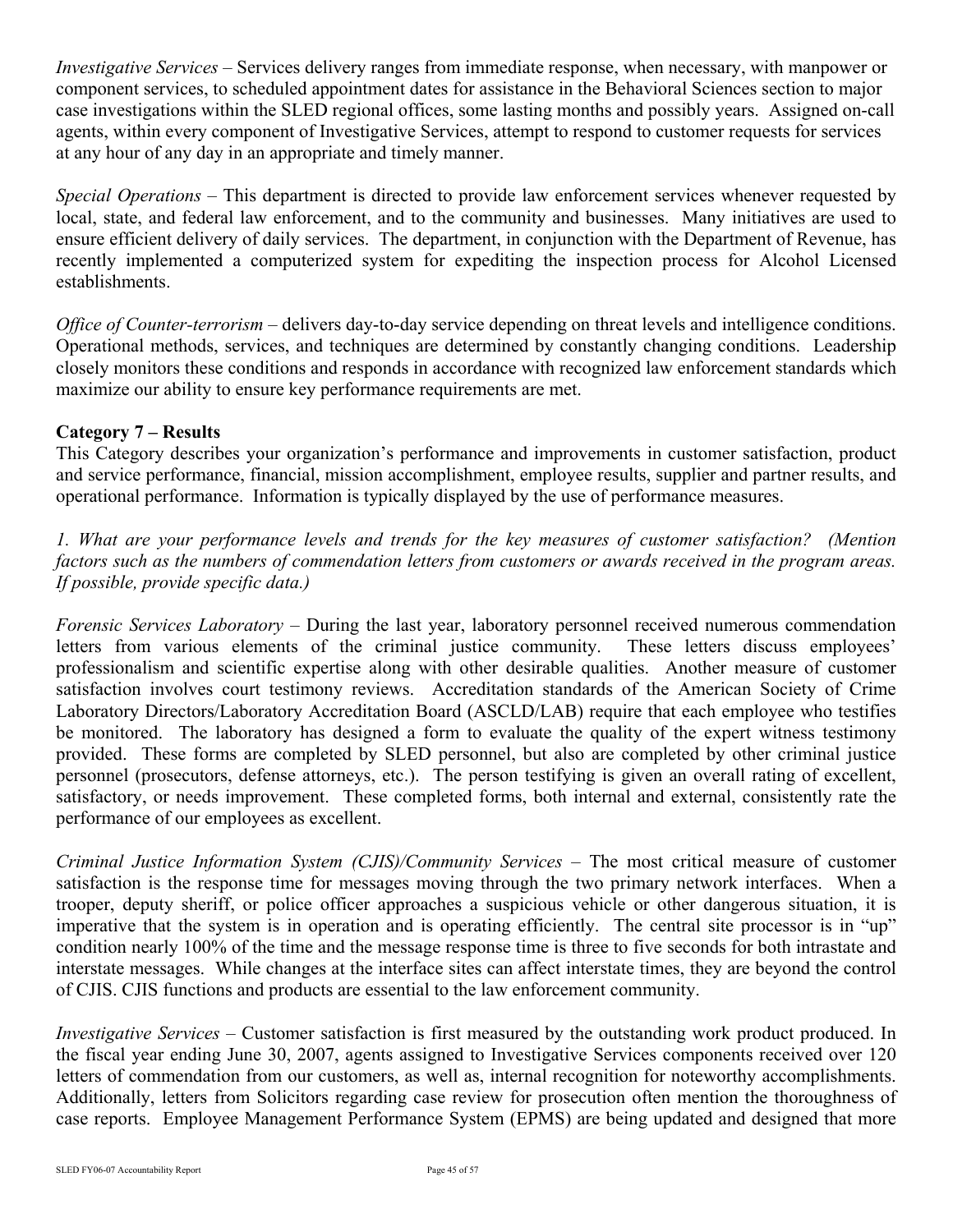accurately reflects work duties and functions of the employee as opposed to generic goals and responsibilities. Accountability is our team goal.

*Special Operations* – Performance levels and trends for key measures of customer satisfaction is gauged by the numbers of complaints and requests for service which are dealt with in a timely and professional manner. Also, repeat requests for services are a measure of customer satisfaction. Approximately 47 letters of commendation and satisfaction were received last year.

*Office of Counter-terrorism* – The Office of Counter-terrorism has received numerous letters of commendation for services rendered to customers. The key measures of customer satisfaction are contained within the Counter-terrorism Coordinating Councils' ability to complete its mission. This is accomplished with logistical support supplied by the Office of Counter-terrorism. The trend, as noted thus far, is that customer satisfaction is at a high level.

*2. What are your performance levels and trends for the key measures of mission accomplishment? (At the program level, what are your performance measurements and what has been the recent trend in this data? Where applicable, accreditation information should be included. If possible, provide specific data.)* 

*Forensic Services Laboratory* – Various measures are used to gauge performance in accomplishing the laboratory's mission. One significant measure of mission accomplishment involves laboratory accreditation. The Forensic Services Laboratory has been continuously nationally accredited since 1994 by the American Society of Crime Laboratory Directors/Laboratory Accreditation Board (ASCLD/LAB). In addition to achieving reaccreditation of the Forensics Laboratory, the Crime Scene Processing section sought and achieved, for the first time, accreditation by ASCLD/LAB. These accreditation standards currently include 140 criteria of which 78 are "Essential" criteria. Accredited laboratories must achieve 100% compliance with "Essential" criteria. Compliance is measured both during external inspections conducted every five years and annual internal inspections. The laboratory has 100% compliance with "Essential" criteria. The laboratory is also subject to various standards of the Commission on Accreditation for Law Enforcement Agencies (CALEA). The laboratory is in compliance with all necessary CALEA standards. The DNA Laboratory has also met all criteria set forth by the DNA Advisory Board (DAB), a standards unit coordinated by the FBI.

A measure of mission accomplishment involves the laboratory cases assigned and closed by a department for a given time period. During FY06-07, individual laboratory departments received 22,602 cases and completed 19,487 cases. It should be noted that some completed cases in the table below were submitted in prior years. Another important factor to note is that simple and less cumbersome cases may be completed within shorter timeframes; however, more complex cases requiring extensive testing may take substantially longer. The length of time required to complete a case is dependent on many factors, some of which are not controlled by the laboratory (e.g. number of analysis requested per case, complexity of each case, submission of proper subject standards, etc.).

| <b>Department</b>                            | <b>Cases</b><br><b>Received</b><br>2004-2005 | <b>Cases</b><br><b>Received</b><br>2005-2006 | Cases<br><b>Received</b><br>2006-2007 | Cases<br>Completed<br>2004-2005 | Cases<br>Completed<br>2005-2006 | Cases<br><b>Completed</b><br>2006-2007 |
|----------------------------------------------|----------------------------------------------|----------------------------------------------|---------------------------------------|---------------------------------|---------------------------------|----------------------------------------|
| *DNA Casework<br>(formerly DNA)<br>Analysis) | 2,024                                        | 2,328                                        | 3,800                                 | 840                             | 1,014                           | 2,323                                  |
| **DNA Database                               |                                              |                                              | 310                                   |                                 |                                 | 304                                    |
| Drug Analysis                                | 6,121                                        | 7,212                                        | 7,040                                 | 4,846                           | 5,518                           | 5,256                                  |
| *Evidence<br>Processing                      | 639                                          | 694                                          | 0                                     | 593                             | 443                             | $\mathbf{0}$                           |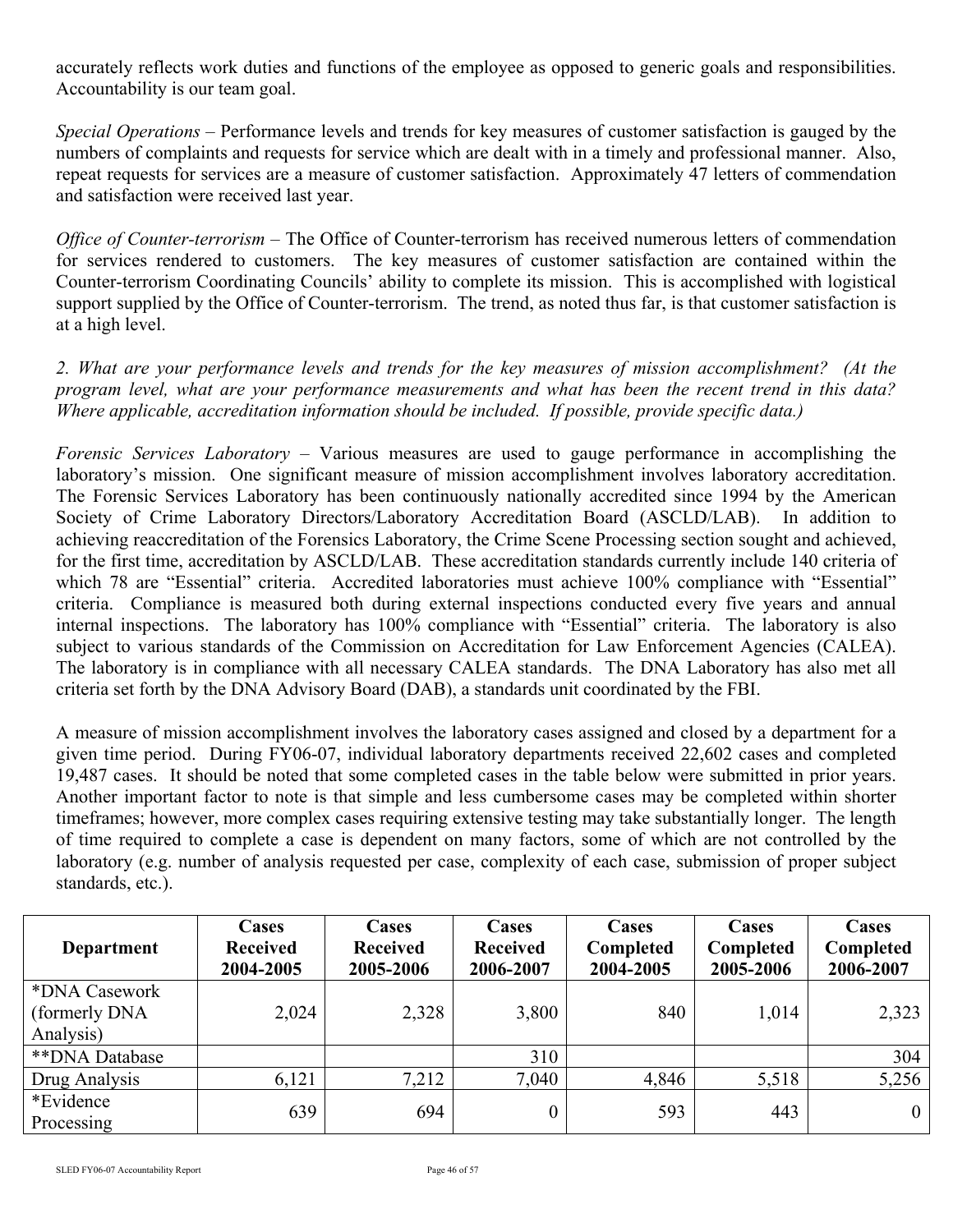| Firearms             | 762    | 898    | 1,248  | 441    | 586    | 971    |
|----------------------|--------|--------|--------|--------|--------|--------|
| <b>Latent Prints</b> | 2,137  | 2,228  | 1,792  | 1,852  | 1,764  | 1,721  |
| Questioned           |        |        |        |        |        |        |
| Documents/           | 5,142  | 2,666  | 3,159  | 5,142  | 2,635  | 3,155  |
| Photography          |        |        |        |        |        |        |
| Toxicology           | 4,594  | 4,794  | 4,033  | 3,515  | 2,992  | 4,396  |
| Trace                | 1,093  | 1,080  | 1,220  | 1,000  | 898    | 1,361  |
| <b>Totals</b>        | 22,512 | 21,900 | 22,602 | 18,229 | 15,850 | 19,487 |

 **\* Effective FY 06-07, the DNA Casework Department includes the Evidence Processing Section \*\* Effective FY 06-07, DNA Database is a new Department** 

In addition, the new Laboratory Information Management System (LIMS) permits monitoring items received/completed. An item is an individual piece of physical evidence from a case. During FY06-07, the laboratory received 65,751 items and completed 61,329 items. Each case has a varied number of submissions, items, and service requests. It should be noted that the length of time to complete analysis of an item can vary greatly and depends on many factors. Analysis of an item may be delayed pending submission of appropriate standards from the submitting agency or completion of analysis by another laboratory department.

| <b>Department</b>                       | <b>Requests</b><br><b>Requests</b><br><b>Items</b><br><b>Received</b><br><b>Received</b><br><b>Received</b><br>2005-2006<br>2004-2005<br>2006-2007 |        | <b>Requests</b><br>Completed<br>2004-2005 | <b>Requests</b><br>Completed<br>2005-2006 | <b>Items</b><br>Completed<br>2006-2007 |          |
|-----------------------------------------|----------------------------------------------------------------------------------------------------------------------------------------------------|--------|-------------------------------------------|-------------------------------------------|----------------------------------------|----------|
| *DNA Casework<br>(formerly DNA          | 14,337                                                                                                                                             | 15,820 | 17,689                                    | 8,230                                     | 10,122                                 | 12,891   |
| Analysis)                               |                                                                                                                                                    |        |                                           |                                           |                                        |          |
| **DNA Database                          |                                                                                                                                                    |        | 343                                       |                                           |                                        | 333      |
| Drug Analysis                           | 9,519                                                                                                                                              | 10,516 | 9,733                                     | 8,233                                     | 8,948                                  | 9,092    |
| *Evidence<br>Processing                 | 3,535                                                                                                                                              | 3,776  | $\theta$                                  | 3,775                                     | 3,254                                  | $\theta$ |
| Firearms                                | 3,394                                                                                                                                              | 3,894  | 4,698                                     | 2,703                                     | 2,372                                  | 3,522    |
| <b>Latent Prints</b>                    | 12,264                                                                                                                                             | 11,688 | 10,225                                    | 12,321                                    | 11,820                                 | 10,259   |
| Questioned<br>Documents/<br>Photography | 11,202                                                                                                                                             | 8,868  | 5,993                                     | 13,246                                    | 8,866                                  | 5,617    |
| Toxicology                              | 11,991                                                                                                                                             | 11,632 | 8,993                                     | 10,823                                    | 10,226                                 | 9,889    |
| Trace                                   | 2,994                                                                                                                                              | 3,142  | 8,077                                     | 2,763                                     | 2,720                                  | 9,726    |
| <b>Totals</b>                           | 69,236                                                                                                                                             | 69,336 | 65,751                                    | 62,094                                    | 58,328                                 | 61,329   |

 **\* Effective FY 06-07, the DNA Casework Department includes the Evidence Processing Section \*\* Effective FY 06-07, DNA Database is a new Department** 

The Latent Prints Department is responsible for the laboratory's crime scene processing responses. Other departments assist this department when added manpower or specialized expertise is needed. SLED Latent Prints personnel are able to respond to requests for this service throughout the state 24 hours a day, 7 days a week. On-call personnel must begin response within 30 minutes of the call. Time expended to process crime scenes depends upon the complexity and the necessity to collect many types of evidence; some may take only a few hours while the majority takes many hours to process. During FY06-07, the Latent Prints Department responded to 232 local and state requests for crime scene processing assistance.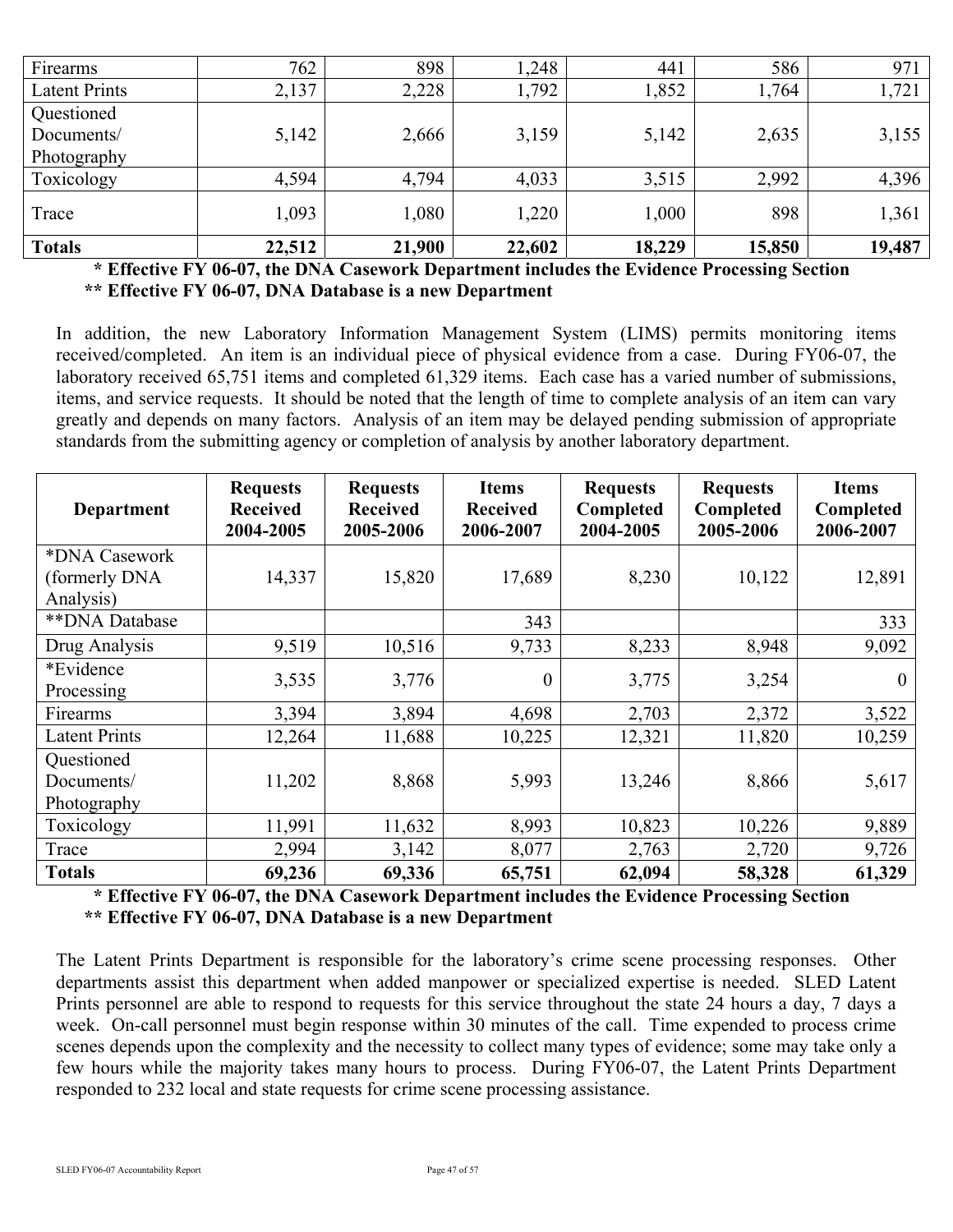| <b>Latent Prints Department – Crime Scene Processing Response</b> |        |         |         |                 |  |  |  |
|-------------------------------------------------------------------|--------|---------|---------|-----------------|--|--|--|
| FY2003                                                            | FY2004 | FY 2005 | FY 2006 | $\sim 200^{-7}$ |  |  |  |
| 293                                                               | 285    | 238     | 235     | 232             |  |  |  |

The Implied Consent Department maintains 163 breath alcohol testing devices (BAC DataMaster) and videotaping systems (VDS-2) at 123 certified breath testing sites throughout the state. In FY06-07, this Department performed 1,009 on-site DataMaster inspection/ maintenance visits and 697 on-site video-recording system inspection/maintenance visits, and completed upgrading the video-recording systems to a digital server. These videos are used as evidence in any legal proceeding, pursuant to S.C. Code of Laws, Section 56-5-2953.

| <b>BAC DataMaster</b> |                           |          | <b>BAC DataMaster</b>                      |          |    | <b>BAC DataMaster</b> |    |    |  |          |    |
|-----------------------|---------------------------|----------|--------------------------------------------|----------|----|-----------------------|----|----|--|----------|----|
|                       | <b>Maintenance Visits</b> |          | Certification<br><b>Remote Inspections</b> |          |    |                       |    |    |  |          |    |
| 04                    |                           | 06<br>FV |                                            | $\Omega$ |    | FY 06                 | 07 | 04 |  | 06<br>FV |    |
| 980                   | 972                       | 041      | ,009                                       |          | 20 |                       |    |    |  |          | 46 |

| <b>VDS-2 On-site Inspections</b> |       |     | <b>VDS-2 Certifications</b> |    |           |  |  |
|----------------------------------|-------|-----|-----------------------------|----|-----------|--|--|
| 94                               | FY 05 | 06  |                             | 04 | 05<br>EV. |  |  |
| 717                              | 763   | 787 | 697                         |    | 20        |  |  |

The SLED Drug Analysis Department trains non-SLED criminal justice personnel to conduct marijuana testing. One measure of the Drug Analysis Department's mission accomplishment is the number of marijuana analysts certified and re-certified. This arrangement results in a reduced workload for SLED and improved response time for the customers.

| <b>Marijuana Analysts Certified</b> |       |    | <b>Marijuana Analysts Recertified</b> |    |       |              |  |
|-------------------------------------|-------|----|---------------------------------------|----|-------|--------------|--|
| 04                                  | FY 05 | 06 | <b>FY 07</b>                          | 04 | FY 05 | <b>FY 06</b> |  |
|                                     | 20    |    |                                       |    |       | 64           |  |

Another measure of the forensic laboratory service's mission accomplishment is the number of expert witness requests provided by SLED forensics laboratory personnel; these figures are noted in the table below.

| <b>Department</b>       | <b>Court Testimonies</b> | <b>Court Testimonies</b> | <b>Court Testimonies</b> | Court<br><b>Testimonies</b> |
|-------------------------|--------------------------|--------------------------|--------------------------|-----------------------------|
|                         | 2003-2004                | 2004-2005                | 2005-2006                | 2006-2007                   |
| *DNA Casework           |                          |                          |                          |                             |
| (formerly DNA)          | 33                       | 34                       | 39                       | 76                          |
| Analysis)               |                          |                          |                          |                             |
| ** DNA Database         |                          |                          |                          | 11                          |
| Drug Analysis           | 46                       | 37                       | 51                       | 37                          |
| *Evidence (Control      | 13                       | 11                       | 15                       | $\theta$                    |
| and Processing)         |                          |                          |                          |                             |
| <b>Evidence Control</b> |                          |                          |                          | 6                           |
| Firearms                | 48                       | 38                       | 52                       | 49                          |
| Forensic Admin.         | $\overline{2}$           | $\Omega$                 | 0                        | 4                           |
| <b>Implied Consent</b>  | 13                       | 9                        | $\overline{4}$           | 8                           |
| <b>Latent Prints</b>    | 24                       | 27                       | 24                       | 25                          |
| Questioned Docs/        |                          |                          |                          | 3                           |
| Photography             | 10                       | 5                        | 8                        |                             |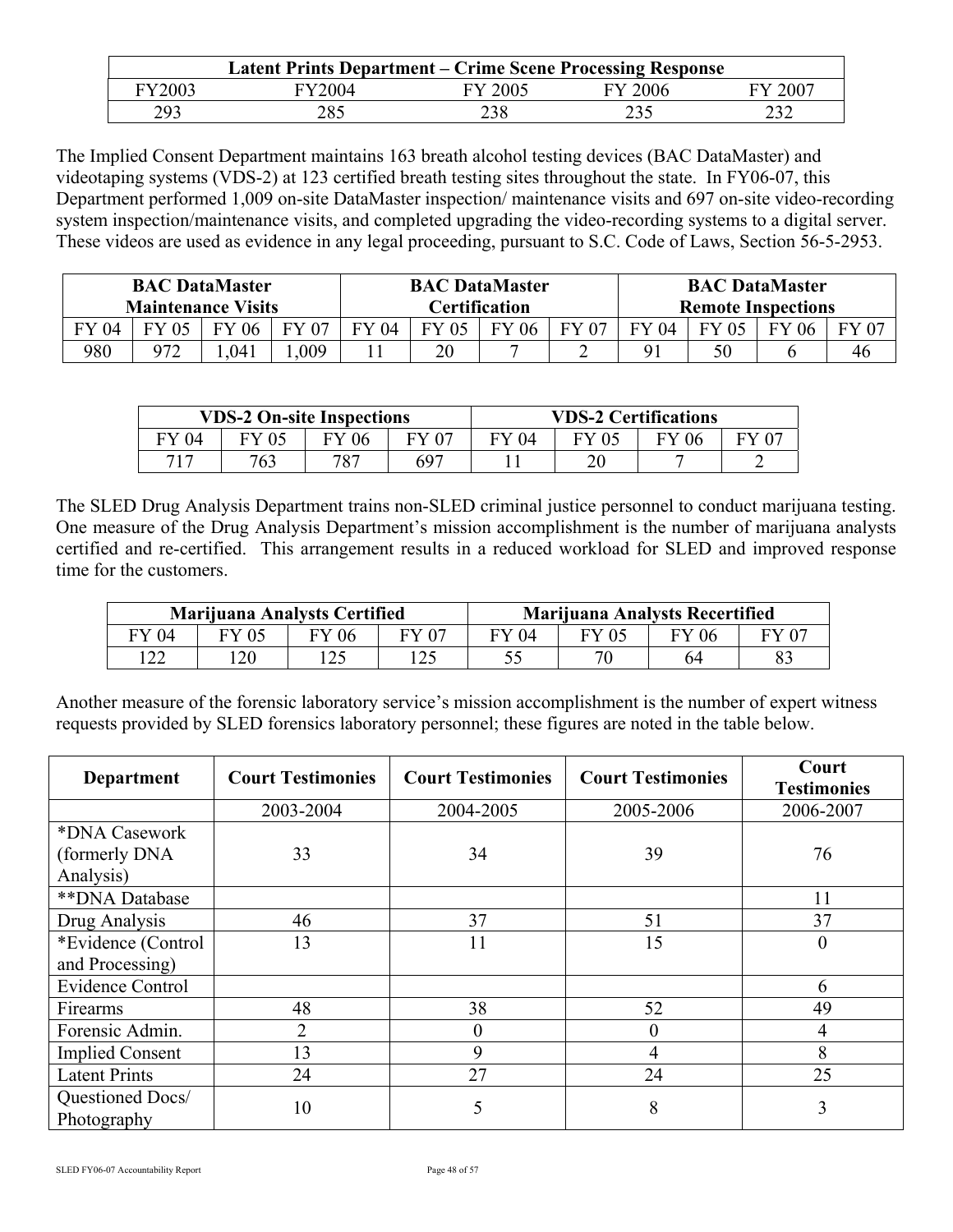| $\mathbf{r}$<br>$\alpha$ $\pi$<br>$\alpha$ <sub>11</sub> $\alpha$<br>ັ. | ~~<br>--         |             | . .        | $\sim$ $\sim$<br>- |
|-------------------------------------------------------------------------|------------------|-------------|------------|--------------------|
| $\overline{\phantom{0}}$<br>. .<br>$\mathbf{r}$<br>Evidence<br>race     | ັັ               | ັ້          | ᅭ.<br>- 14 |                    |
| <b>Totals</b>                                                           | $\Lambda$<br>∠πν | 240<br>44 V | 90.<br>404 | 200<br>402         |

# **\* Effective FY 06-07, the DNA Casework Department includes the Evidence Processing Section \*\* Effective FY 06-07, DNA Database is a new Department**

An additional measure of mission accomplishment is the number of training opportunities attended by laboratory employees. Because of the nature of forensic laboratory work, on-going training is crucial. This training includes both scientific and non-scientific courses. Every effort is made to attend free or low cost training. Additionally, grants are extensively used along with in-house training efforts.

| <b>Department</b>       | <b>Training Events</b><br><b>Attended</b><br>2003-2004 | <b>Training Events</b><br><b>Attended</b><br>2004-2005 | <b>Training Events</b><br><b>Attended</b><br>2005-2006 | <b>Training Events</b><br><b>Attended</b><br>2006-2007 |
|-------------------------|--------------------------------------------------------|--------------------------------------------------------|--------------------------------------------------------|--------------------------------------------------------|
| *DNA Casework           |                                                        |                                                        |                                                        |                                                        |
| (formerly DNA           | 44                                                     | 46                                                     | 62                                                     | 38                                                     |
| Analysis)               |                                                        |                                                        |                                                        |                                                        |
| ** DNA Database         |                                                        |                                                        |                                                        | 12                                                     |
| Drug Analysis           | 17                                                     | 15                                                     | 13                                                     | 9                                                      |
| *Evidence (Control      | $\mathbf{1}$                                           | 3                                                      | 3                                                      | $\overline{0}$                                         |
| and Processing)         |                                                        |                                                        |                                                        |                                                        |
| <b>Evidence Control</b> |                                                        |                                                        |                                                        | $\overline{2}$                                         |
| Firearms                | $\overline{4}$                                         | 19                                                     | 19                                                     | 29                                                     |
| Forensic                | 10                                                     | 14                                                     | 17                                                     | 22                                                     |
| Administration          |                                                        |                                                        |                                                        |                                                        |
| <b>Implied Consent</b>  | 6                                                      | 6                                                      | 3                                                      | 6                                                      |
| <b>Latent Prints</b>    | 31                                                     | 29                                                     | 48                                                     | 32                                                     |
| Questioned              |                                                        |                                                        |                                                        |                                                        |
| Documents/              | 25                                                     | 14                                                     | 21                                                     | 6                                                      |
| Photography             |                                                        |                                                        |                                                        |                                                        |
| Toxicology              | 13                                                     | 18                                                     | 37                                                     | 35                                                     |
| <b>Trace Evidence</b>   |                                                        | 7                                                      | 15                                                     | 24                                                     |
| <b>Totals</b>           | 152                                                    | 171                                                    | 238                                                    | 215                                                    |

 **\* Effective FY 06-07, the DNA Casework Department includes the Evidence Processing Section \*\* Effective FY 06-07, DNA Database is a new Department** 

In addition to training made available to laboratory employees, SLED Forensic Services personnel provide extensive training to local, state, and federal law enforcement officers and to court officials on a frequent basis. Due to the nature of many forensic topics, the bulk of the training is provided in person; however, the agency has been able to maximize delivery efficiency of some training topics via videotape production and dissemination.

| <b>Forensic Services Training to Outside</b><br><b>Agencies</b> | 2003-2004 | 2004-2005 | 2005-2006 | 2006-2007 |
|-----------------------------------------------------------------|-----------|-----------|-----------|-----------|
| Training Hours Provided to Outside<br>Agencies                  | 8,082     | 3,141     | 3,539     | 2,783     |

\*Contact Hours = (No. Students) x (No. Hours of Instruction) x (No. Instructors)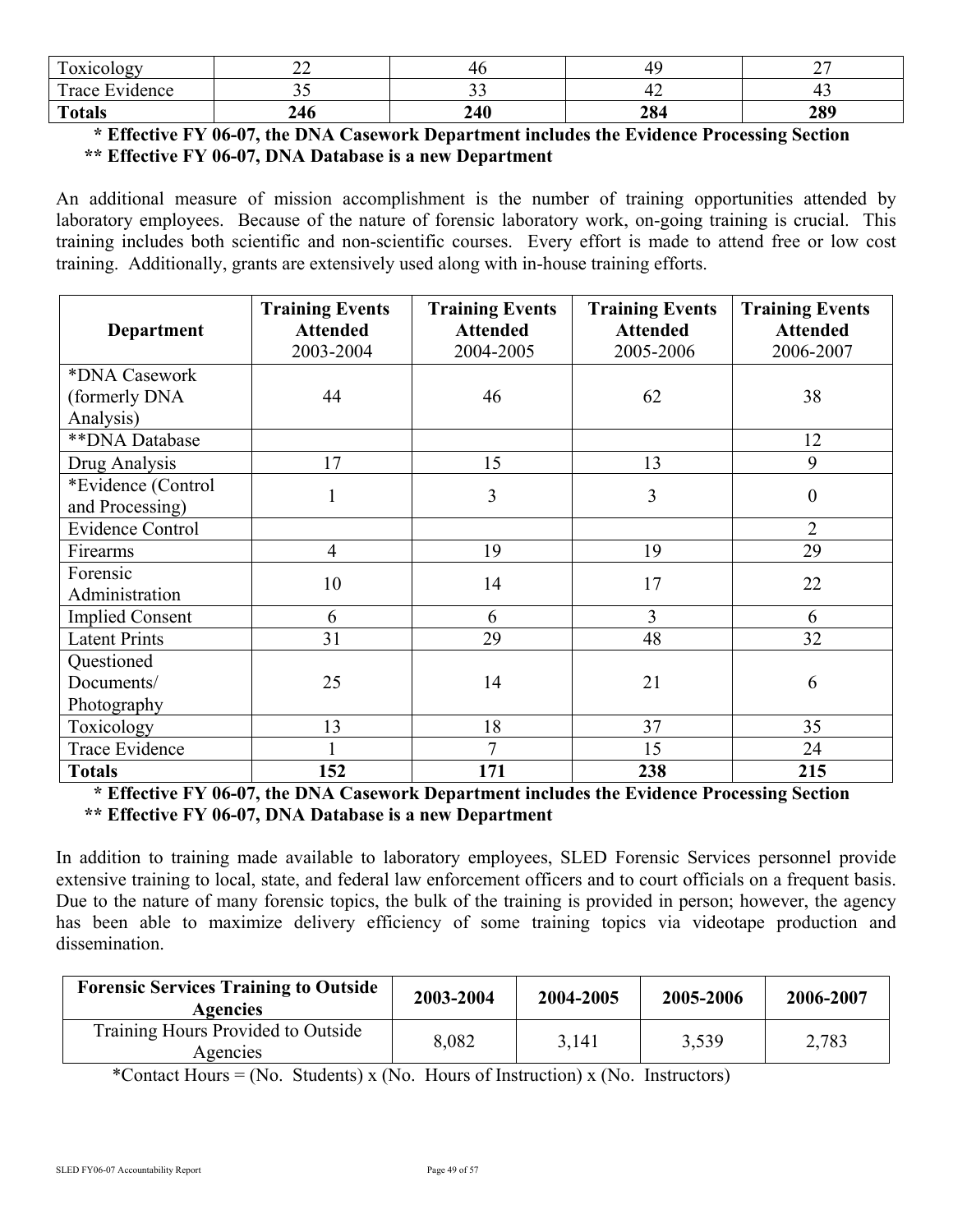*Criminal Justice Information System (CJIS) and Community Services –* Mission accomplishment is best represented by the number of user agencies and secure devices with approved connectivity to our Intranet, the Internet, and wireless devices such as Personal Digital Assistants (PDA), Blackberries, and the ability of citizens to access important data. Without access, the data are not used and serve no purpose. The use of wireless devices and the Internet reflect two technology changes by the Federal Bureau of Investigation Criminal Justice Information Systems (FBI CJIS) approved to access NCIC data. Internet access to NCIC data has been in use by SLED CJIS since April 2003. SLED Information Technology staff developed and deployed S.NET to law enforcement agencies at no cost. This "fat client" allows secure access for full-function (entry and inquiry) criminal justice purposes via the Intranet to NCIC, NLETS, DMV, and other criminal justice applications. Agencies are accessing the S. Net application for NCIC, NLETS, and DMV use. This should prove to expand access even further. The number of criminal justice agencies accessing the network by frame relay connections as primary or secondary access sites, using third party vendors and LEMS.WEB is 352; this includes 10,999 terminal devices, 141 local area networks (LANS), 21 wide area networks (WANS), and 2,106 wireless devices. The number of criminal justice agencies accessing the network through the "Internet only" is 138 whereas there are 29 criminal justice agencies using dual Internet and intranet connections. Public access for non-criminal justice purposes via the Internet is limitless. In FY06-07, the agency conducted 447,018 criminal background checks by using the CATCH (Citizen Access to Criminal History) via the Internet, US Mail, and walk-ins to SLED CJIS Dissemination. In the FY06-07, SLED Dissemination became responsible for accepting and reviewing Concealed Weapons Permits (CWPs), Private Investigator, and Security Guards applications. During this period, SLED Dissemination handled 33,559 applications. The total number of fingerprint cards submitted both by mail and electronically (livescans) for FY06-07 was 238,321, which is a 3% increase from the previous fiscal year. The total number of criminal history records processed for custody, depositions, expungements, deaths, consolidations, and deletes during FY06-07 was 383,799 reflecting a 6.2% decrease in processing. Through FY06-07, a total of 1,376,880 record subjects are currently retained in SLED's criminal history database. Approximately 38 agencies are currently submitting fingerprints electronically and 23 agencies are submitting latent prints for evaluations to the Forensic Crime Laboratory's Latent Prints Section. Also during FY06-07 SLED CJIS Training personnel certified 1,666 new National Crime Information Center (NCIC) operators. Approximately 16,850 Concealed Weapons Permits (CWPs) were issued in FY06-07 and there are now over 54,753 Concealed Weapons Permit (CWP) holders in South Carolina. Regulatory Services commissioned and renewed 2,184 Constables for FY 06-07.

*All components of Investigative Services responded to 5,621 calls for assistance or investigations during FY06- 07.*

- The Forensic Art Unit prepared a total of 106 composites, two (2) facial reconstructions, two (2) age progressions and 41 graphics for courtroom presentation.
- The Polygraph Section scheduled 1,077 tests, conducted 803 tests, and found deception in 300 of those tests.
- The Behavioral Science Unit opened 84 cases, 46 of which were threat assessments.
- The Grand Jury and Insurance Fraud Unit opened 379 new state grand jury or insurance fraud cases in the fiscal year ending June 30, 2007.
- The four Regional Investigative Units responded to numerous requests for service which included criminal investigations, child fatality investigations, jury sequestration, and special events. Statewide Special Event planning, including marches, high profile conferences, and natural disaster management requires coordination between the Emergency Preparedness Unit and the other units of Investigative Services, especially the Regional Investigative Units. Units of Investigative Services responded to 46 special events requiring the deployment of large numbers of manpower assets, and provided technical support using communications and aviation resources.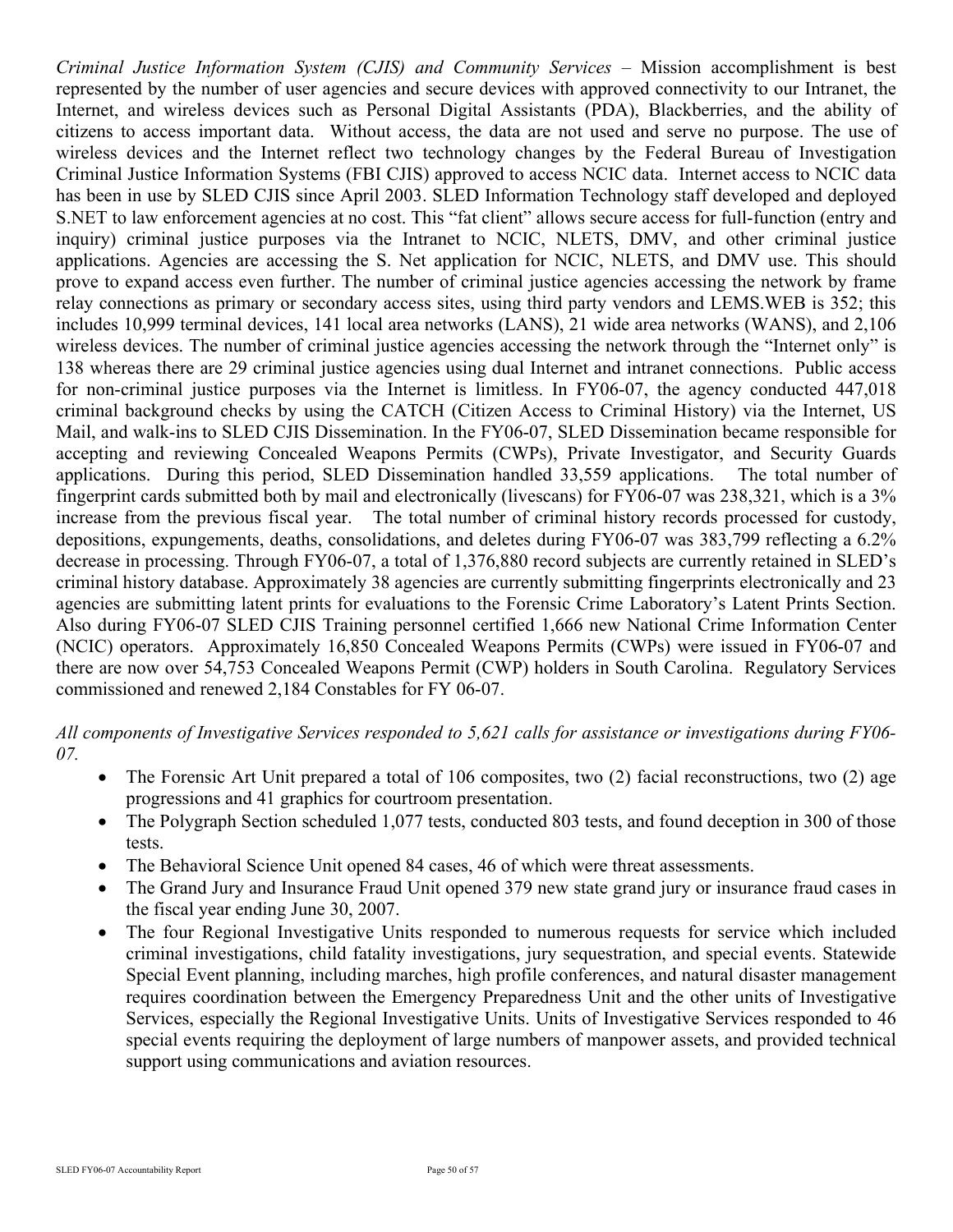| <b>Investigative Services</b>        | 2002-2003 | 2003-2004 | 2004-2005 | 2005-2006 | 2006-2007 |
|--------------------------------------|-----------|-----------|-----------|-----------|-----------|
| Requests for Criminal Investigations |           |           |           |           |           |
| and assistance                       | 3,943     | 3,299     | 3,783     | 3,254     | 3,268     |
| Forensic Art                         | 112       | 75        | 41        | 129       | 156       |
| <b>Behavioral Science</b>            | 82        | 85        | 79        | 92        | 84        |
| Polygraph                            | 1,375     | 1,233     | 1,289     | 1,227     | 1,007     |
| <b>State Grand Jury</b>              | 270       | 184       | 290       | 456       | 379       |
| Vulnerable Adults                    | N/A       | N/A       | N/A       | N/A       | 499       |
| <b>Computer Crimes</b>               | 213       | 302       | 209       | 210       | 228       |
| <b>Child Fatalities</b>              | 200       | 192       | 208       | 203       | 252       |
| <b>Totals</b>                        | 6,195     | 5,370     | 5,899     | 5,571     | 5,873     |

Because SLED is an assisting agency, the investigations and services aforementioned are usually a result of supplier, partner, and customer participation. SLED should be viewed as an extension of the customer's assets.

*Special Operations* – Mission accomplishment is determined by a measurable reduction in the number of establishments selling alcohol to minors and a measurable increase in enforcement efforts involving minors in possession of alcohol. The unit continues to actively enforce laws governing alcohol sales to minors, and alcohol investigations and licensing.

| <b>VICE Enforcement</b>            | 2002-2003 | 2003-2004 | 2004-2005 | 2005-2006 | 2006-2007 |
|------------------------------------|-----------|-----------|-----------|-----------|-----------|
| Admin. Violations (alcohol)        | 1,073     | 1,060     | 1,132     | 720       | 819       |
| Admin. Warnings Issued             | 924       | 298       | 248       | 185       | 179       |
| <b>Alcohol Related Arrests</b>     | 1,903     | 1,780     | 1,370     | 907       | 1,006     |
| Admin. Inspections Conducted       | 10,456    | 10,506    | 7,039     | 4,268     | 8,838     |
| Admin. Orders Processed            | 12        | 48        | 38        | 59        | 50        |
| Complaints Investigated            | 756       | 627       | 785       | 718       | 710       |
| <b>Alcohol Locations Checked</b>   | 3,879     | 4,734     | 4,307     | 3,245     | 4,593     |
| <b>Alcohol Violations Detected</b> | 721       | 785       | 850       | 574       | 726       |
| <b>Lottery Complaints</b>          | 200       | 213       | 248       | 208       | 160       |
| <b>Lottery Arrests</b>             | 40        | 19        | 16        | 20        | 10        |
| <b>Narcotics Complaints</b>        | 119       | 118       | 169       | 84        | 30        |
| <b>Narcotics Arrests</b>           | 496       | 580       | 355       | 271       | 275       |
| Requests for Technical Services    | 744       | 1,717     | 997       | 1,841     | 2,303     |
| Video Gaming Cases made after      |           |           |           |           |           |
| $7/1/00$ (seized)                  | 185       | 1,025     | 1,551     | 1,223     | 1,824     |
| <b>Totals</b>                      | 21,508    | 23,510    | 19,105    | 14,323    | 21,523    |

| <b>Alcohol Licensing</b>              | 2004-2005 | 2005-2006 | 2006-2007 |
|---------------------------------------|-----------|-----------|-----------|
| <b>Applications Processed</b>         | 3,207     | 3,188     | 2,944     |
| Sign pickup for mini bottle license   | 705       | 775       | 776       |
| Sign pickup for beer/wine             | .930      | 1,823     | 681       |
| Sign pickup for retail liquor license | 171       | 164       | 142       |
| <b>Total</b>                          | 6,013     | 5,950     | 5,543     |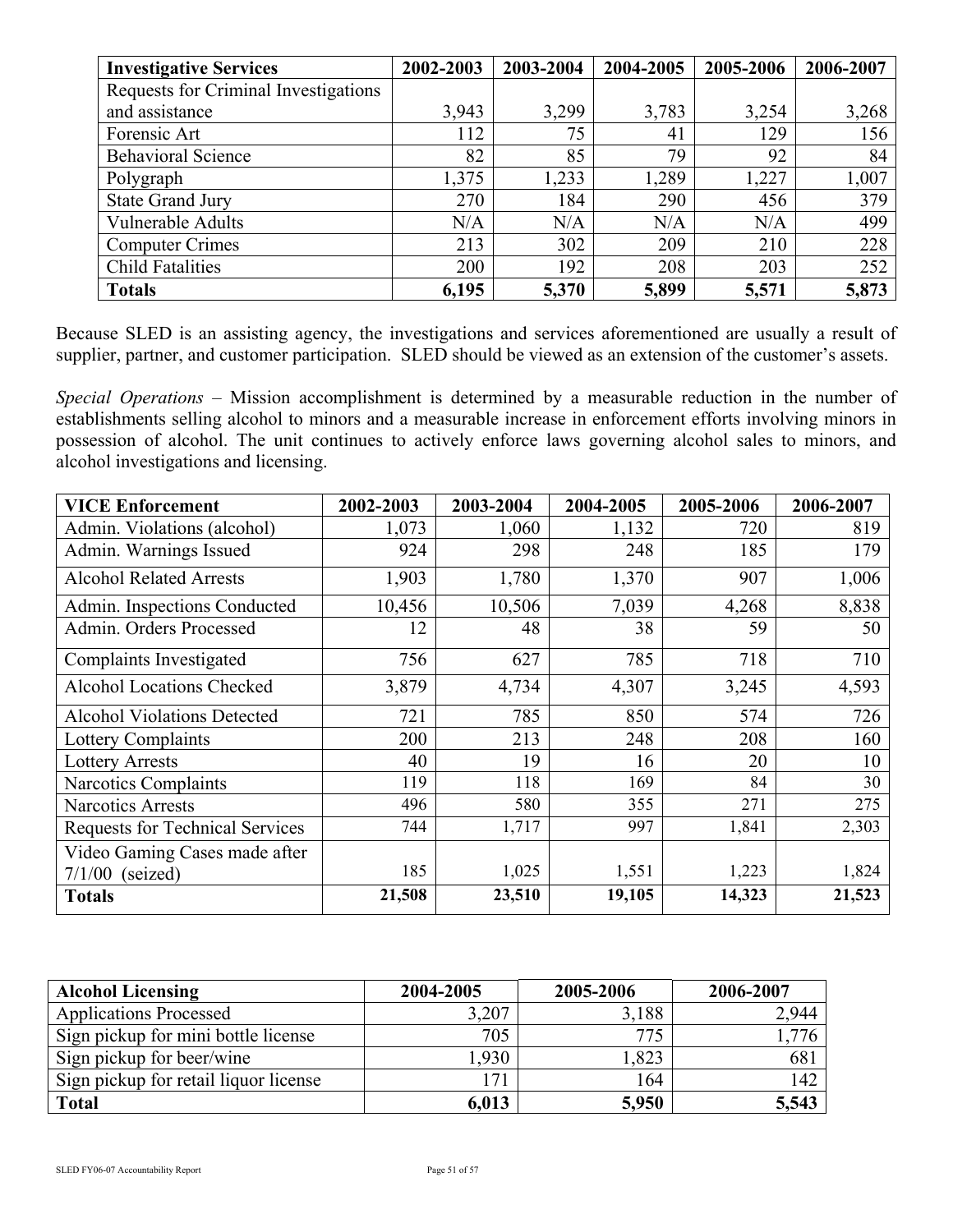| Dog Fighting    | 2004-2005      | 2005-2006 | 2006-2007 |
|-----------------|----------------|-----------|-----------|
| Cases initiated |                |           |           |
| Arrests         |                |           |           |
| Complaints      | $\overline{4}$ |           |           |
| <b>Total</b>    | 30             | 12        | 44        |

| <b>Charges – Alcohol Enforcement</b> | 2002-2003 | 2003-2004 | 2004-2005 | 2005-2006 | 2006-2007 |
|--------------------------------------|-----------|-----------|-----------|-----------|-----------|
| Use of Altered ID                    |           | 23        | O         |           |           |
| Use of Another's ID                  | 57        | 44        | 22        |           |           |
| Poss. Of Liquor under 21             | 99        | 72        | 58        | 43        | 56        |
| Use of Fake ID                       | 37        | 25        |           |           |           |
| Poss. Of Beer under 21               | 332       | 299       | 243       | 141       | 177       |
| <b>Unlawful Sales</b>                | 721       | 785       | 850       | 574       | 726       |
| <b>Totals</b>                        | 1,247     | 1,248     | 1,185     | 769       | 983       |

| <b>Training Provided by Training</b> | 2002-2003 | 2003-2004 | 2004-2005 | 2005-2006 | 2006-2007 |
|--------------------------------------|-----------|-----------|-----------|-----------|-----------|
| <b>Department Personnel</b>          |           |           |           |           |           |
| Training Provided for SLED Agents    |           |           |           |           |           |
| by SLED Instructors (hours)          | 13,622    | 13,267    | 13,012    | 18,080    | 17,944    |
| Training Provided for Other Law      |           |           |           |           |           |
| Enforcement Agencies (hours)         | 268       | 1,182     | 1,108     | 3,168     | 5,131     |
| WMD/Counter-terrorism Training       | 7,744     | 1,920     | 110       | 480       | 792       |
| <b>Total Training Hours Provided</b> | 21,634    | 16,369    | 14,230    | 21,728    | 23,867    |
| <b>CWP</b> Instructor Lesson Plans   |           |           |           |           |           |
| Approved                             | 60        | 49        | 25        | 35        | 65        |

| <b>Vehicle Crimes</b>                | 2003-2004   | 2004-2005   | 2005-2006   | 2006-2007   |
|--------------------------------------|-------------|-------------|-------------|-------------|
| <b>Investigations Conducted</b>      | 389         | 273         | 359         | 478         |
| Vehicle Examinations/Identifications |             |             | 2,359       | 2,246       |
| Arrests                              | 273         | 178         | 141         | 198         |
| <b>Recovered Property Items</b>      |             | 225         | 119         | 136         |
| Approx. value of recovered property  | \$1,973,000 | \$3,338,500 | \$1,300,000 | \$1,660,950 |

| <b>Tactical Service</b>                    | 2002-2003 | 2003-2004 | 2004-2005 | 2005-2006 | 2006-2007 |
|--------------------------------------------|-----------|-----------|-----------|-----------|-----------|
| Requests for Bloodhound Tracking           | 127       | 96        | 89        |           |           |
| <b>Aviation Services Calls for Service</b> |           | 445       | 327       | 420       |           |
| SWAT Team calls                            |           | 43        | 24        | 23        | 29 l      |
| <b>Fugitive Task Force Investigations</b>  | 205       | 146       | 188       | 189       | 238       |

| <b>Arson/Bomb</b>                   | 2002-2003            | 2003-2004 | 2004-2005 | 2005-2006     | 2006-2007 |
|-------------------------------------|----------------------|-----------|-----------|---------------|-----------|
| Arson/<br>/Bomb .<br>Investigations | 50 <sup>7</sup><br>ັ | 608       | 582       | 500<br>. سه ب | 460       |

| <b>Regulatory Services (CWP, Private</b>       |       | $2002 - 2003$   2003-2004 | $2004 - 2005$   2005-2006 |        | 2006-2007 |
|------------------------------------------------|-------|---------------------------|---------------------------|--------|-----------|
| Detectives, Security, Constables, Coroners)    |       |                           |                           |        |           |
| <b>Investigations Conducted</b>                | 2,888 | 2,539                     | 1,650                     | 189*   | 233       |
| Pistol Licenses Issued                         |       |                           |                           | 172    | 179 I     |
| Security/Private Investigation Licenses Issued |       |                           |                           | 14.143 | 14.797    |
| Coroners/Deputy Coroners Permits Issued        |       |                           |                           | 31     | 10        |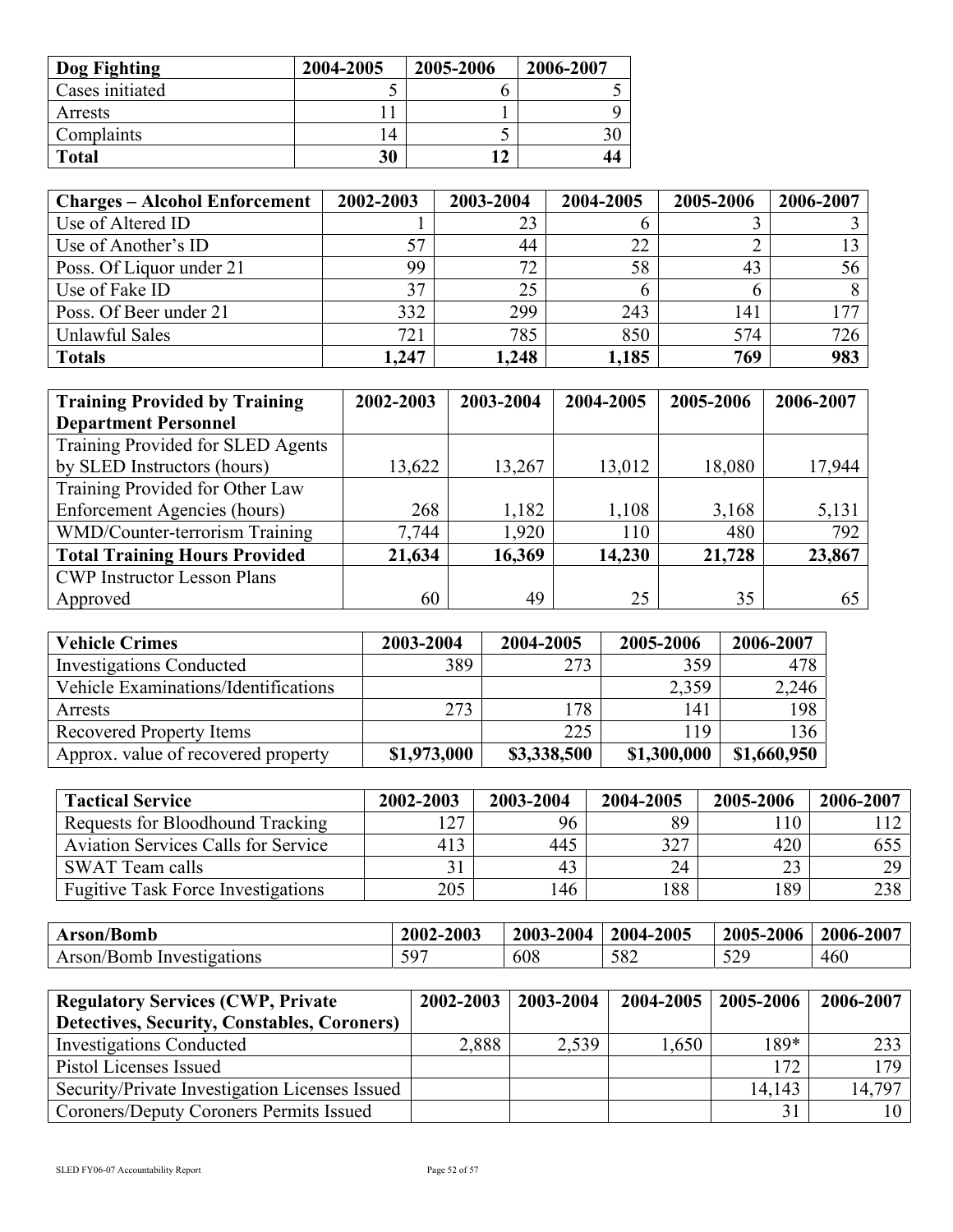| <b>Concealed Weapons Permits Issued</b>          | 10.962 | 9,820  | 13.479 | 16,713 | 16,850   |
|--------------------------------------------------|--------|--------|--------|--------|----------|
| **State Constable Commissions Issued             |        |        |        | 210    | ***2.184 |
| <b>Total Licenses and Commissions Issued</b>     | 19,293 | 16,849 | 12,414 | 31,269 | 34,020   |
| <b>Total Licenses/Commissions/Investigations</b> |        |        |        |        |          |
|                                                  | 33,143 | 29,208 | 27,543 | 31,458 | 34,253   |

*\*Alcohol Investigations and Alcohol Licensing has been moved to VICE Unit. \*\*FY05-06 is the first year this information has been tabulated.* 

*\*\*\*FY 06/07 was the renewal year for State Constables* 

| <b>State Constable Commissioned</b> | 2005-2006 | 2006-2007 |
|-------------------------------------|-----------|-----------|
| Group I                             | 128       |           |
| Group $II$                          | 37        | 420       |
| Group III                           | 45        | 803       |
| Advanced                            |           |           |
| <b>Totals</b>                       | 210       |           |

 *Explanation of each category:* 

 **Group I - Active police officers commissioned as constables** 

 **Group II - Retired police officers commissioned as constables** 

 **Group III - Volunteer citizens commissioned as constables** 

 **Advanced - Volunteer citizens commissioned as a Group III, but authorized to work with limited supervision** 

| <b>Community Relations Unit</b>               | 2003-2004 | 2004-2005 | 2005-2006 | 2006-2007 |
|-----------------------------------------------|-----------|-----------|-----------|-----------|
| Alcohol/Drugs Training & Seminars             | 91        | 17        | $3*$      | $4*$      |
| Career Days/Fairs                             | 25        | 23        | 36        | 57        |
| <b>Child Fatality Assistance</b>              |           |           |           | 6         |
| <b>Community Race Relations Issues</b>        | 30        | 18        | 95        | 97        |
| <b>Community Relations Speeches</b>           | 65        | 77        | 37        | 76        |
| Conferences/Presentations                     | 8         | 3         | 8         | 12        |
| <b>CWP</b> Assistance                         |           |           |           | 27        |
| <b>Employee Assistance Seminars/Trainings</b> |           |           |           | 9         |
| Interns                                       | 37        | 18        | 33        | 29        |
| Mediations                                    |           |           |           | 51        |
| <b>Officer Involved Shootings</b>             |           |           |           | 21        |
| Security                                      | 30        | 32        | 17        | 39        |
| <b>State Reciprocity</b>                      |           |           |           | 17        |
| <b>Support/Security Details</b>               |           | 24        | 46        | 33        |
| Victim/Witness                                | 14        | 4         | 32        | 79        |
| Victim Support (Presentations)                | 7         | 3         | 11        | 10        |
| <b>TOTAL REQUESTS FOR SERVICES</b>            | 308       | 219       | 315       | 563       |
| <b>TOTAL NUMBER INDIVIDUALS</b>               |           |           | 24,648    | 25,611    |
| <b>CONTACTED</b>                              |           |           |           |           |

*\*This service is no longer conducted by this Unit.* 

| <b>SCLEAP Program</b>                   | 2002-2003 | 2003-2004 | 2004-2005      | 2005-2006 | 2006-2007 |
|-----------------------------------------|-----------|-----------|----------------|-----------|-----------|
| <b>Public Events Attended</b>           |           |           | 4 <sub>1</sub> | 50        | 40        |
| <b>Emergency Call-Outs</b>              | 33        | 34        |                | 23        |           |
| Pastoral Visitation of Employees/Family | 44        | 14        | 195            |           |           |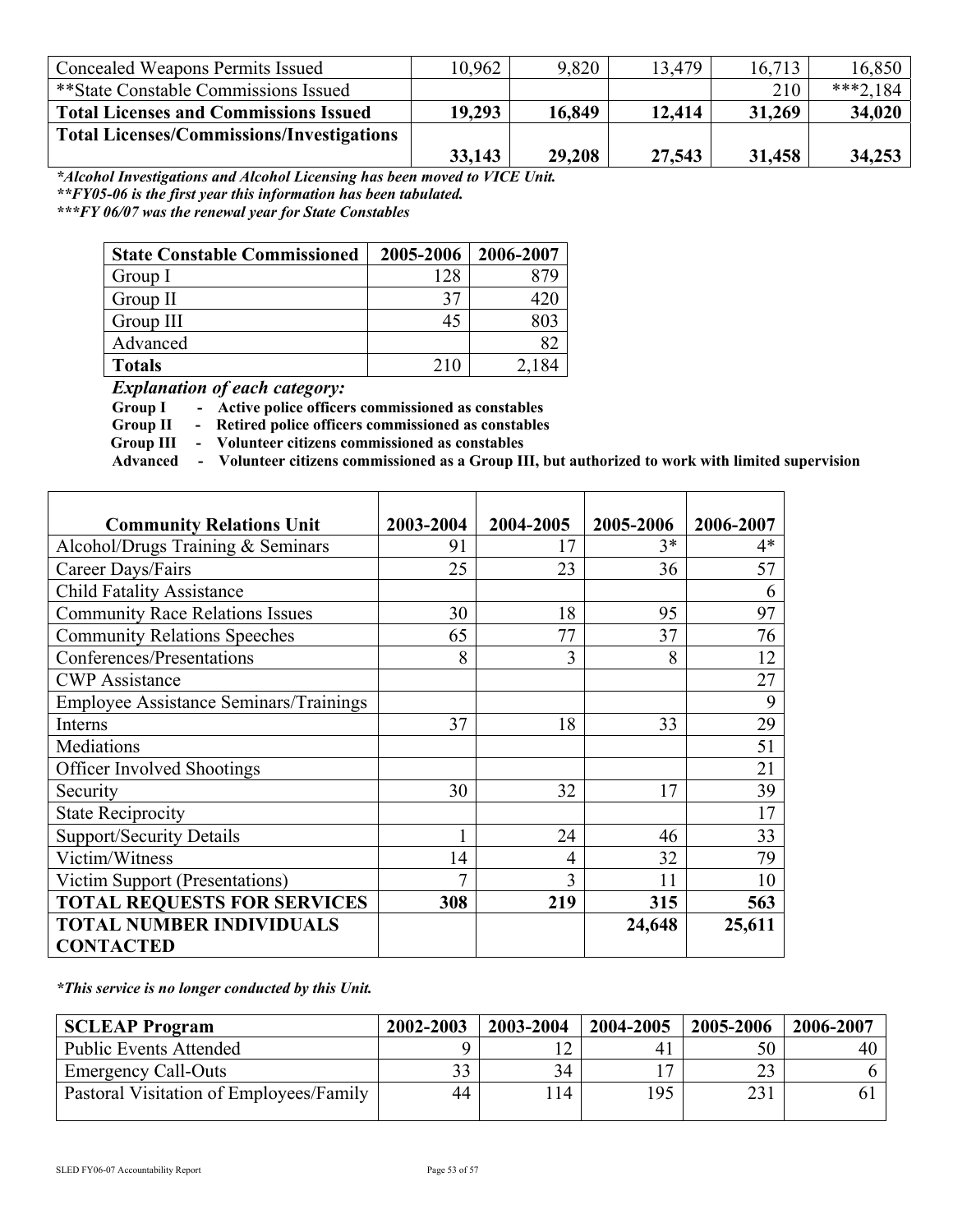| Public Speaking/In-Service/Prayers   | 43     |             | 42       | 49  |     |
|--------------------------------------|--------|-------------|----------|-----|-----|
| Incidents Where Volunteers Were Used | $*470$ | $**45$      | $\gamma$ | 40  |     |
|                                      |        |             |          |     |     |
| <b>Funerals Attended</b>             | 20     |             |          |     |     |
| <b>Total</b>                         | 619    | クワミ<br>21.1 | 351      | 414 | 184 |

\*Includes group work and one-on-one \*\*Incident count only

*Office of Counter-terrorism –* This unit measures performance levels by review of work products, success of projects administered, and customer satisfaction. The State Counter-terrorism strategy is based on assessments and guidance from the State and Regional Counter-terrorism Coordinating Councils and the U. S. Department of Homeland Security. The Office of Counter-terrorism utilizes the state strategy to judge unit performance. The Intelligence/Missing Persons Unit handled 1,213 requests for assistance.

*Office of Homeland Security – SLED continues to execute the duties set forth in statute effective July 1, 2003,* and as required by the Department of Homeland Security as it relates to homeland security needs and assessment. SLED has implemented the statewide Strategy and Assessment which was developed for South Carolina and approved in Washington. Federal funding received by South Carolina has been distributed based on local and state first responders' priorities and needs to address implementation of the new strategy. Thus far, federal funding has been received by the state and distributed to locals within required timeframes established by the Department of Homeland Security (DHS) Office of Domestic Preparedness. Homeland security funding administered by SLED has reached approximately \$116.8 million which has passed through SLED to local and state entities. States are required to distribute 80% of their awarded funds to local government entities. The State Counter-terrorism Coordinating Council is integrally involved in the process of allocation of these funds, which have been awarded pursuant to the State strategies. Also, according to DHS officials, the submission from South Carolina for the FY07 Homeland Security Investment Justification was in the top five percent of all submissions nationally.

- Local Allocations \$25.8 million spread to local governments for homeland security initiatives in addition to specific allocations for specialized equipment, training and exercises;
- Local Emergency Operations Center Enhancements \$2.76 million;
- Local and state equipment purchases \$46.53 million Urban Search and Rescue (USAR) Initiatives; State WMD Response Team; Personal Protection Equipment (PPE); Chemical, Ordnance, Biological Radiological teams (COBRA); Regional Medical Assistance Teams (RMAT); Incident Support/Management Teams; Explosive Ordnance Disposal (EOD) teams; Decontamination Tents/Trailers; Aircraft Technology; Communications Interoperability; Cyber Security, etc.;
- Buffer Zone Protection Program/Critical Infrastructure \$5.7 million;
- Agro-terrorism response  $-$  \$2.97 million;
- Prevention (fusion center)  $$7.17$  million;
- Homeland Security Planning, Training and Exercises \$11.39 million;
- Citizen Corps and Citizen Preparedness \$1.31 million;
- Metropolitan Medical Response System \$0.46 million;
- Assessment and Strategy/Administering Program \$4.05 million;
- Emergency Management Performance Grants (EMPG) \$8.66 million

The efforts of the state and regional Counter-terrorism Coordinating Councils leverage the expertise and contributions of a diverse yet robust group of public and private sector individuals, all focused upon the detection and prevention of, preparation for, protection against, and response to violence or threats of violence from terrorist activities. While administrative costs for these Council meetings are extremely low, the contributions to the safety of South Carolina's citizens are substantial. Communication, collaboration, and cooperation are hallmarks of each of the CTCC meetings, and are largely responsible for the respective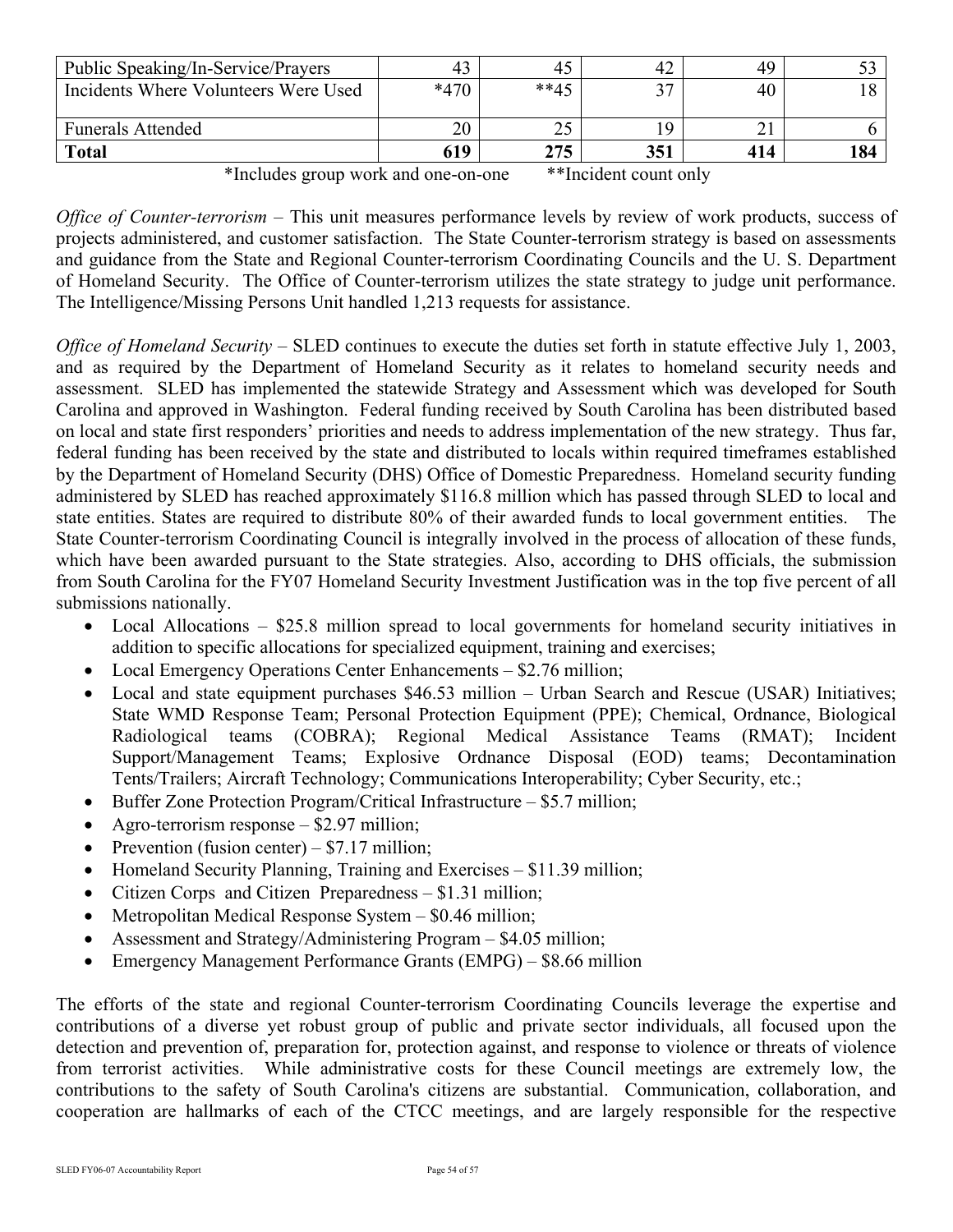council's abilities to demonstrate successful completion of the many tasks they are presented.

*3. What are your performance levels and trends for the key measures of employee satisfaction, involvement and development? (At the program level, what are your performance measurements that related to the employees and what has been the recent trend in this data? If possible, provide specific data.)* 

*Forensic Services Laboratory –* All employees are encouraged to voice any comments, suggestions, or complaints through several mechanisms. Comments are encouraged on the Employee Personnel Management System (EPMS) evaluations. In addition, departmental supervisors and laboratory administration maintain an open door policy for employees. The laboratory also has a suggestion box that is checked regularly. Indications from these areas demonstrate a high level of employee satisfaction and involvement. The development of each employee is promoted through training opportunities. These opportunities involve training by SLED personnel and also outside entities. Each departmental supervisor evaluates the training needed for the employees under his/her supervision and attempts to obtain such training. The Laboratory Quality Manager maintains an electronic employee development file on each laboratory employee. Accreditation criteria of the American Society of Crime Laboratory Directors/Laboratory Accreditation Board (ASCLD/LAB) address the employee development program.

*Criminal Justice Information System (CJIS)/Community Services – Employee satisfaction is reflected in* anecdotal information received by management from employees. Improvements have been made possible with grant funding and are necessary in order to continue access to NCIC and NLETS. The majority of staff from CJIS, SIB, SOR, SCIBRS/NCIC and units received formal training during FY06-07. In FY05-06, career paths for Fingerprint Specialists and Examiners were established. In FY 06-07, SIB began the certification process for its Senior Fingerprint Examiners, with one becoming certified IAI (International Association of Identification).

*Investigative Services – Employee satisfaction is first measured by the outstanding work product produced. In* the fiscal year ending June 30, 2007, agents assigned to Investigative Services components received over 120 letters of commendation from SLED customers. Additionally, letters from solicitors regarding case review for prosecution often mention the thoroughness of case reports. The retention of and loyalty of agents to the Division is a direct reflection of employee satisfaction.

*Special Operations* – Formal and informal assessment methods and measures are used to determine employee satisfaction. Management personnel are available to employees to assist them when necessary. This provides an informal mechanism for employees to express concerns and gives management a direct conduit to employees.

*Office of Counter-terrorism – Formal and informal assessment methods and measures are used to determine* employee satisfaction. Leadership maintains close interaction with employees who are encouraged to express concerns and to participate in problem resolution.

*4. What are your performance levels and trends for the key measures of regulatory/legal compliance and citizenship? (List any significant statutes or regulations affecting any departments within the program areas and define our level of compliance. Explain how our compliance level is measured. If possible, provide specific data.) See previous Charts for results.* 

*Forensic Services Laboratory – Due to the nature of forensic laboratory work, many regulatory and legal* aspects are involved. In Chapter 73 of the South Carolina Code of Regulations, the following laboratory departments have regulations: Drug Analysis, Implied Consent, DNA Analysis, and Toxicology. In addition, many statutes concerning drug and alcohol testing affect the work of the Implied Consent and Toxicology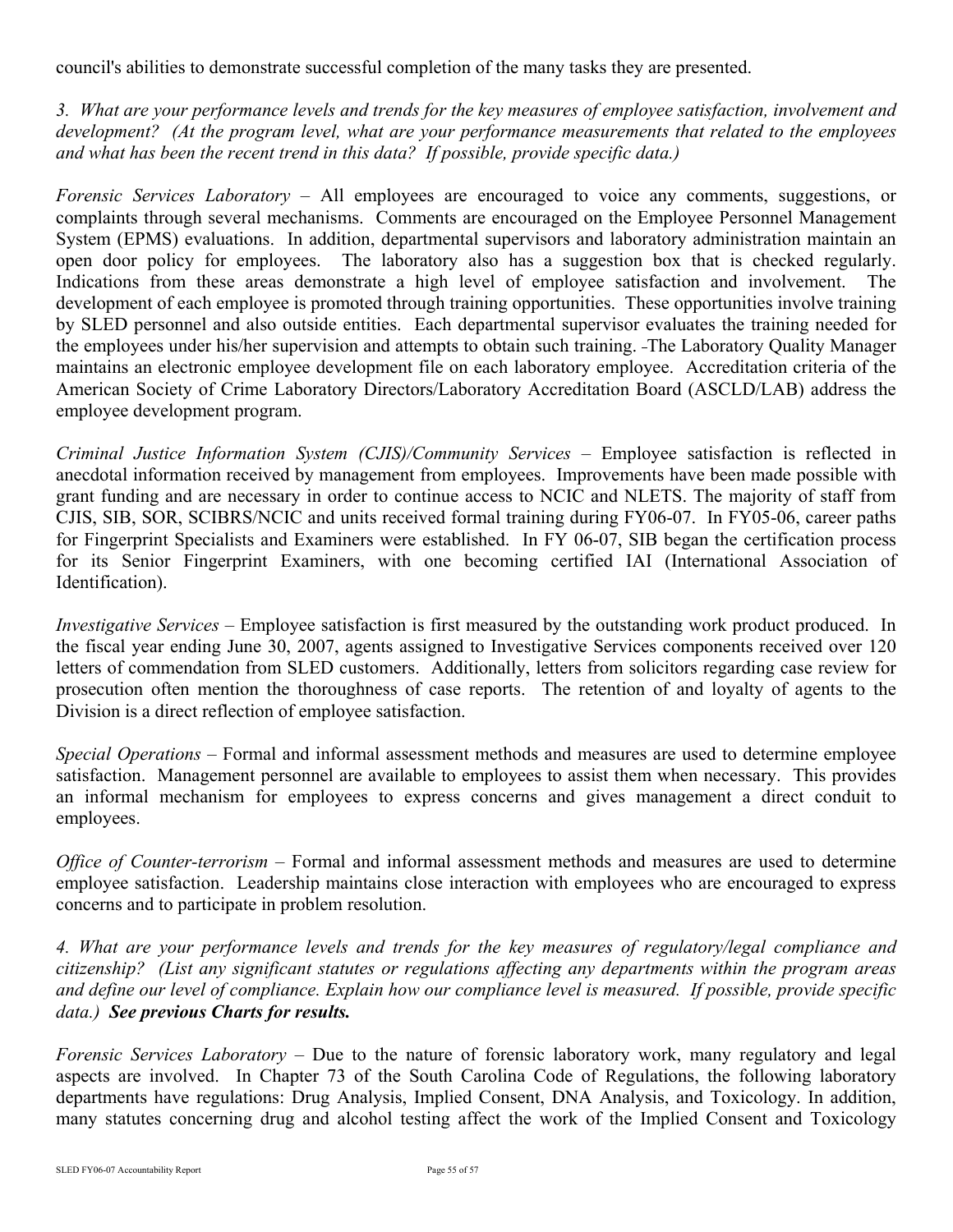Departments. The main statutes are Sections 16-1-90, 16-17-470, 17-7-80, 23-3-15(A)(2), 23-31-400, 23-31- 410, 50-21-112, 50-21-113, 50-21-114, 55-1-100, 56-1-10, 56-1-286, 56-1-2120, 56-1-2130, 56-5-2930, 56-5- 2933, 56-5-2934, 56-5-2941, 56-5-2945, 56-5-2950, 56-5-2953, and 56-5-2954. The DNA Analysis Department continues to comply with the effect of Section 23-3-600 (DNA Database Act). Effective July 1, 2004, the statute was amended to require any individual convicted of a felony offense to provide a DNA sample for inclusion into the South Carolina State DNA Database.

*Criminal Justice Information System (CJIS) and Community Services – Federal privacy laws and FBI rules* distinguish between NCIC access for criminal justice purposes and access for non-criminal justice purposes. Access for non-criminal justice purposes is limited. These restrictions are enforced through use of a closed network, requirements to certify the purpose of each inquiry, and other controls. Audits are conducted to ensure compliance with requirements, and investigations are conducted following complaints. If improper or illegal use is identified, sanctions range from a warning to termination of access or even prosecution in extreme instances. SLED CJIS conducts audits of its customers and suppliers, and the FBI audits SLED CJIS. In the FY05-06, CJIS NCIC/SCIBRS Audit Section conducted a total of 33 audits of law enforcement agencies; performed five (5) access integrity investigations and certified 1,341 new NCIC operators. SLED NCIC began actively working with federal, state and local law enforcement agencies in entering information into the Violent Gang and Terrorist Organization File (VGTOF) in FY05-06.

In 1991, South Carolina became one of the first states to implement the National Incident Based Reporting System (NIBRS) developed by the FBI to capture crime data and other information gathered by municipal and county law enforcement agencies. Crime data are classified according to standard definitions used throughout the nation. By using standards, it is ensured that offenses with different titles under the laws of the various states are appropriately classified and counted under the UCR programs. SLED forwards this statistical crime information to the FBI on a monthly basis for inclusion in the FBI's annual publication.

South Carolina laws which address CJIS and Community Services operations include the following: Section 23-31-110 through 23-31-150 authorizes SLED to regulate pistol purchases through implementation of a permitting program; Sections 23-31-205 through 23-31-235 created the "Law Abiding Citizens Self Defense Act of 1996" authorizing SLED to issue Concealed Weapons Permits (CWP) upon positive completion of a background investigation; Section 23-1-65 outlines appointment of deputies, constables, security guards and detectives to assist with the detection of crime; SLED is responsible for ensuring that state constables, security guards, and detective appointees have received adequate training and meet the standards required for appointment; and Section 40-17-10 through 40-17-170 outlines the powers and duties of the Chief of the South Carolina Law Enforcement Division regarding private security businesses or private detectives.

*Investigative Services* – Investigative Services provides a wide range of services to our customers. The statutory authority to conduct investigations on behalf of the State are as follows: Section 23-3-10 establishes authority for the creation of the South Carolina Law Enforcement Division; Section 23-3-15 through 23-3-160 provides that SLED shall have specific and exclusive jurisdiction and authority statewide, on behalf of the State, in matters including but not limited to the following functions and activities: investigation of organized criminal investigations, the maintenance and operation of a statewide comprehensive forensic sciences laboratory; covert investigation of illegal activities pertaining to and the interdiction of narcotics and other illicit substances; operation and maintenance of a central, statewide criminal justice data base and data communication system; operation and regulation of state polygraph examination services; Section 20-7-5905 establishes the Department of Child Fatality within the South Carolina Law Enforcement Division; Section 38-55-550 establishes the Insurance Fraud Unit within the Attorney General's Office and requires SLED to investigate matters of insurance fraud referred to the agency by the Attorney General.